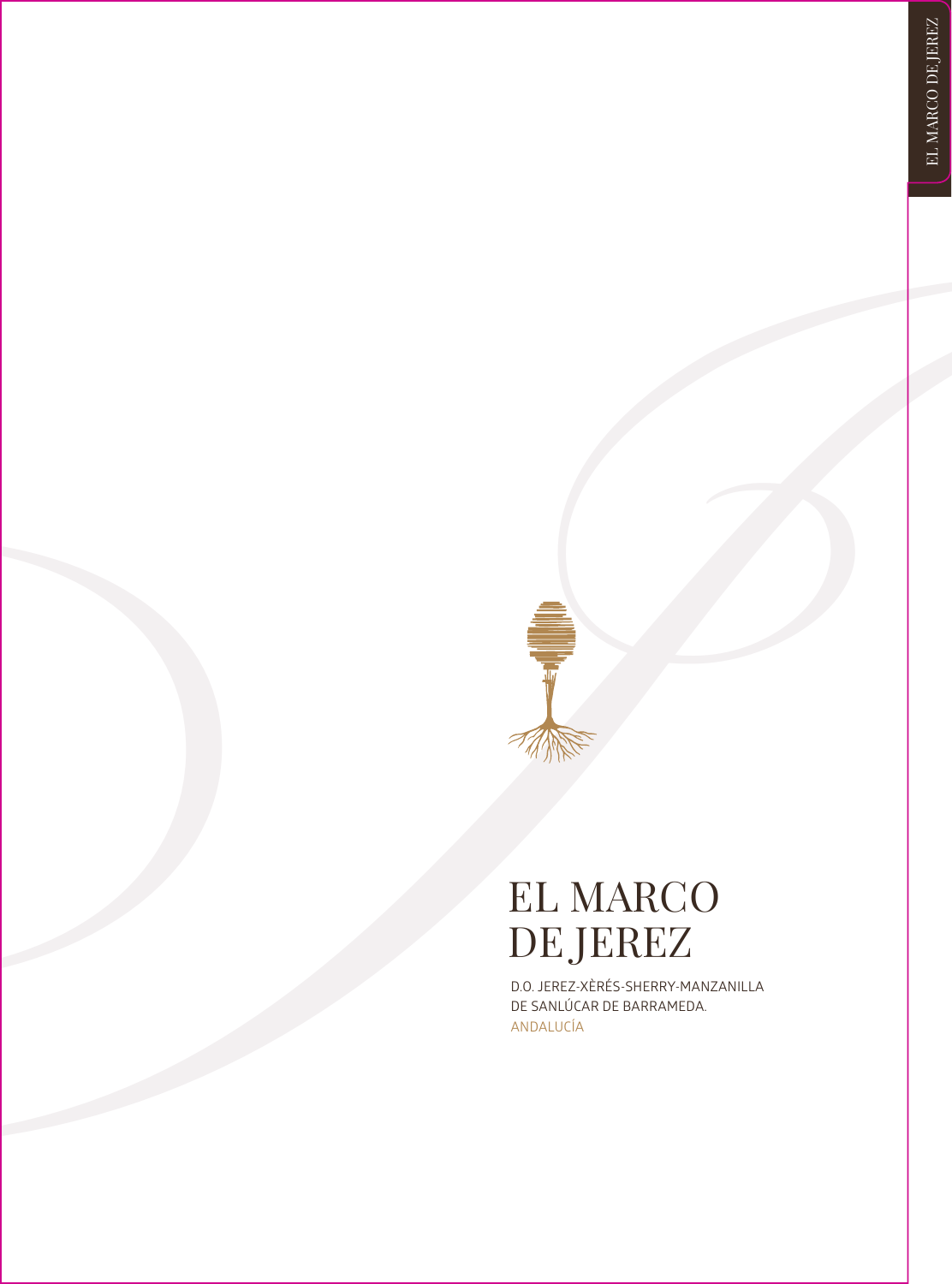### AMONTILLADO

| Callejuela<br>Palomino                           | 23€<br>COPA 6€   |
|--------------------------------------------------|------------------|
| Napoleón<br>Palomino                             | 30€<br>COPA 8€   |
| Monteagudo<br>Palomino                           | 31€              |
| N.P.U.<br>Palomino                               | 32€              |
| Olvidado<br>Palomino                             | 33€              |
| Príncipe<br>Palomino                             | 34€<br>COPA 9€   |
| El Maestro Sierra 12 Años<br>Palomino            | 38€<br>COPA 10€  |
| El Tresillo<br>Palomino                          | 46€              |
| La Casilla 20 Años<br>Palomino                   | 47€<br>COPA 14€  |
| Fernando de Castilla Antique 20 Años<br>Palomino | 49€              |
| La Bota N 58<br>Palomino                         | 60€              |
| Coliseo V.O.R.S. 30 Años<br>Palomino             | 125€             |
| Tradición V.O.R.S. 30 Años<br>Palomino           | 150€<br>COPA 30€ |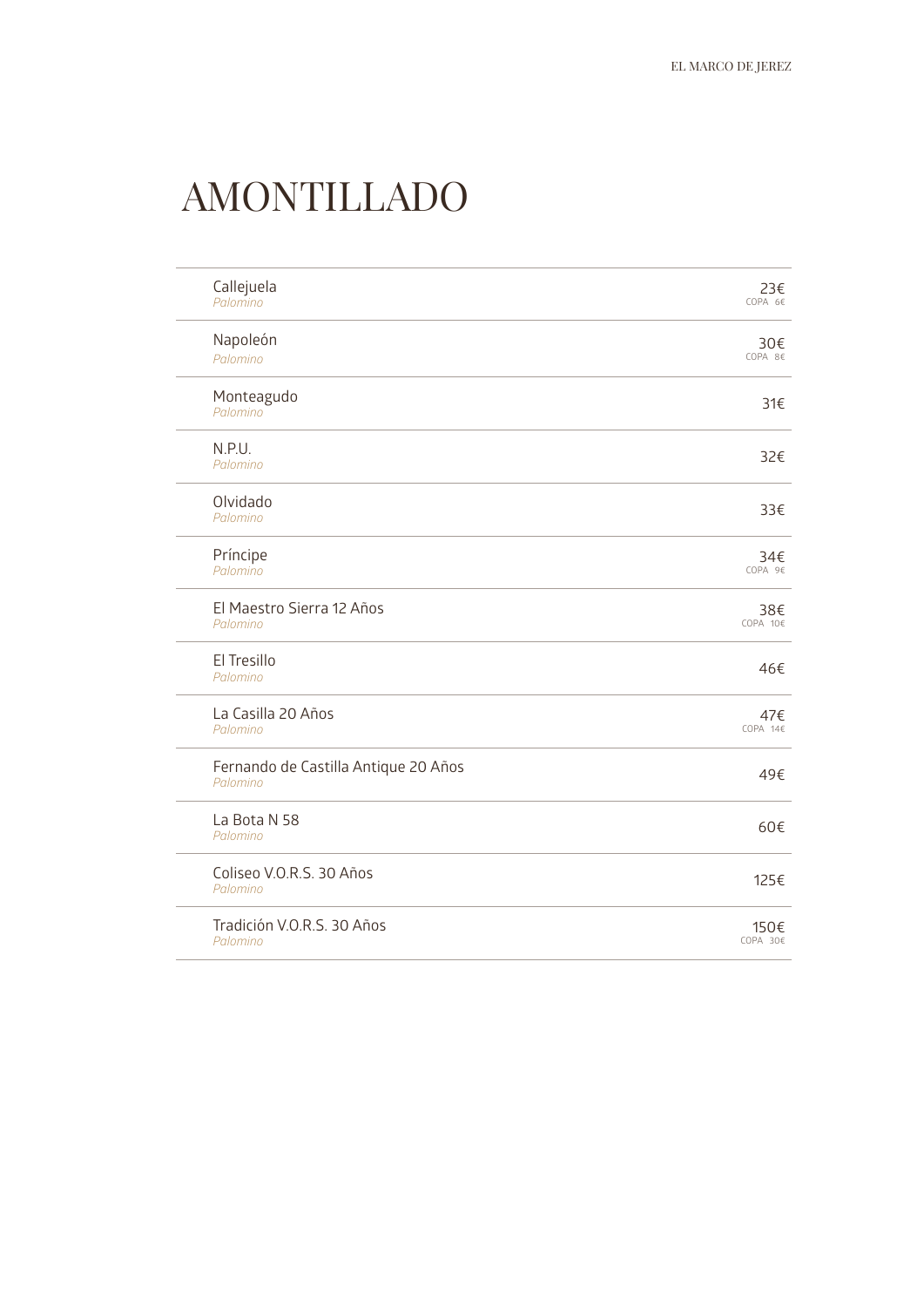### **FINO**

| Gutiérrez Colosia                               | 21€       |
|-------------------------------------------------|-----------|
| Palomino                                        | COPA 5€   |
| El Maestro Sierra                               | 25€       |
| Palomino                                        | COPA 6€   |
| Marismeño<br>Palomino                           | 26€       |
| Inocente                                        | 28€       |
| Palomino                                        | COPA 7€   |
| En Rama Fernando de Castilla 6 Años             | 30€       |
| Palomino                                        | COPA 8€   |
| En Rama Gutierrez Colosia 3 Años<br>Palomino    | 30€       |
| La Bota Nº 54 Marchanudo                        | 33€       |
| Palomino                                        | $COPA$ 9€ |
| Fernando de Castilla Antique 9 Años<br>Palomino | 35€       |
| Tradición Viejo 10-12 Bajo Flor                 | 38€       |
| Palomino                                        | COPA 10€  |
| La Panesa<br>Palomino                           | 47f       |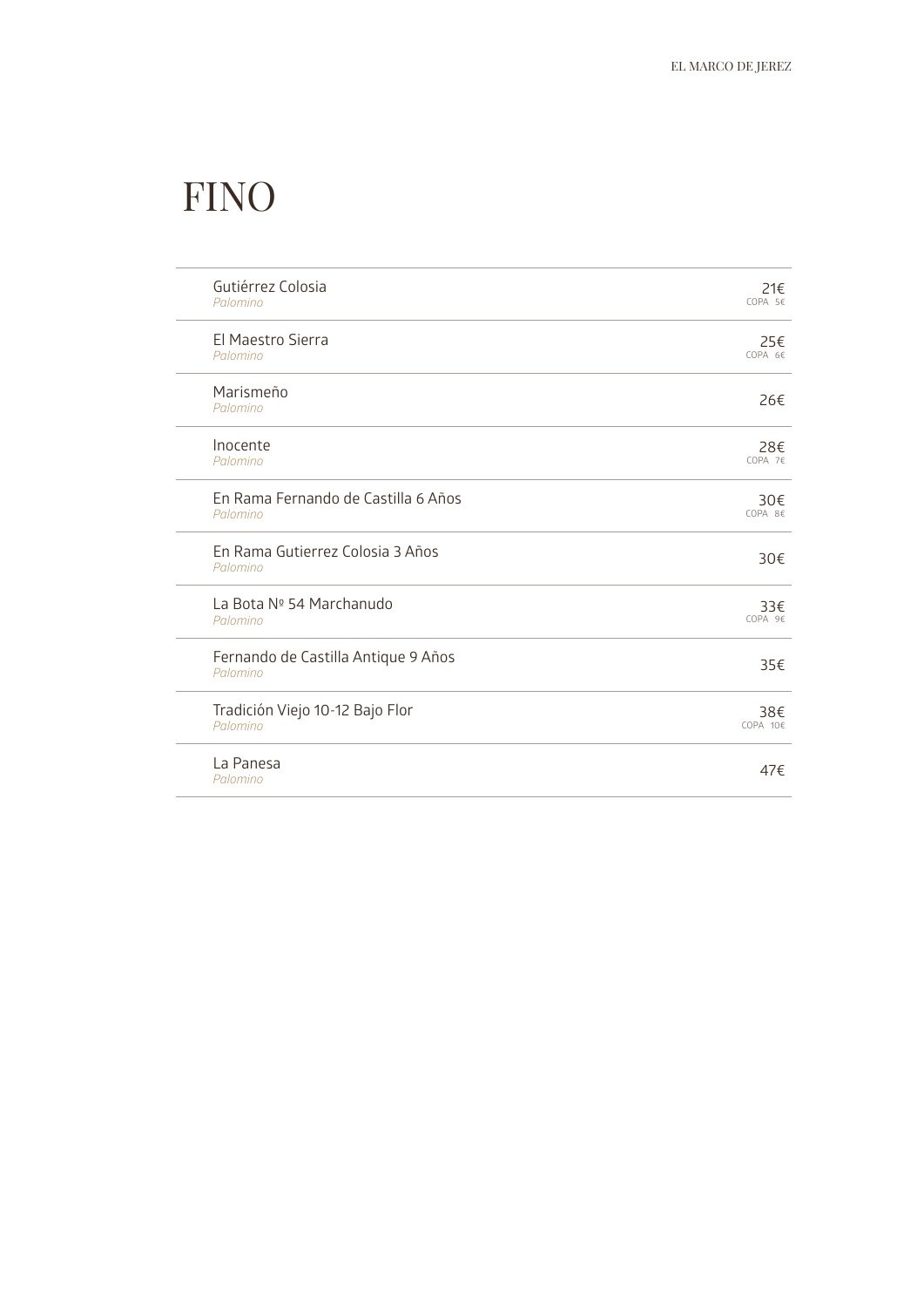### MANZANILLA

| La Gitana                     | 20€      |
|-------------------------------|----------|
| Palomino                      | COPA 4E  |
| Maruja                        | 21€      |
| Palomino                      | COPA 5€  |
| Callejuela Fina               | 25€      |
| Palomino                      | COPA 6€  |
| Pasada Pastrana               | 28€      |
| Palomino                      | COPA 7€  |
| Callejuela Madura<br>Palomino | 29€      |
| Pastora Pasada                | 30€      |
| Palomino                      | COPA 8€  |
| La Bota N 55                  | 33€      |
| Palomino                      | COPA 9€  |
| La Bota Pasada N 59           | 52€      |
| Palomino                      | COPA 15€ |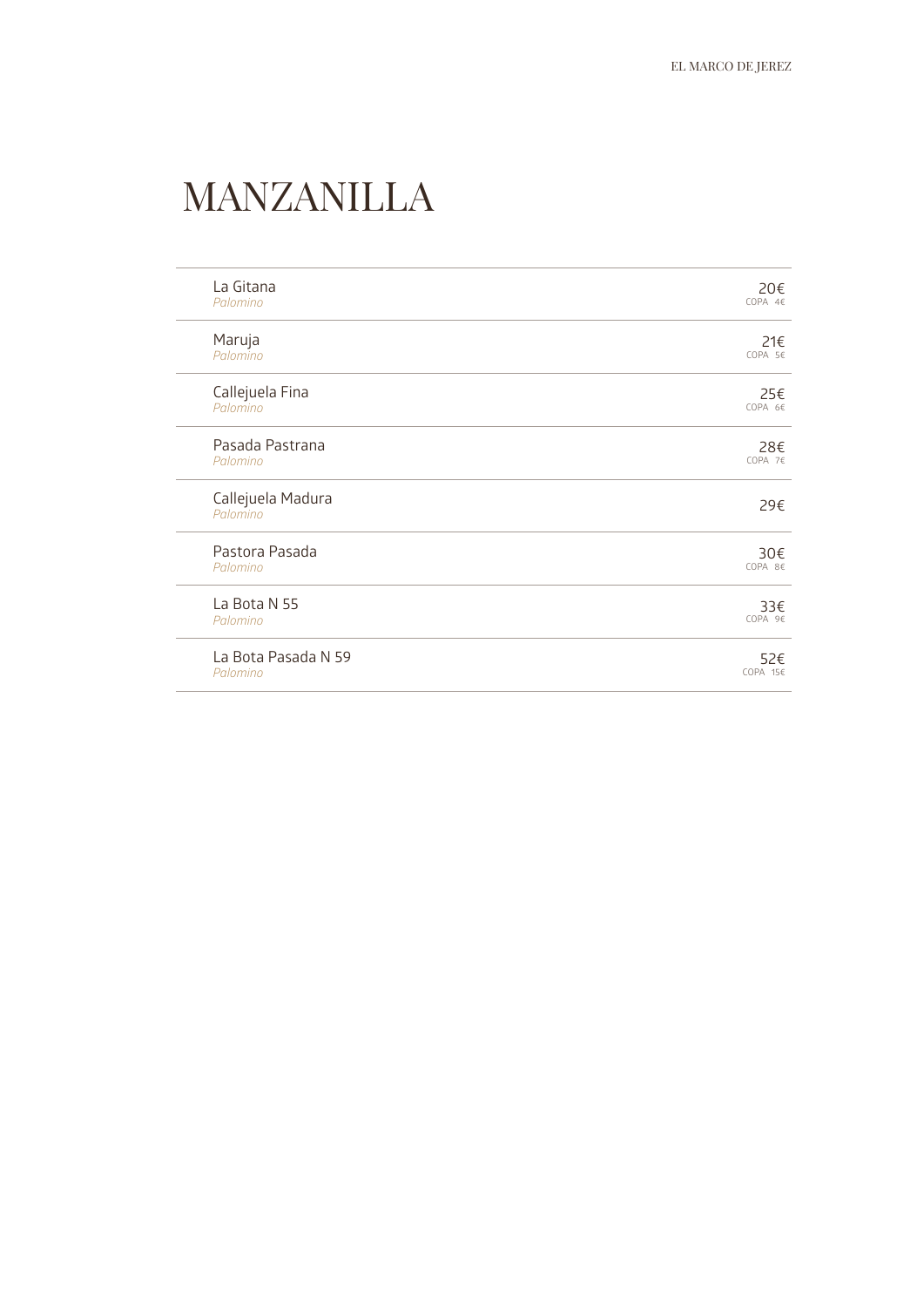### OLOROSO

| Faraon                                           | 23€                |
|--------------------------------------------------|--------------------|
| Palomino                                         | COPA 6€            |
| Del Puerto González Obregón<br>Palomino          | 29€                |
| Cuco                                             | 34€                |
| Palomino                                         | COPA 9€            |
| Don Gonzálo V.O.S. 20 Años<br>Palomino           | 39€                |
| Fernando De Castilla Antique 20 Años<br>Palomino | 46€                |
| Villapanes                                       | 46€                |
| Palomino                                         | COPA 14€           |
| El Cerro 25 Años                                 | 50€                |
| Palomino                                         | $COPA$ 16 $\notin$ |
| La Bota Nº 46                                    | 60€                |
| Palomino                                         | COPA 17€           |
| Tradición V.O.R.S. 30 Años                       | 150€               |
| Palomino                                         | COPA 24€           |
| Barbadillo V.O.R.S. 30 Años Seco<br>Palomino     | 150€               |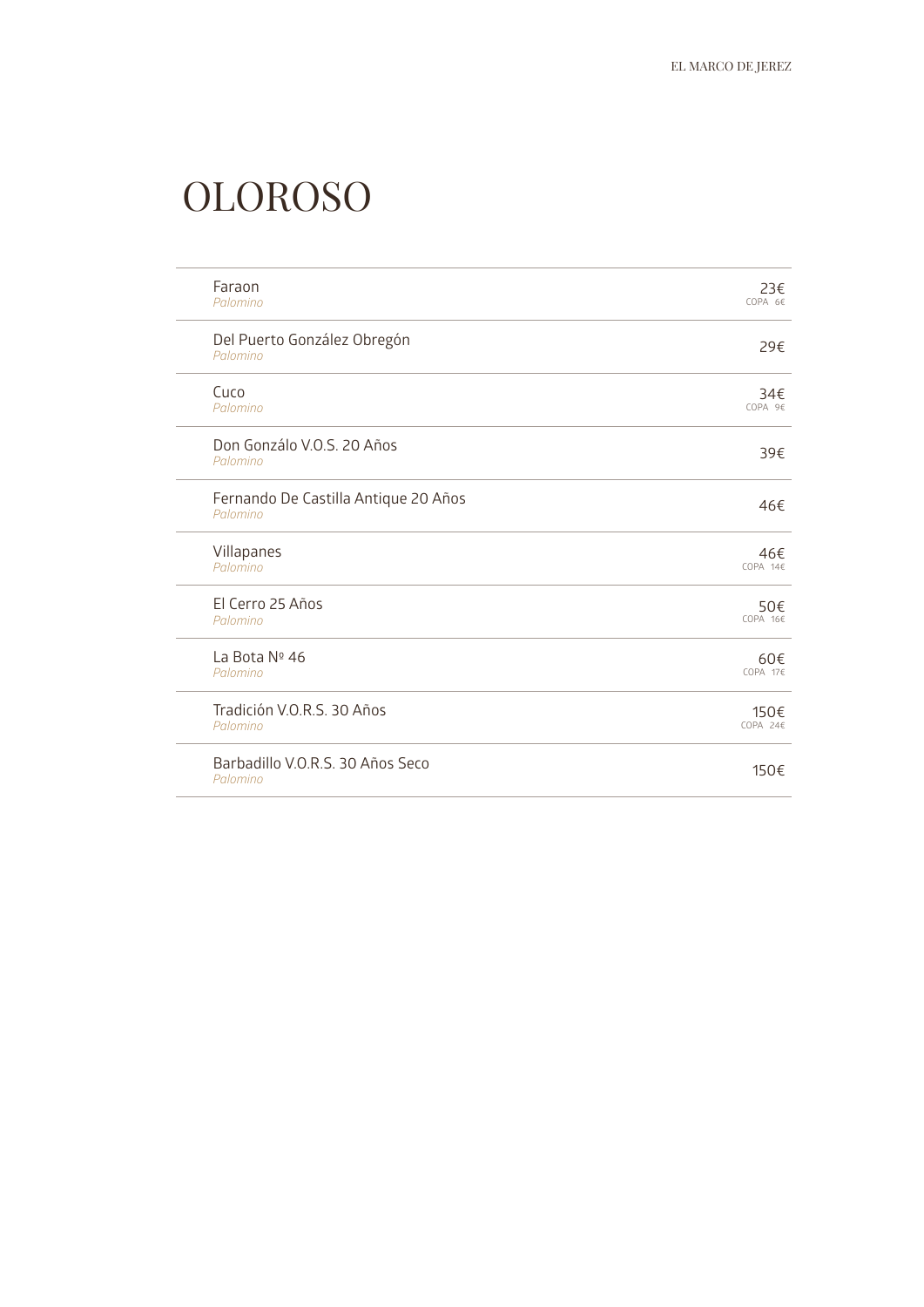### PALO CORTADO

| Juan Piñero                           | 28€      |
|---------------------------------------|----------|
| Palomino                              | COPA 7€  |
| Leonor                                | 34€      |
| Palomino                              | COPA 9€  |
| Regente                               | 38€      |
| Palomino                              | COPA 10€ |
| Wellington V.O.S. 20 Años             | 41€      |
| Palomino                              | COPA 12€ |
| Viejo C.P.<br>Palomino                | 47€      |
| La Bota Nº 52<br>Palomino             | 57€      |
| Obispo Gascón                         | 59€      |
| Palomino                              | COPA 17€ |
| Cardenal V.O.R.S. 30 Años<br>Palomino | 110€     |
| Tradición V.O.R.S. 30 Años            | 200€     |
| Palomino                              | COPA 35€ |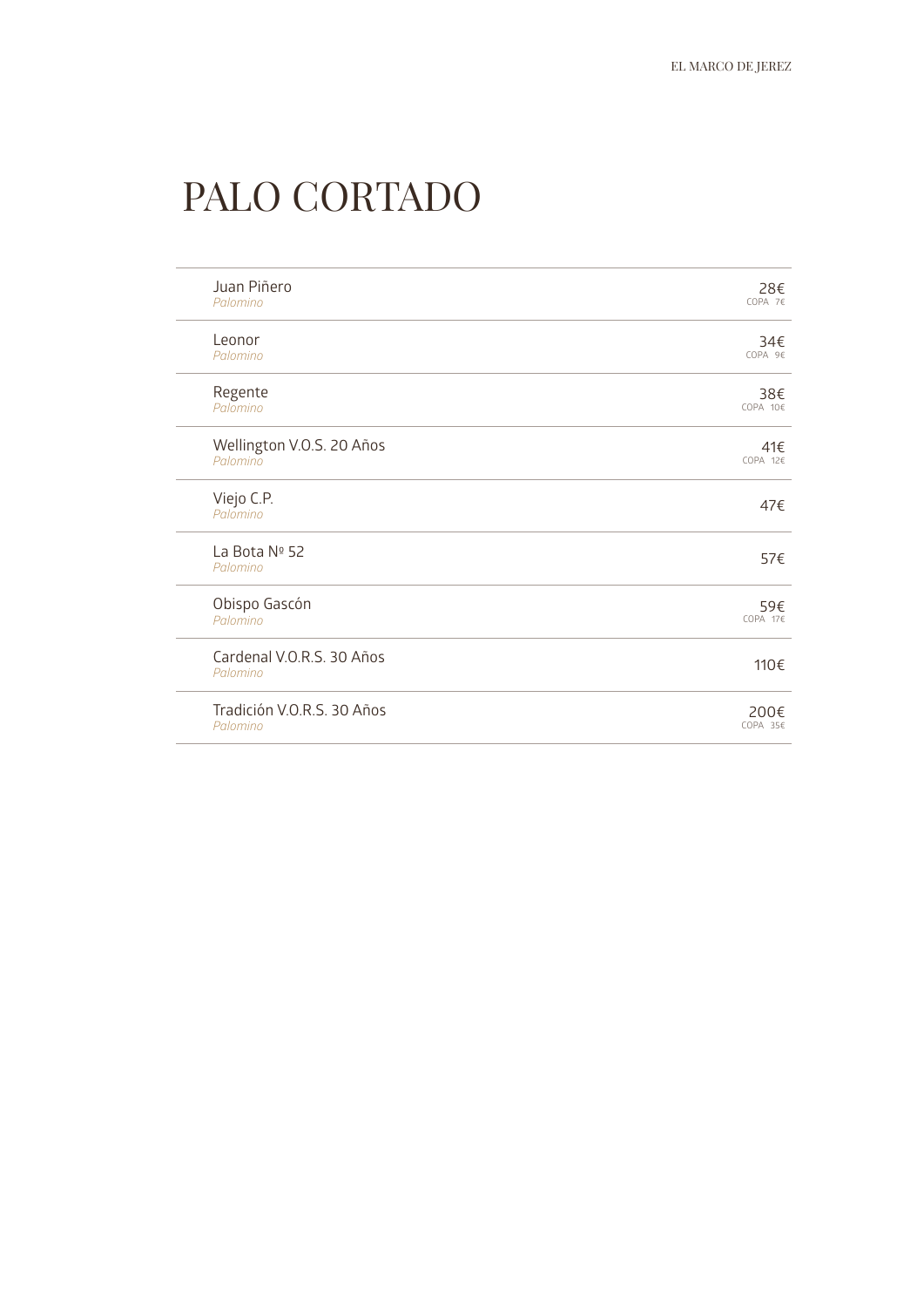# ESPUMOSOS

FRANCIA AUSTRIA ESPAÑA ITALIA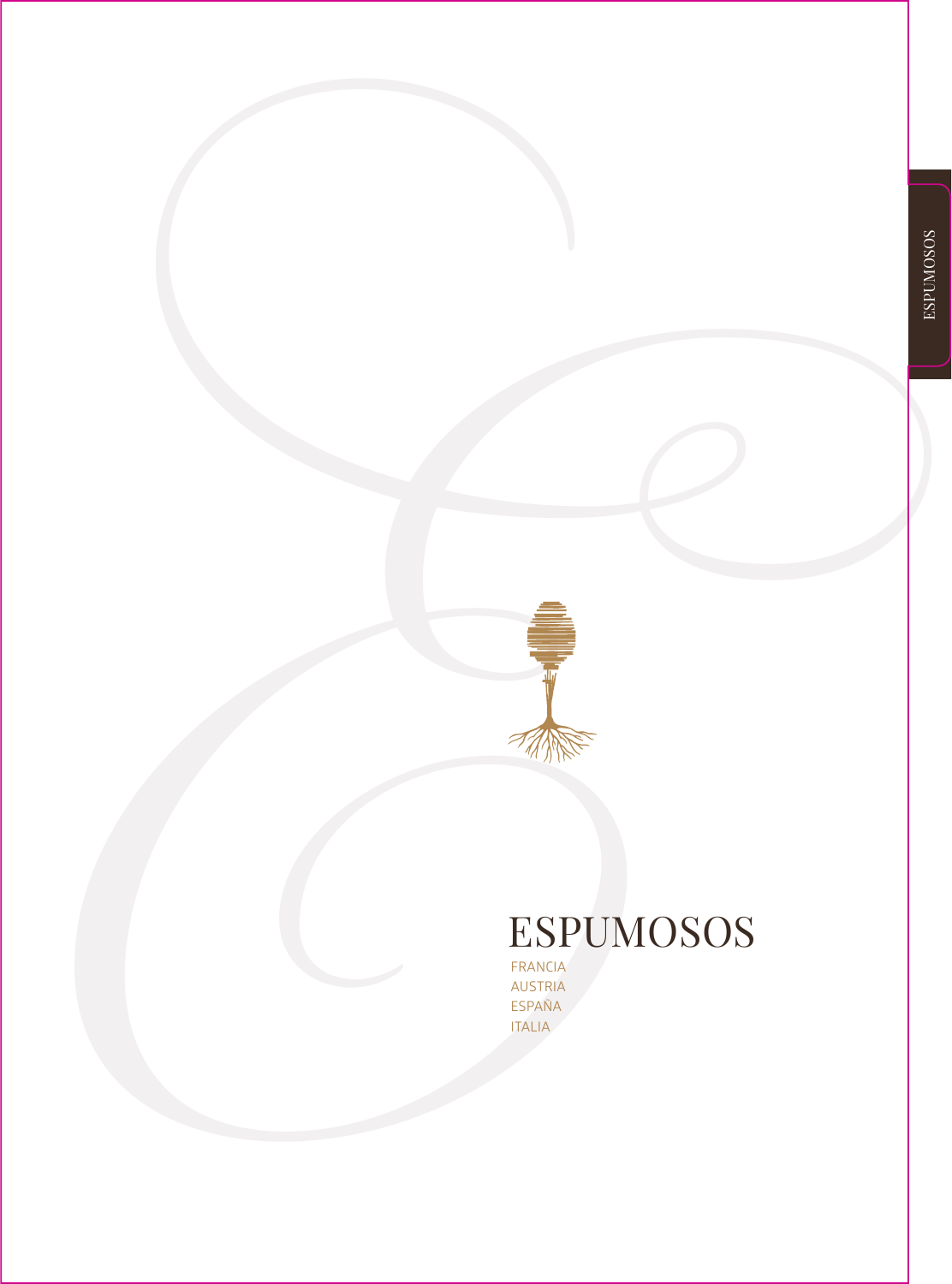### FRANCIA *LA CHAMPAGNE*

### CÔTE DES BAR

### NON VINTAGE

J.

| 2012 Marie Courtin "Resonance"<br>POLISOT / Pinot Noir                              | 75€ |
|-------------------------------------------------------------------------------------|-----|
| <b>VINTAGE</b>                                                                      |     |
|                                                                                     |     |
| Valerie Frison "Cuvée Goustan"<br><b>VILLE-SUR-ARCE / Pinot Noir</b>                | 70€ |
| Veuve Doussot<br>NOÉ-LES-MALLETS / Pinot Noir&Chardonnay                            | 65€ |
| Piollot Pére & Fils Cuvée De Reserve<br>POLISOT / Pinot Noir&Chardonnay&Pinot Blanc | 60€ |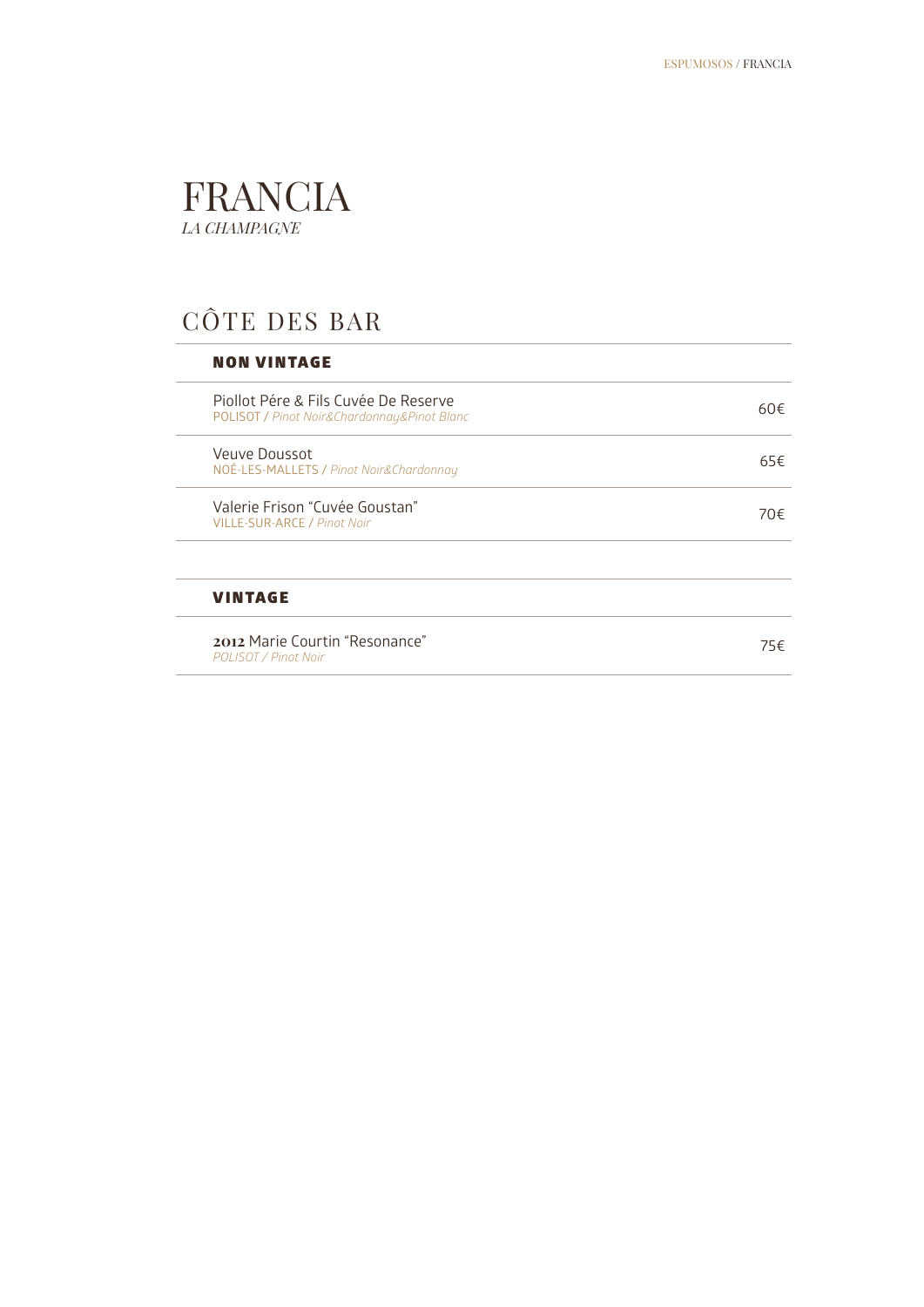### CÔTE DES BLANCS

| <b>NON VINTAGE PREMIER CRU</b>                                                                       |          |
|------------------------------------------------------------------------------------------------------|----------|
| Pierre Gimonet<br>CUIS / Chardonnay                                                                  | 70€      |
| Larmandier-Bernier "Latitude"<br>VERTUS / Chardonnay                                                 | 75€      |
| Larmandier-Bernier "Longitude"<br>VERTUS / CHARDONNAY                                                | 80€      |
| Agrapart Brut "7 Crus"<br>BERGERES LES VERTUS&OGER& AVIZE&CRAMANT&OIRY& D'OR / Chardonnay&Pinot Noir | 100€     |
| Pascal Doquet "Arpége"<br>VERTUS / Chardonnay                                                        | 105€     |
|                                                                                                      |          |
| <b>NON VINTAGE GRAND CRU</b>                                                                         |          |
| Michel Gonet Brut Grand Cru<br>OGER&MESNIL-SUR-OGER / Pinot Noir&Chardonnay                          | $60 \in$ |
| Claude Cazals Blanc De Blancs<br>LE MESNIL-SUR-OGER / Chardonnay                                     | 62f      |
| Legras Blanc De Blancs<br>CHOUILLY / Chardonnay                                                      | 64f      |
| J.L.Vergnon "Eloquence"<br>LE MESNIL-SUR-OGER&OGER&AVIZE / Chardonnay                                | 66€      |
| Christophe Mignon Blanc De Blancs<br>CRAMANT / Chardonnay                                            | 80€      |
| Pascal Doquet "Diapason"<br>LE MESNIL-SUR-OGER / Chardonnay                                          | 85€      |
| Fallet-Prévostat<br>AVIZE / Chardonnay                                                               | 120€     |
| Jacques Selosse "Initial"<br>AVIZE / Chardonnay                                                      | 250€     |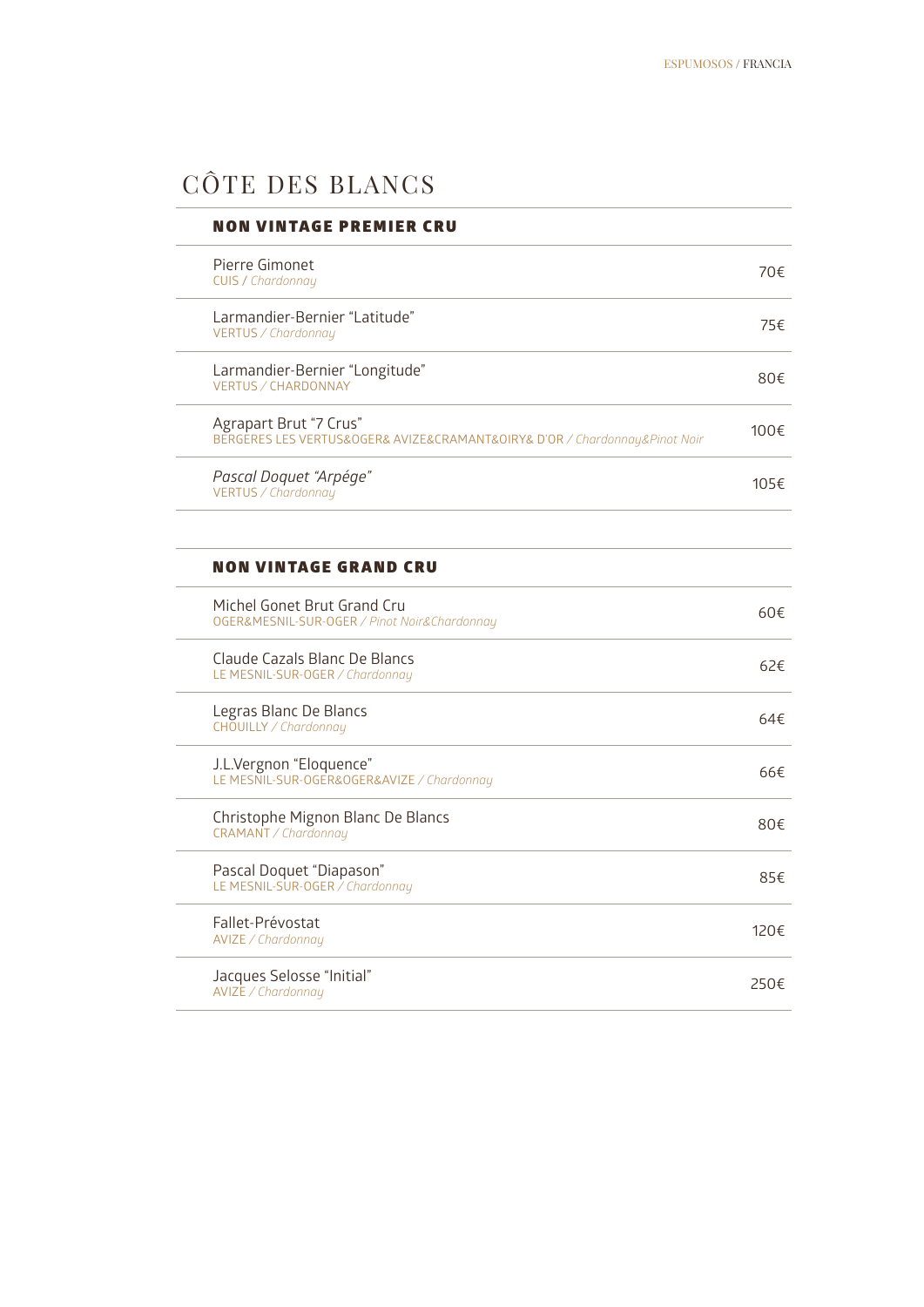### VINTAGE PREMIER CRU

Pierre Gimonet "Special Club" Pierre Gimonet "Special Club"<br>CUIS / *Chardonnay* 110€

### VINTAGE GRAND CRU

**2007** Rosé De L'impératrice AVIZE / *Pinot Noir* 75€ **2009** J.L.Vergnon "Confidence" LES MESNIL-SUR-OGER / *Chardonnay* 100€ **1999** Salon "Cuvée S" Blanc De Blancs LE MESNIL-SUR-OGER / *Chardonnay* 1.990€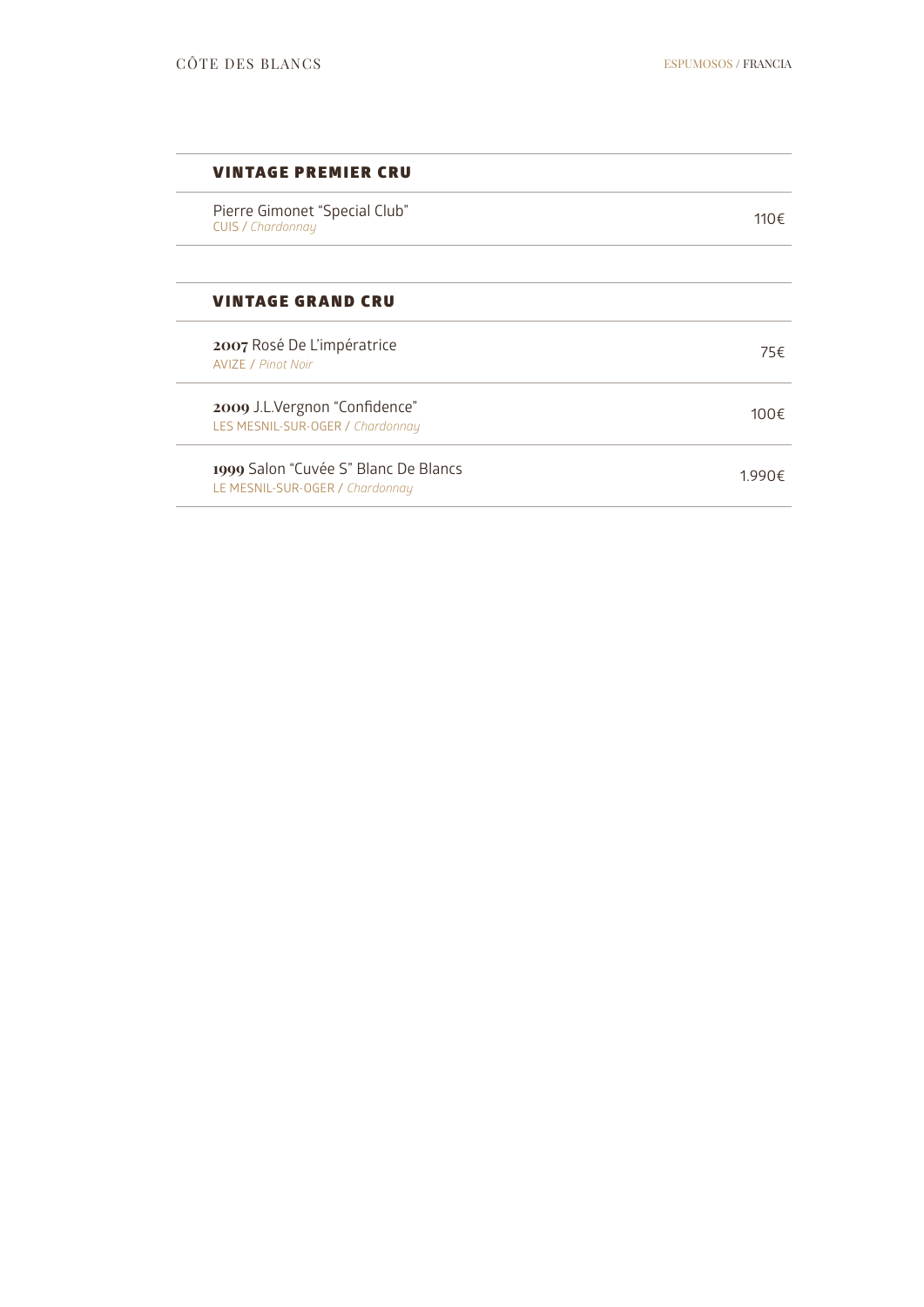### CÔTE DE SÉZANNE

| <b>NON VINTAGE</b>                                                          |     |
|-----------------------------------------------------------------------------|-----|
| Barrat Masson "Fleur De Claire"<br>VILLENAUXE LA GRANDE&BETHON / Chardonnay | 60€ |
| Francoise Joffray<br>SÉZANNE / Chardonnay&Meunier&Pinot Noir                | 65€ |

### COTEAUX DU MORIN

| <b>VINTAGE</b>                                              |                |
|-------------------------------------------------------------|----------------|
| Ulysse Collin "Les Maillons"<br><b>CONGY/ Pinot Noir</b>    | 120 $\epsilon$ |
| Ulysse Collin "Les Pierrieres"<br><b>CONGY / Chardonnay</b> | 130 $\epsilon$ |

### COTEUX SUD D'ÉPERNAY

### NON VINTAGE

| Solescence Brut<br>PIERRY / Chardonnay&Meunier&Pinot Noir                         | 60€ |
|-----------------------------------------------------------------------------------|-----|
| Laherte Freres "Ultradition"<br>CHAVOT& COURCOURT / Meunier&Chardonnay&Pinot Noir | 65€ |
| Laherte Freres "Les Vignes D'austrefois"<br><b>CHAVOT&amp; MANCY/ Meunier</b>     | 85€ |

### MASSIF DE SAINT-THIERRY

### NON VINTAGE

| Bourdaire Gallois Brut Meunier<br><b>POUILLON</b> / Meunier                   | 60€ |
|-------------------------------------------------------------------------------|-----|
| Bourdaire Gallois "Cuvée Prestige"<br>POUILLON/ Meunier&Chardonnay&Pinot Noir | 65€ |
| Chartogne-Taillet "Cuvée Sainte-Anne"<br>MERFY/Chardonnay&Pinot Noir          | 80€ |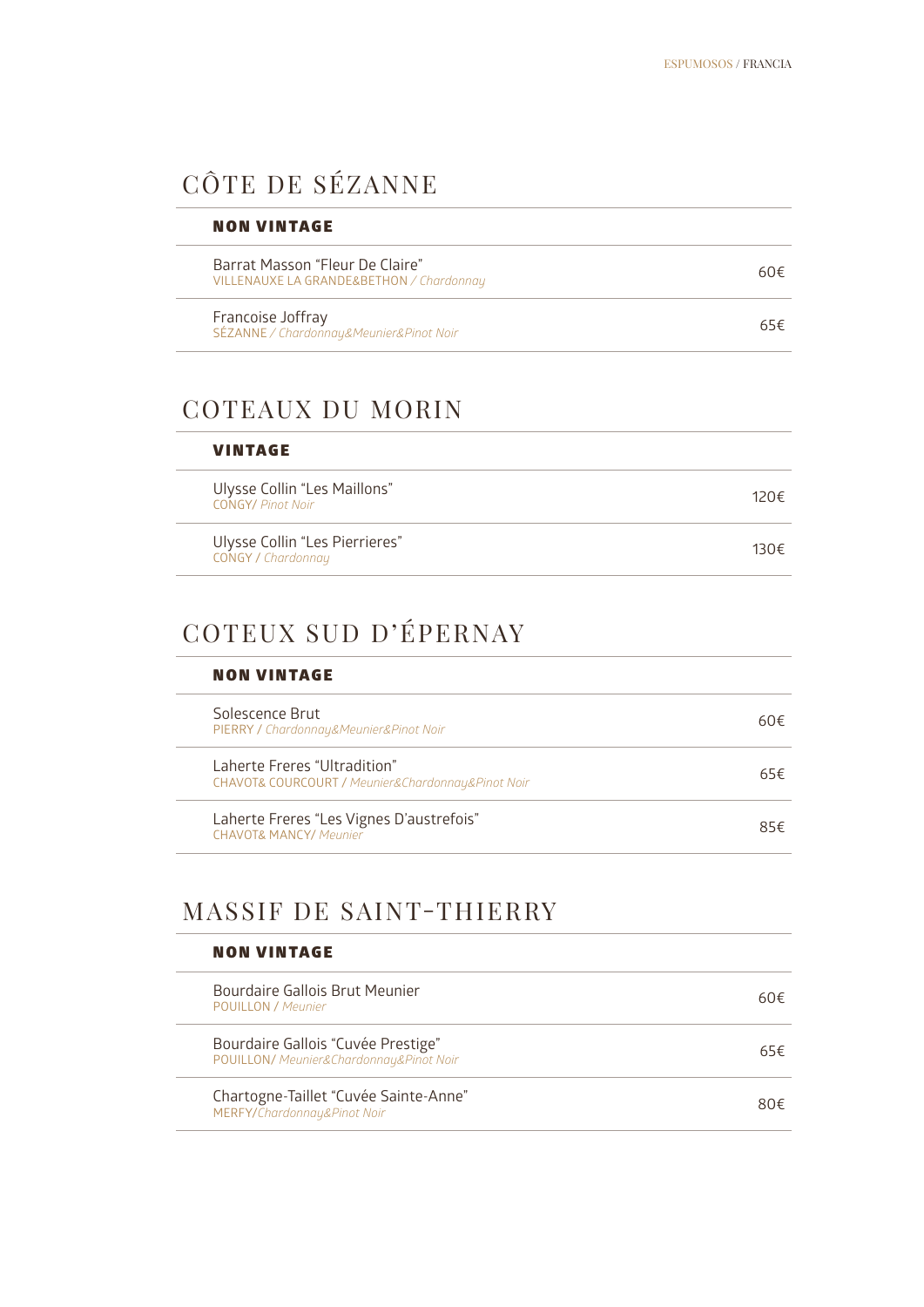### MONTAGNE DE REIMS

| <b>NON VINTAGE</b>                                                                         |      |
|--------------------------------------------------------------------------------------------|------|
| Jean Vesselle Réserve<br><b>BOUZY / Chardonnay&amp;Meunier&amp;Pinot Noir</b>              | 60€  |
| Bereche Brut Reserve<br>LUDES / Chardonnay&Meunier&Pinot Noir                              | 65€  |
| Rosé Aubry Brut<br>JOUY-LÈS-REIMS&VILLEDOMMANGE / Chardonnay&Pinots&Meunier                | 68€  |
| Louis Roederer Brut Premier<br>REIMS / Chardonnay&Meunier&Pinot Noir                       | 85€  |
| <b>Charles Heidsieck</b><br>REIMS / Chardonnay&Meunier&Pinot Noir                          | 90€  |
| Bereche "Refflet D'antan"<br>VALLÉE DE LA MARNE / Chardonnay&Pinot Noir&Meunier            | 150€ |
| <b>NON VINTAGE PREMIER CRU</b>                                                             |      |
| Pierre Baillette "Le Village"<br>TROIS&PUITS / Chardonnay&Meunier&Pinot Noir               | 60€  |
| Hure Freres "Invitation"<br>LUDES&VILLEDOMMANGE / Meunier&Pinot Noir&Chardonnay            | 62€  |
| Aubry Brut Reserve<br>JOUY-LES-REIMS / Meunier&Pinot Noir&Chardonnay                       | 64€  |
| Thomas Perseval "Tradition"<br><b>CHAMERY / Pinot Noir&amp;Meunier&amp;Chardonnay</b>      | 66€  |
| Renè Geoffroy "Volupté"<br><b>CUMIÈRES / Chardonnay&amp;Pinot Noir&amp;Meunier</b>         | 75€  |
| Aubry "Le Nombre D 'Or"<br>VILLEDOMMANGE&PARGNY&JOULY-LÈS-REIMS / Pinot Gris&Petit Meslier | 85€  |
| Hure Freres "Memoire"<br>LUDES&VILLEDOMMANGE / Chardonnay&Pinot Noir&Meunier               | 90€  |
| Lalarge Pugeot "Les Meuniers De Clemence<br><b>VRIGNY / Meunier</b>                        | 110€ |
| George Laval<br>CUMIÉRES / Chardonnay&Meunier&Pinot Noir                                   | 110€ |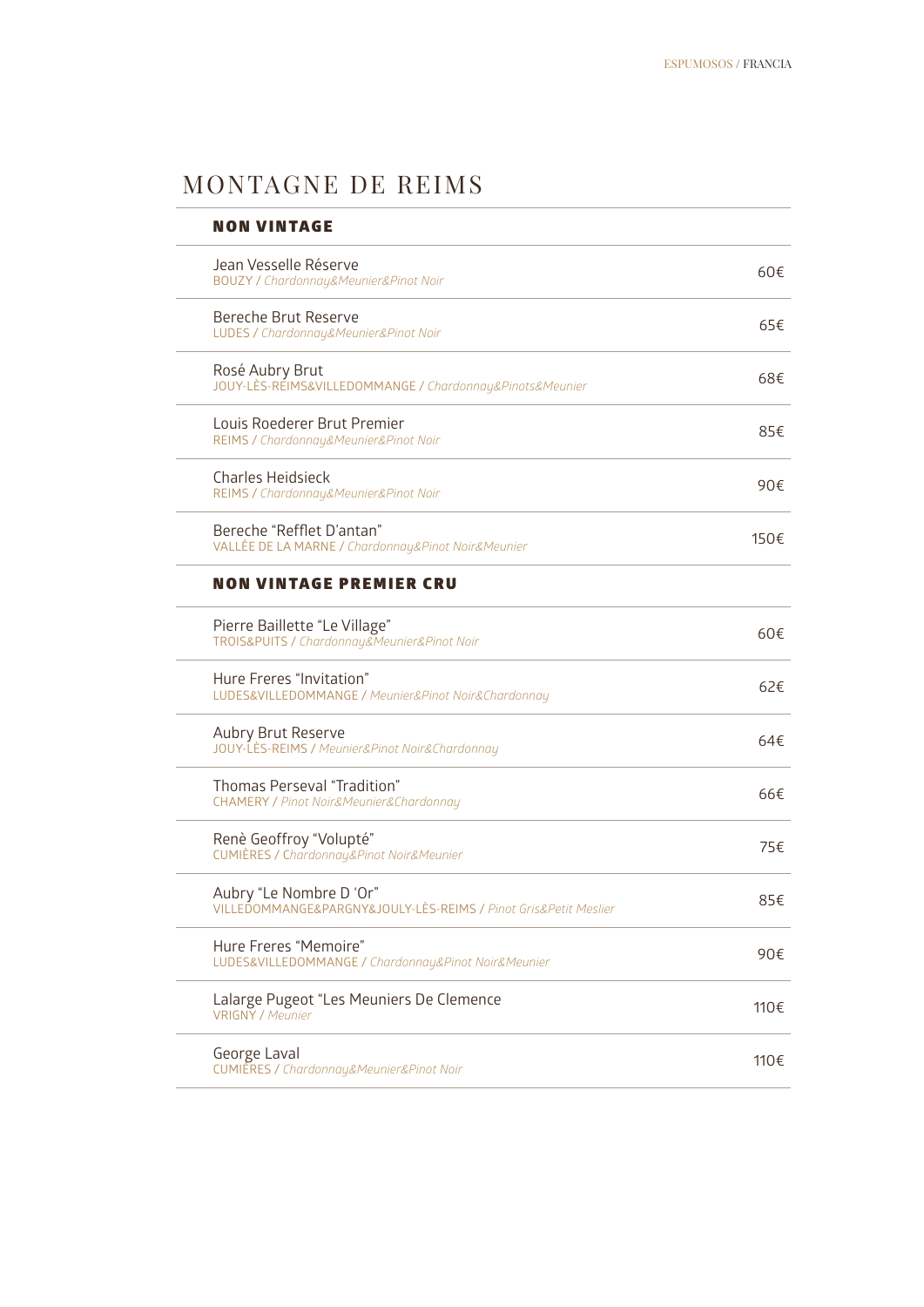$\overline{a}$ 

### NON VINTAGE GRAND CRU

| Andre Clouet Grande Reserve Blanc De Noirs<br><b>BOUZY / Pinot Noir</b>       | 70€  |
|-------------------------------------------------------------------------------|------|
| Jean Lallement Brut<br><b>VERZENAY / Pinot Noir&amp;Chardonnay</b>            | 74€  |
| Camille Savés<br><b>BOUZY / Pinot Noir&amp;Chardonnay</b>                     | 76€  |
| Pehu Simonet "Face Nord"<br><b>VERZENAY / Pinot Noir&amp;Chardonnay</b>       | 78€  |
| Jean Lallement Brut Reserve<br><b>VERZENAY / Pinot Noir&amp;Chardonnay</b>    | 80€  |
| Paul Dèthune<br><b>AMBONNAY / Pinot Noir&amp;Chardonnay</b>                   | 82€  |
| Pierre Pailard "Les Mottelettes"<br><b>BOUZY / Chardonnay</b>                 | 84€  |
| Maurice Vesselle "Cuvée Reservée"<br><b>BOUZY / Pinot Noir&amp;Chardonnay</b> | 86€  |
| Egly-Ouriet "Tradition"<br><b>AMBONNAY / Pinot Noir&amp;Chardonnay</b>        | 105€ |
| Andre Clouet "Un Jour De 1991" Blanc De Noirs<br><b>BOUZY / Pinot Noir</b>    | 140€ |
| Krug Grande Cuvee<br>Chardonnay                                               | 450€ |
| <b>VINTAGE</b>                                                                |      |
| 2010 Roger Coulon Blanc De Noirs<br><b>VRIGNY / Pinot Noir&amp;Meunier</b>    | 120€ |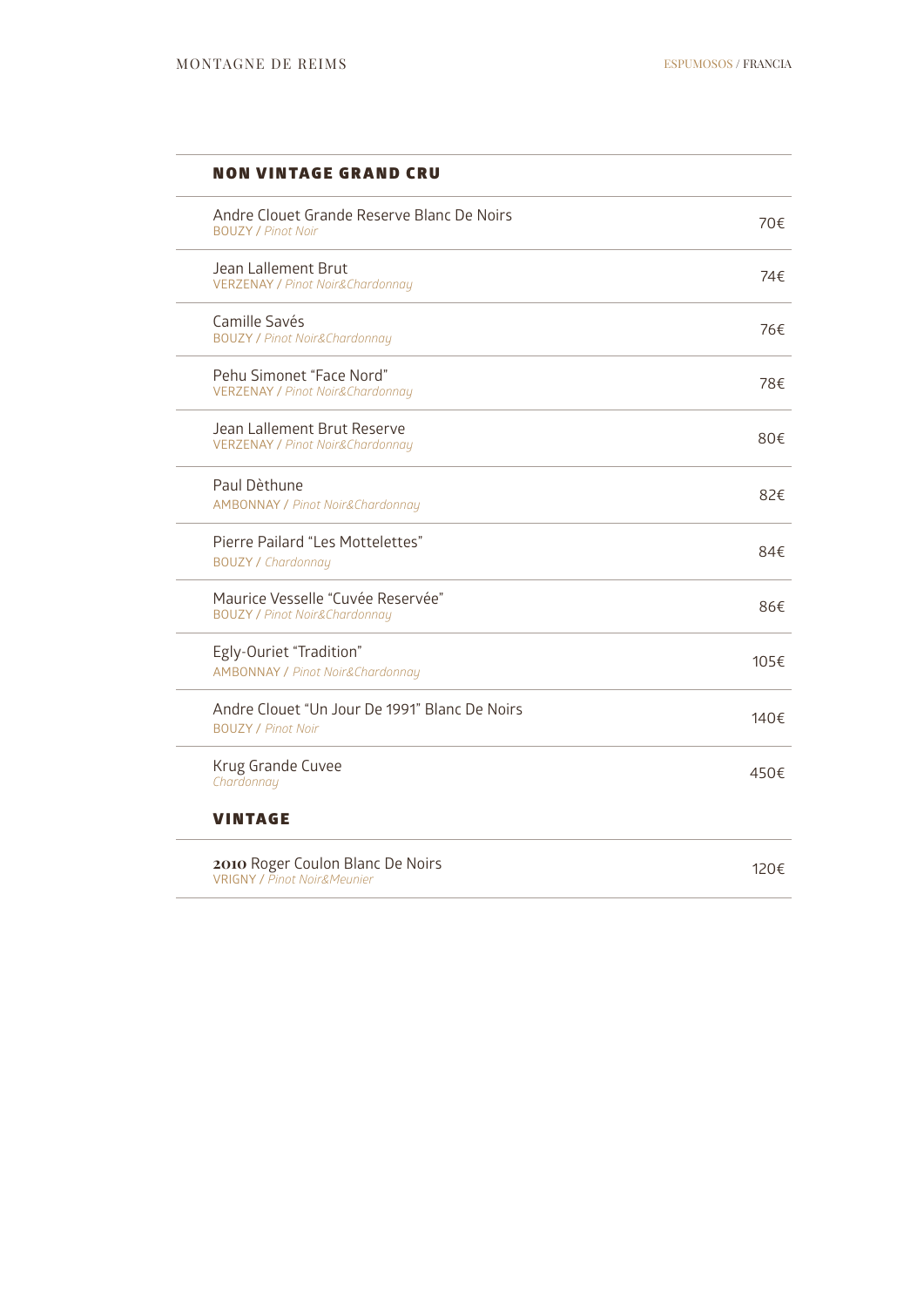$\overline{a}$ 

### VINTAGE PREMIER CRU

| 2010 David Leclapart "L'artiste"<br><b>TREPAIL / Chardonnay</b>       | 185€ |
|-----------------------------------------------------------------------|------|
| <b>VINTAGE GRAND CRU</b>                                              |      |
| <b>2008 Camille Savés</b><br><b>BOUZY / Pinot Noir&amp;Chardonnay</b> | 70€  |
| 2007 H. Billiot Fils<br><b>AMBONNAY / Pinot Nor&amp;Chardonnay</b>    | 75€  |
| 2005 Maurice Vesselle<br><b>BOUZY / Pinot Noir&amp;Chardonnay</b>     | 100€ |
| 2005 Charles Heidsieck<br>REIMS / Chardonnay&Meunier&Pinot Noir       | 150€ |
| 1995 Charles Heidsieck<br>REIMS / Chardonnay&Meunier&Pinot Noir       | 200€ |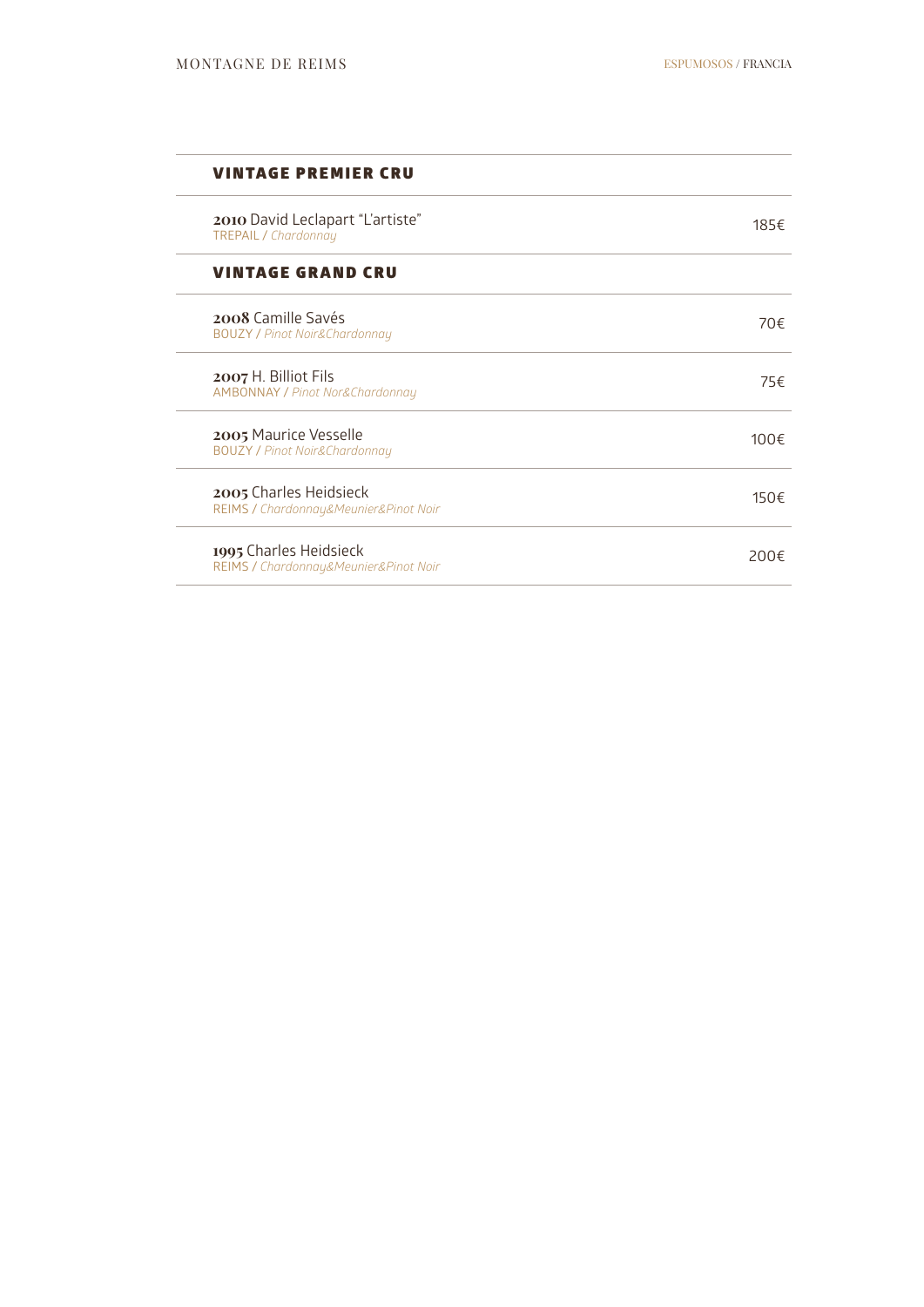### VALLÉE DE LA MARNE

| <b>NON VINTAGE</b>                                                                               |               |
|--------------------------------------------------------------------------------------------------|---------------|
| Charlot Tanneux "Expression"<br>MARDEUIL / Meunier&Chardonnay&Pinot Noir                         | $60 \in$      |
| Lenoble Brut "Intense"<br>CHOUILLY&BISSEUIL&DAMERY / Chardonnay&Pinot Noir&Meunier               | $62 \notin$   |
| Tarlant "Tradition"<br><b>OEULLY / Pinot Noir&amp;Meunier&amp;Chardonnay</b>                     | 64f           |
| Bourgeois Diaz Brut Nature<br>CROUTTE-SUR-MARNE / Pinot Noir&Meunier&Chardonnay                  | $66 \epsilon$ |
| Charlot Tanneux "Fruit De Ma Passion"<br><b>MARDEUIL / Meunier&amp;Pinot Noir&amp;Chardonnay</b> | 68€           |
| Francoise Berel&Fils "Origin'elle"<br>CROUTTES-SUR-MARNE / Meunier&Pinot Noir&Chardonnay         | 70€           |
| Alexandre Filaine "Cuvée Spéciale"<br>DAMERY / Pinot Noir&Chardonnay&Meunier                     | 72€           |
| Bruno Michel "Cuvée Blanche"<br>VALLÉE DE LA MARNE / Meunier&Chardonnay                          | 74€           |
| Billecart-Salmon Brut Réserve<br>PONT DE l'SÈRE / Pinot Noir&Chardonnay&Meunier                  | 76€           |
| <b>Leclert Briant Brut</b><br>HAUTVILLERS&CUMIÈRES&VERNEUIL / Pinot Noir&Meunier                 | 78€           |
| Bruno Michel "Cuvée Rebelle"<br>VALLÉE DE LA MARNE / Meunier&Chardonnay                          | 80€           |
| Alexandre Filaine "Cuvèe Confidence"<br>DAMERY / Pinot Noir&Meunier&Chardonnay                   | 85€           |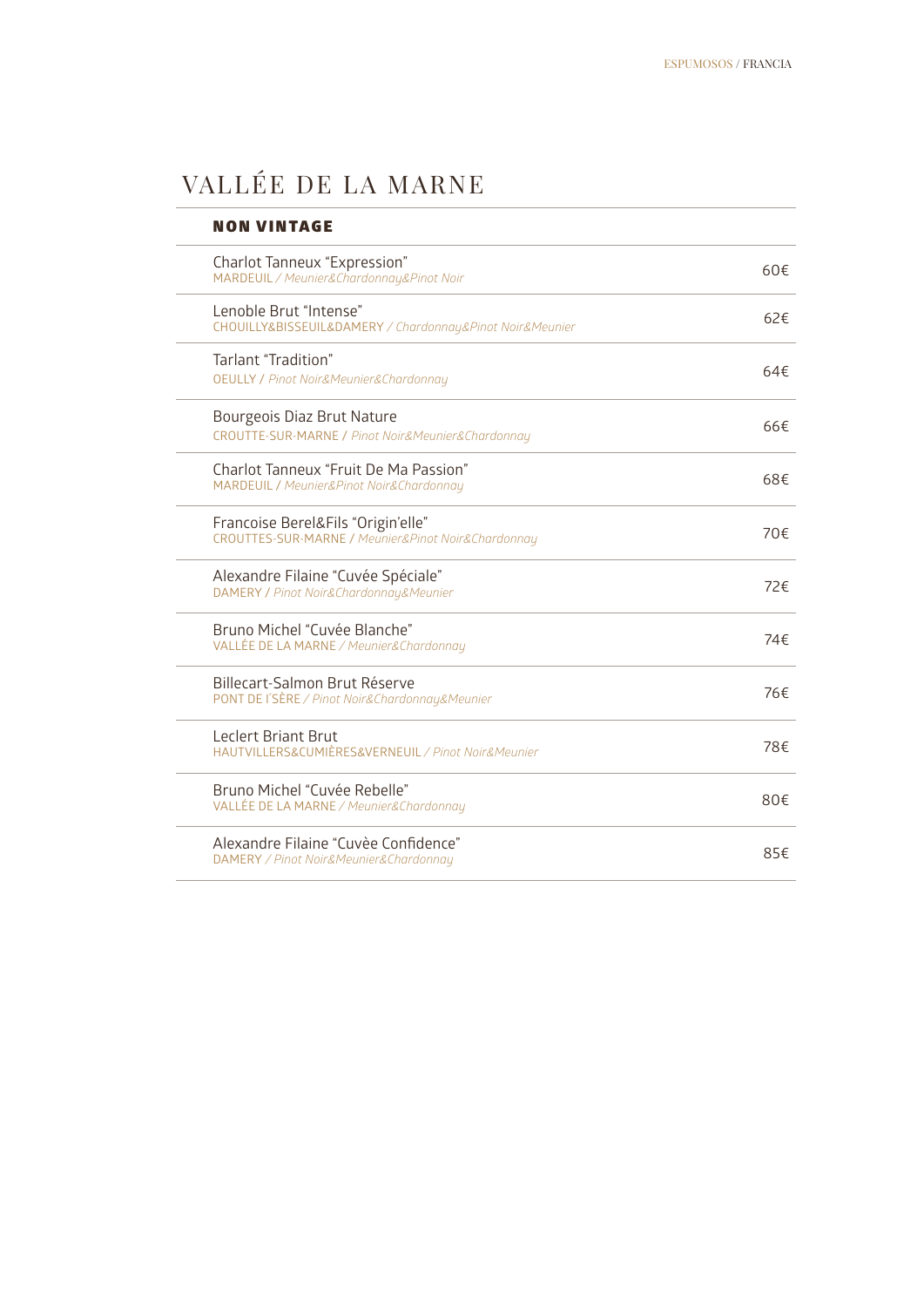### NON VINTAGE PREMIER CRU

| Marc Hebrart Blanc De Blancs<br>MAREUIL-SUR-AY / Chardonnay | 60f          |
|-------------------------------------------------------------|--------------|
| <b>VINTAGE GRAN CRU</b>                                     |              |
| 2007 Grand Anne<br>AŸ / Pinot Noir&Chardonnay               | 200€         |
| 2004 RD 400<br>AŸ / Pinot Noir&Chardonnay                   | 400 $\notin$ |
| <b>NON VINTAGE GRAND CRU</b>                                |              |
| Gatinois "Tradition"<br>AŸ / Pinot Noir                     | 62E          |
| <b>Bollinger</b><br>AŸ / Pinot Noir&Meunier&Chardonnay      | 85€          |
| Rose Bollinger<br>AŸ / Pinot Noir&Chardonnay&Meunier        | 115€         |
|                                                             |              |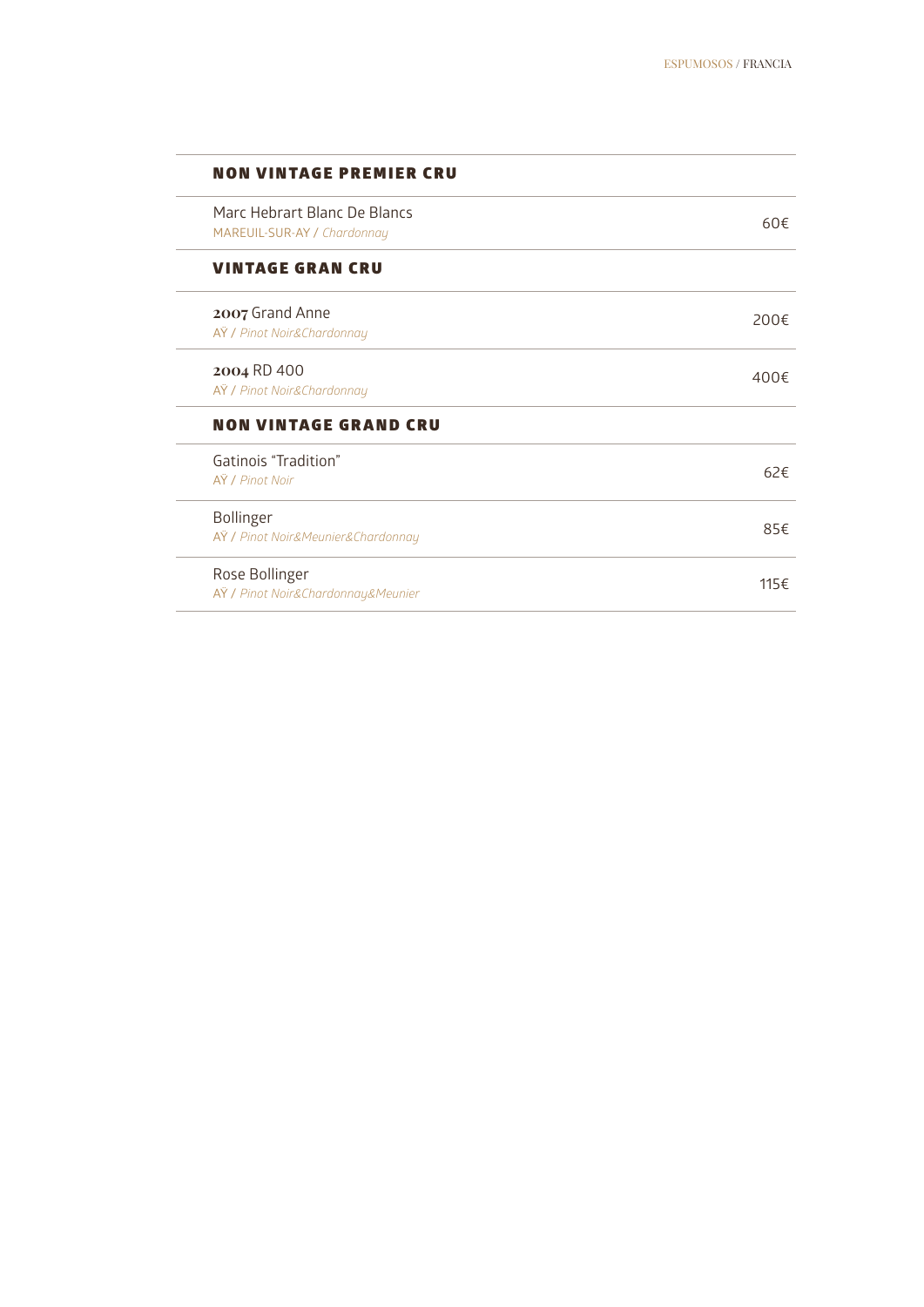### VILLAGES

| <b>NON VINTAGE</b>                                                            |      |
|-------------------------------------------------------------------------------|------|
| Cristophe Mignon Brut<br><b>BREUIL&amp;FESTIGNY / Chardonnay</b>              | 65€  |
| "Les Vignes De Montgueux"<br>MONTGUEUX / Chardonnay&Pinot Noir                | 95€  |
| Bereche Les Beaux Regards<br>LUDES / Chardonnay                               | 120€ |
| Les Barres<br><b>MERFY / Pinot Meunier</b>                                    | 125€ |
| Bereche<br>RILLY LA MONTAGE / Pinot Noir                                      | 130€ |
| La Colline Inspire<br>Chardonnay                                              | 135€ |
| Jacques Lassaigne "Le Cotet"<br>MONTGUEUX / Chardonnay                        | 140€ |
| La Closerie<br>GUEUX / Chardonnay                                             | 145€ |
| Alto<br>Chardonnay                                                            | 150€ |
| Frederic Savart Le Mont Chretiens<br>ECUEIL / Chardonnay                      | 155€ |
| Frederic Savart Le Mont Benoit<br>VILLER-AUX-NOEURS / Pinot Noir & Chardonnay | 160€ |
| 2000 Fleury<br><b>COURTETON</b> / Pinot Noir&Chardonnay                       | 165€ |
| Les Noues<br>ECUEIL / Pinot Noir                                              | 170€ |
| Le Flacon de Incertitude<br>Chardonnay                                        | 180€ |
| Bereche<br>MAILLY-CHAMPAGNE / Pinot Noir                                      | 210€ |
| Frederic Savart Rose Expression<br>Gallos&Aillys&Chaillots&Moutier&Pinot Noir | 215€ |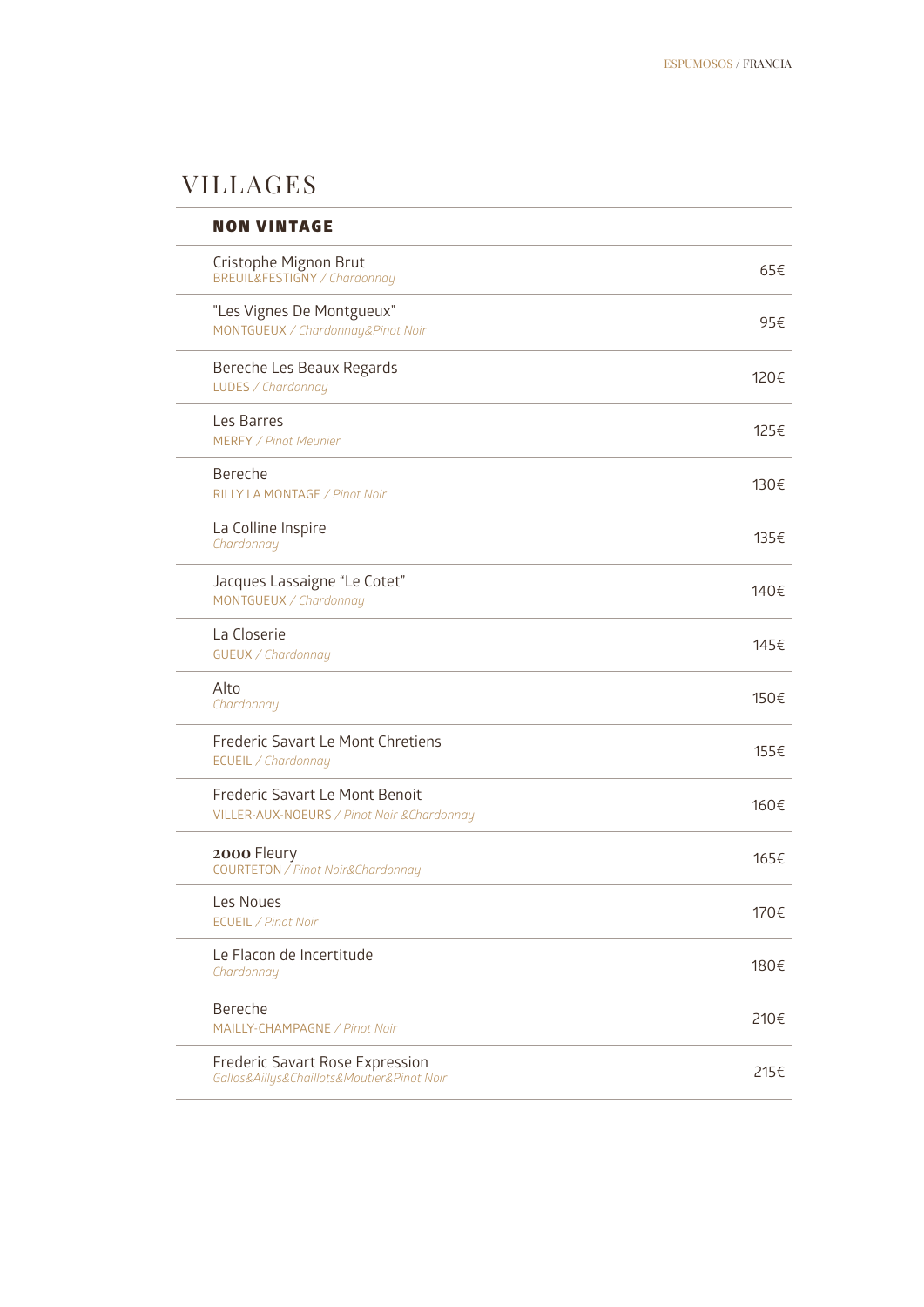| <b>VINTAGE</b>                                    |      |
|---------------------------------------------------|------|
| 2009 Jacques Lassaigne<br>MONTGUEUX / Chardonnay  | 150€ |
| 2011 Clos-Sainte-Sophie<br>MONTGUEUX / Chardonnay | 220€ |
| 2005 Jacques Selosse<br>MONTGUEUX / Chardonnay    | 975€ |
| MONTAGNE DE REIMS & VALLÉE DE LA                  |      |

### MONTAGNE DE REIMS & VALLÉE DE LA MARNE & CÔTE DES BLANCS

### VINTAGE GRAND CRU

Cristal

MONTAGNE DE REIMS&VALLÉE DE LA MARNE&CÔTE DES BLANCS */ Pinot Noir&Chardonnay* 380€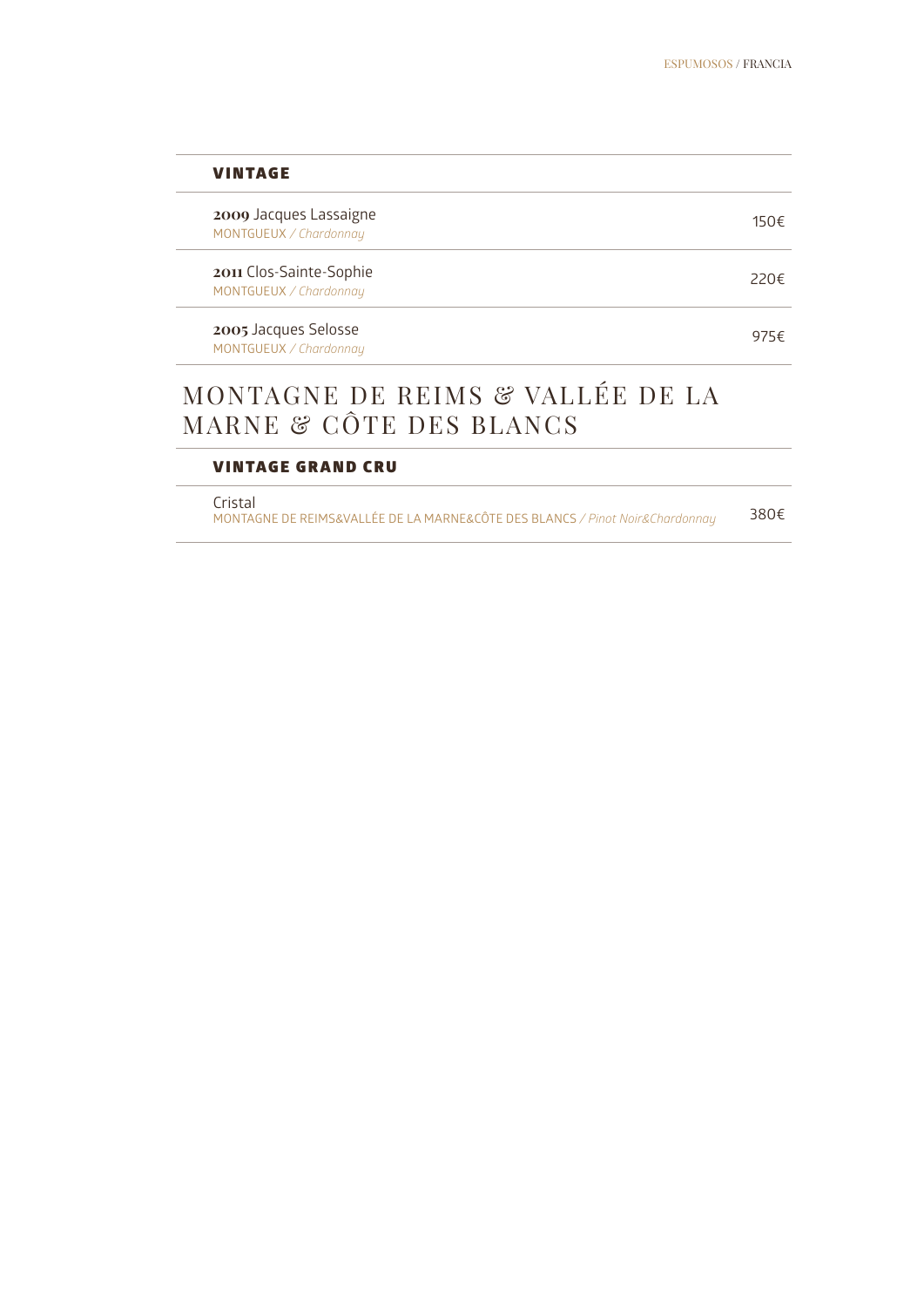### ITALIA

### D.O.C.FRANCIACORTA **[Lombardía]**

Ca´ Del Bosco "Cuvée Prestige" *Chardonnay&Pinot Nero&Pinot Bianco* 80€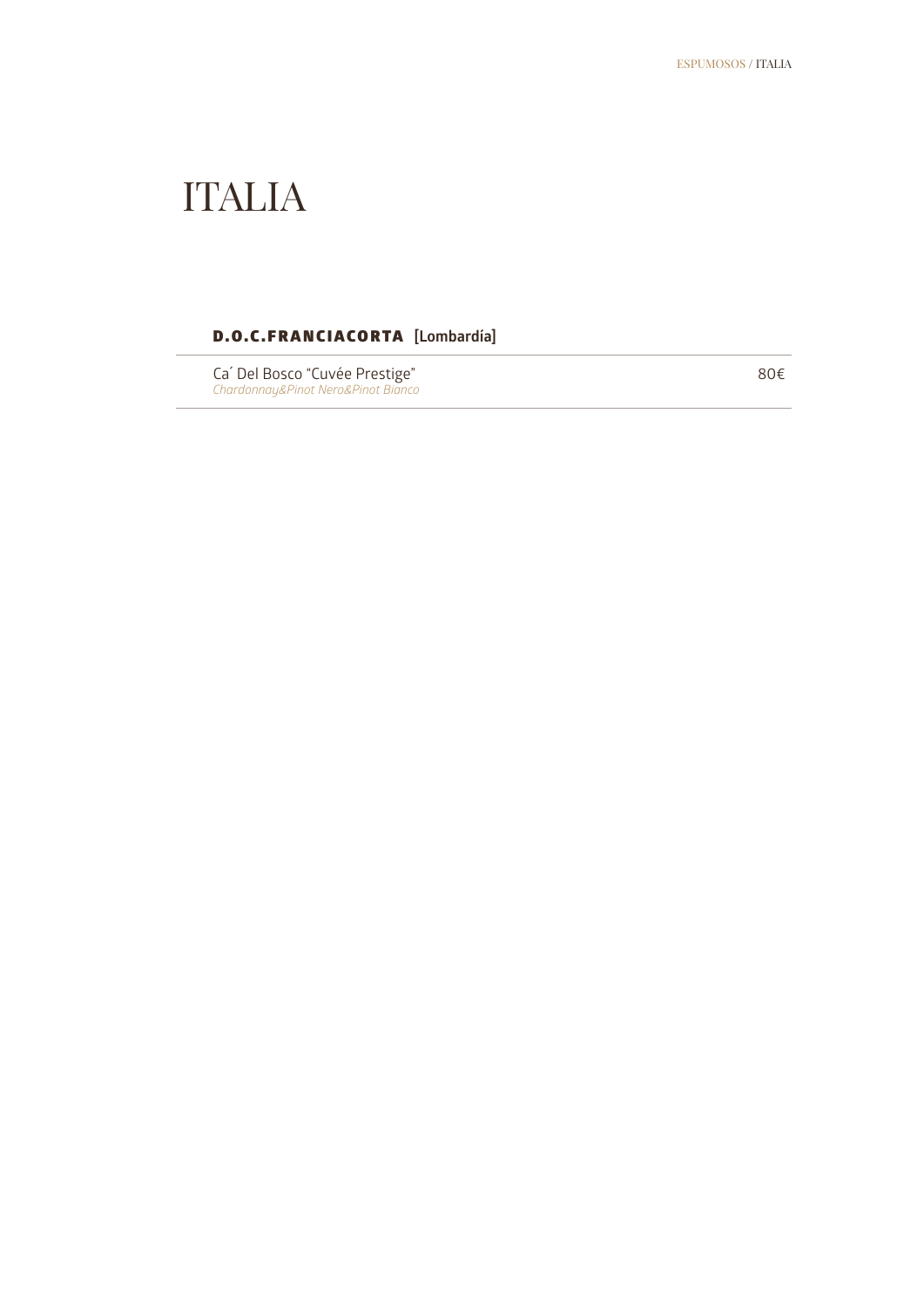### ESPAÑA

### D.O. CAVA **[Cataluña]**

| Juve Y Camps Reserva de Familia<br>Xarel-Lo&Macabeo&Parellada              | 55€ |
|----------------------------------------------------------------------------|-----|
| 2010 Gramona Imperial<br>Xarel-Lo&Macabeo&Chardonnay                       | 65€ |
| Recaredo "Terrers" Gran Reserva<br>Xarel-Lo&Macabeo                        | 70€ |
| Juve Y Camps Millésime<br>Chardonnay                                       | 75€ |
| <b>D.O. PENEDES</b> [Cataluña]                                             |     |
| Colet Navazos Extra Brut<br>$X$ arel-Lo                                    | 60f |
| <b>MÉTODO TRADICIONAL [Cataluña]</b>                                       |     |
| 2014 Raventós I Blanc De la Finca<br>Parellada&Macabeo&Xarel-Lo&Chardonnay | 65€ |
|                                                                            |     |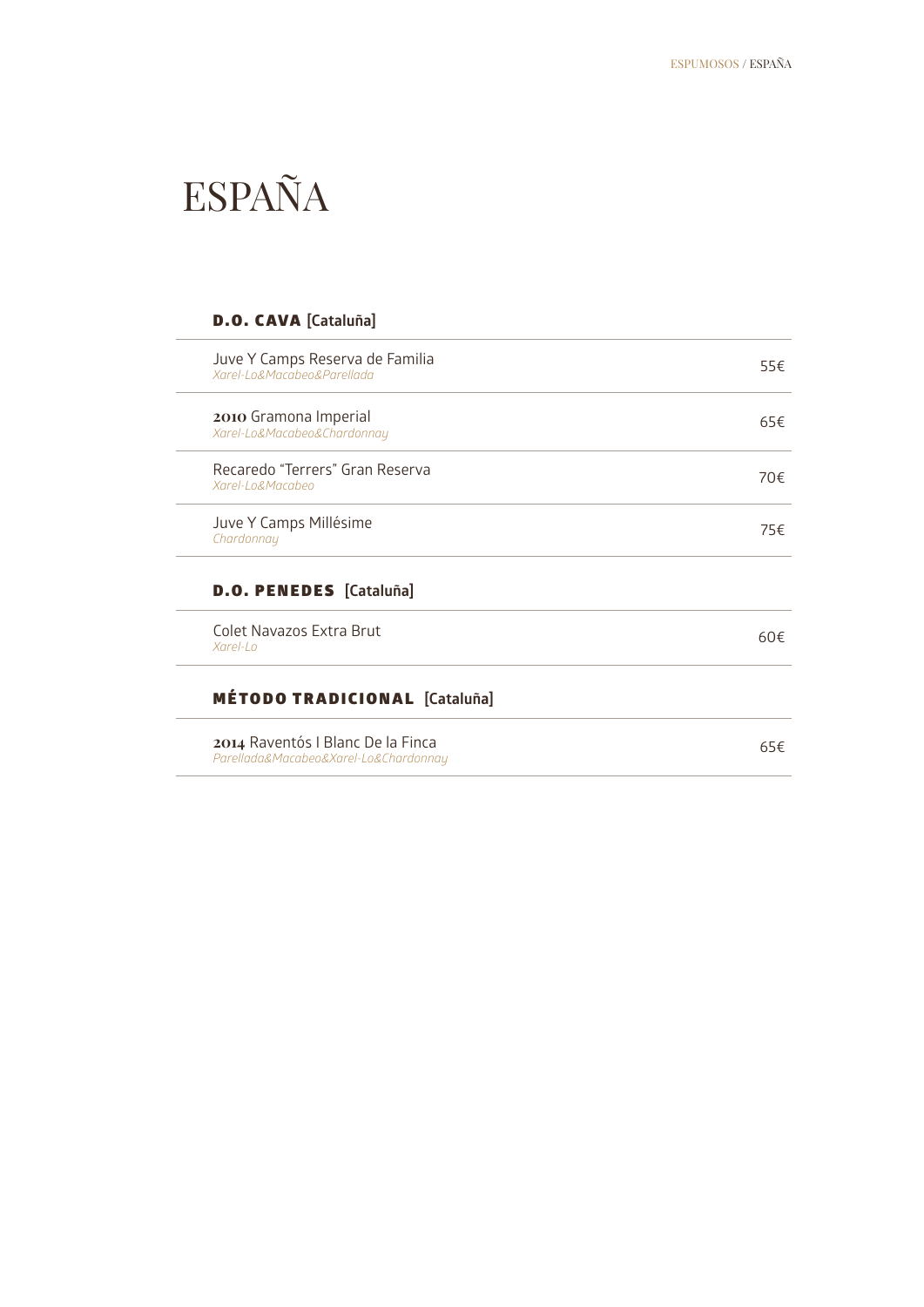

ESPAÑA FRANCIA ALEMANIA AUSTRIA ITALIA EE.UU. NUEVA ZELANDA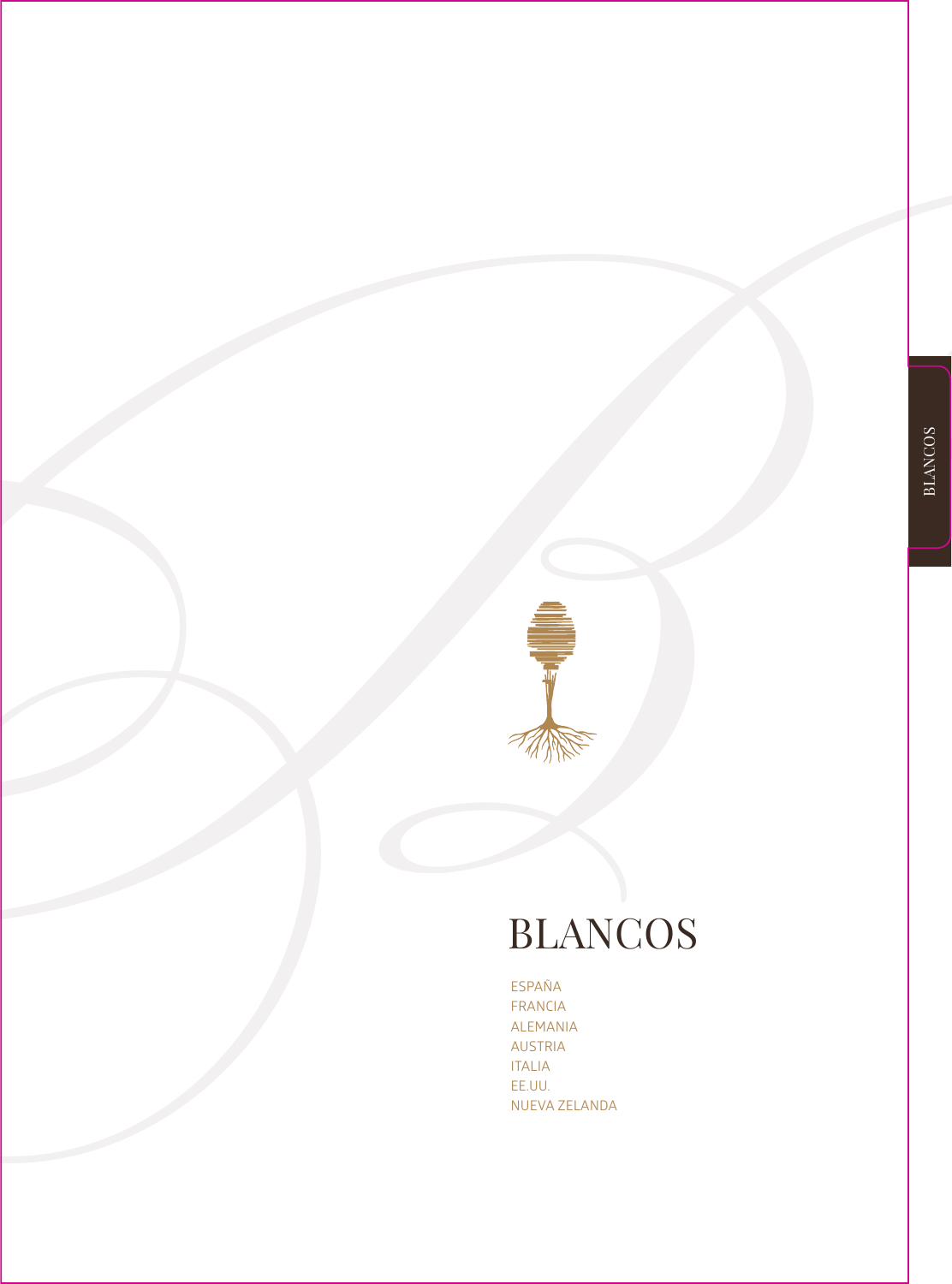### ESPAÑA

| 2018 Taleia<br>Sauvignon Blanc&Semillon          |  |
|--------------------------------------------------|--|
| <b>D.O.P.EL TERRERAZO [Comunidad Valenciana]</b> |  |
| 2017 Finca Calvestra<br>Merseguera               |  |
| <b>D.O.MANCHUELA [Castilla-La Mancha]</b>        |  |
| <b>2017 Reto</b><br>Albilla De Manchuela         |  |
| <b>D.O.NAVARRA [Navarra]</b>                     |  |
| 2018 Inurrieta Orchidea Cuvèe<br>Sauvignon Blanc |  |
| 2016 Chivite 125 Colección<br>Chardonnay         |  |
| <b>D.O.PENEDES</b> [Cataluña]                    |  |
| <b>2014 Ovum</b><br>Xarel-Lo                     |  |
| 2014 El Rocallis<br>Incroccio Manzoni            |  |
| 2016 La Calma<br>Chenin Blanc                    |  |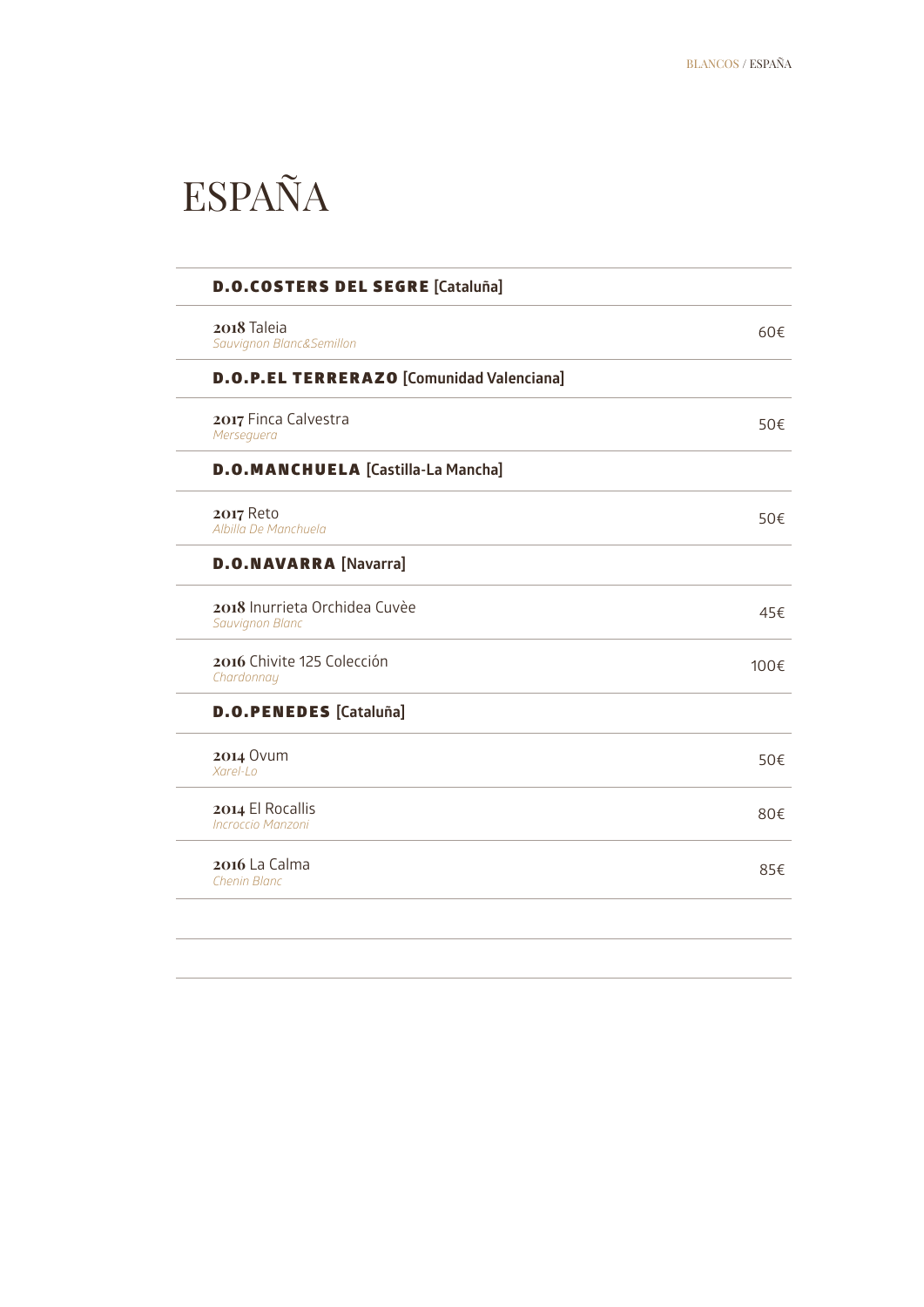| 2018 Rebisaca                                             |     |
|-----------------------------------------------------------|-----|
| Albariño&Treixadura&Loureira                              | 35€ |
| 2018 Zarate                                               | 40€ |
| Albariño                                                  |     |
| 2018 Envidia Cochina<br>Albariño                          | 42€ |
|                                                           |     |
| 2017 La Caña<br>Albariño                                  | 46€ |
| 2018 El Pago El Palomar                                   |     |
| Albariño                                                  | 60€ |
| 2017 Pepe Luis                                            | 65€ |
| Albariño                                                  |     |
| 2013 Gallaecia Vendimia Tardia<br>Albariño                | 90€ |
| <b>D.O.RIBEIRA SACRA</b> [Galicia]                        |     |
| 2018 Algueira Brandan<br>Godello                          | 40€ |
| 2018 Conasbrancas                                         | 46€ |
| Godello&Dona Branca&Treixadura                            |     |
| 2017 Lapola<br>Godello&Albariño&Dona Branca               | 48€ |
| <b>D.O.RIBEIRO</b> [Galicia]                              |     |
|                                                           |     |
| 2018 El Paraguas Atlántico<br>Treixadura&Godello&Albariño | 50€ |
| 2016 Finca Os Loureiros                                   | 60€ |
| Treixadura                                                |     |
| 2018 La Bandida<br><b>Treixadura</b>                      | 65€ |
|                                                           |     |
|                                                           |     |
| D.O.Ca RIOJA [La Rioja]<br>2017 Finca La Reñana           | 50€ |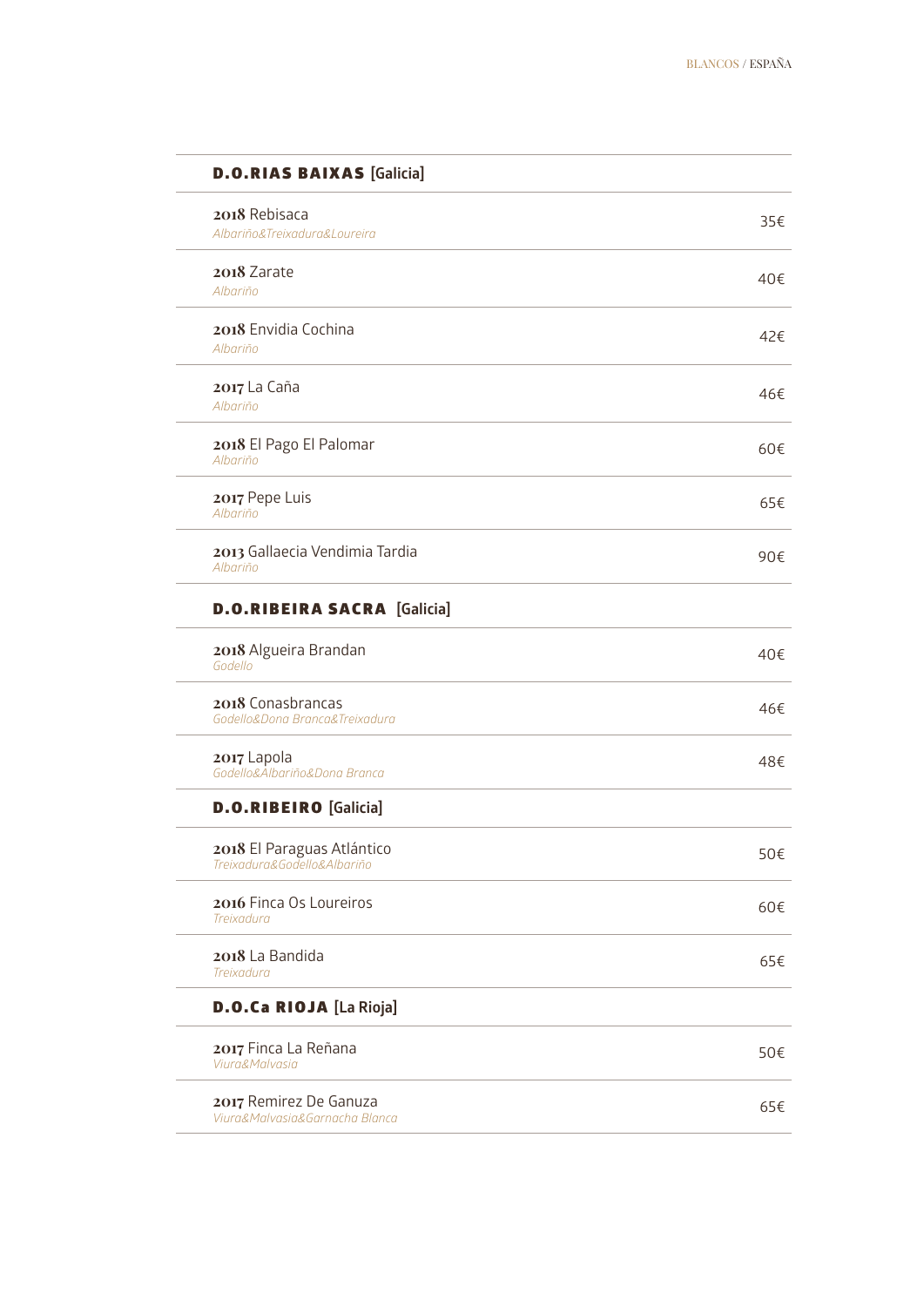| <b>D.O.RUEDA</b> [Castilla y León]                                                           |     |
|----------------------------------------------------------------------------------------------|-----|
| 2018 Nisia<br>Verdejo                                                                        | 38€ |
| 2018 Vmalcorta<br>Verdejo-Malcorta                                                           | 45€ |
| 2017 Jose Pariente Fermentado En Barrica<br>Verdejo                                          | 50€ |
| 2018 El Transistor<br>Verdejo                                                                | 55€ |
| 2017 Shaya Habis<br>Verdejo                                                                  | 62€ |
| <b>D.O.VALLEGARCIA</b> [Castilla y La Mancha]                                                |     |
| 2017 Vallegarcia<br>Viognier                                                                 | 60€ |
| <b>D.O.VALDEORRAS</b> [Galicia]                                                              |     |
| <b>2018</b> Neno<br>Godello                                                                  | 40€ |
| 2018 Avancia "Cuvee De O"<br>Godello                                                         | 42€ |
| <b>D.O.VALLE DE LA OROTAVA</b> [Islas Canarias]                                              |     |
| 2017 Suerte Del Marqués Trenzado<br>Listan Blanco & Gual& Marmajuelo& Albillo& Baboso Blanco | 55€ |
| <b>D.O.VINOS DE MADRID</b> [Madrid]                                                          |     |
| 2017 Pies Descalzos<br>Albillo                                                               | 60€ |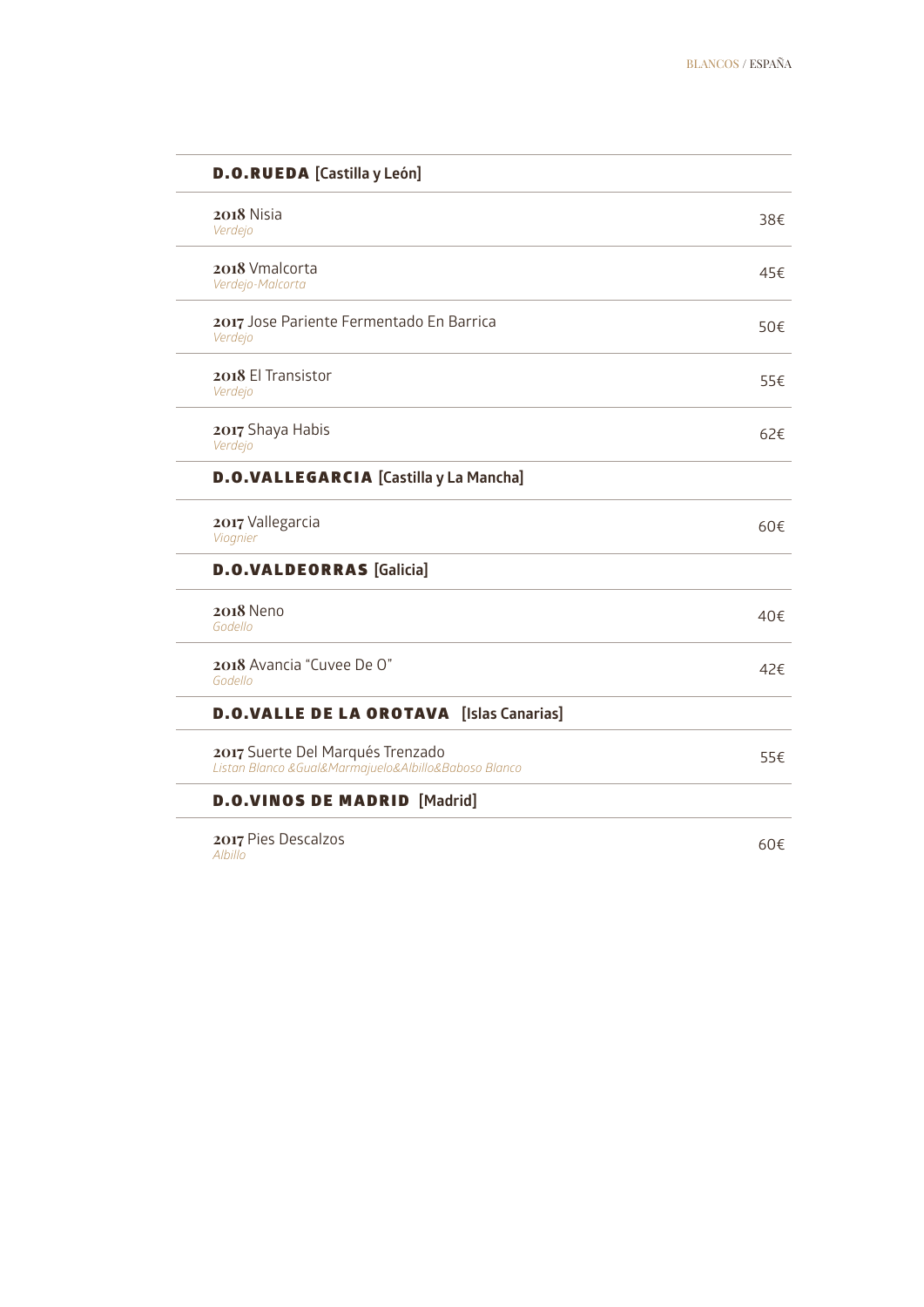### V.T.CASTILLA-LEON **[Castilla y León]**

| 2014 Prieto Pariente<br>Viognier                                | 55€  |
|-----------------------------------------------------------------|------|
| 2016 Ossian<br>Verdejo                                          | 60€  |
| 2018 Le Domaine<br>Sauvignon Blanc&Verdejo                      | 65€  |
| 2017 Mauro<br>Godello                                           | 80€  |
| 2015 Capitel<br>Verdejo                                         | 110€ |
| <b>VITICULTOR INDEPENDIENTE DE CANGAS DEL NARCEA</b> [Asturias] |      |
| 2016 Pesico                                                     | 65€  |

**2016** Pesico *Albarin Blanco*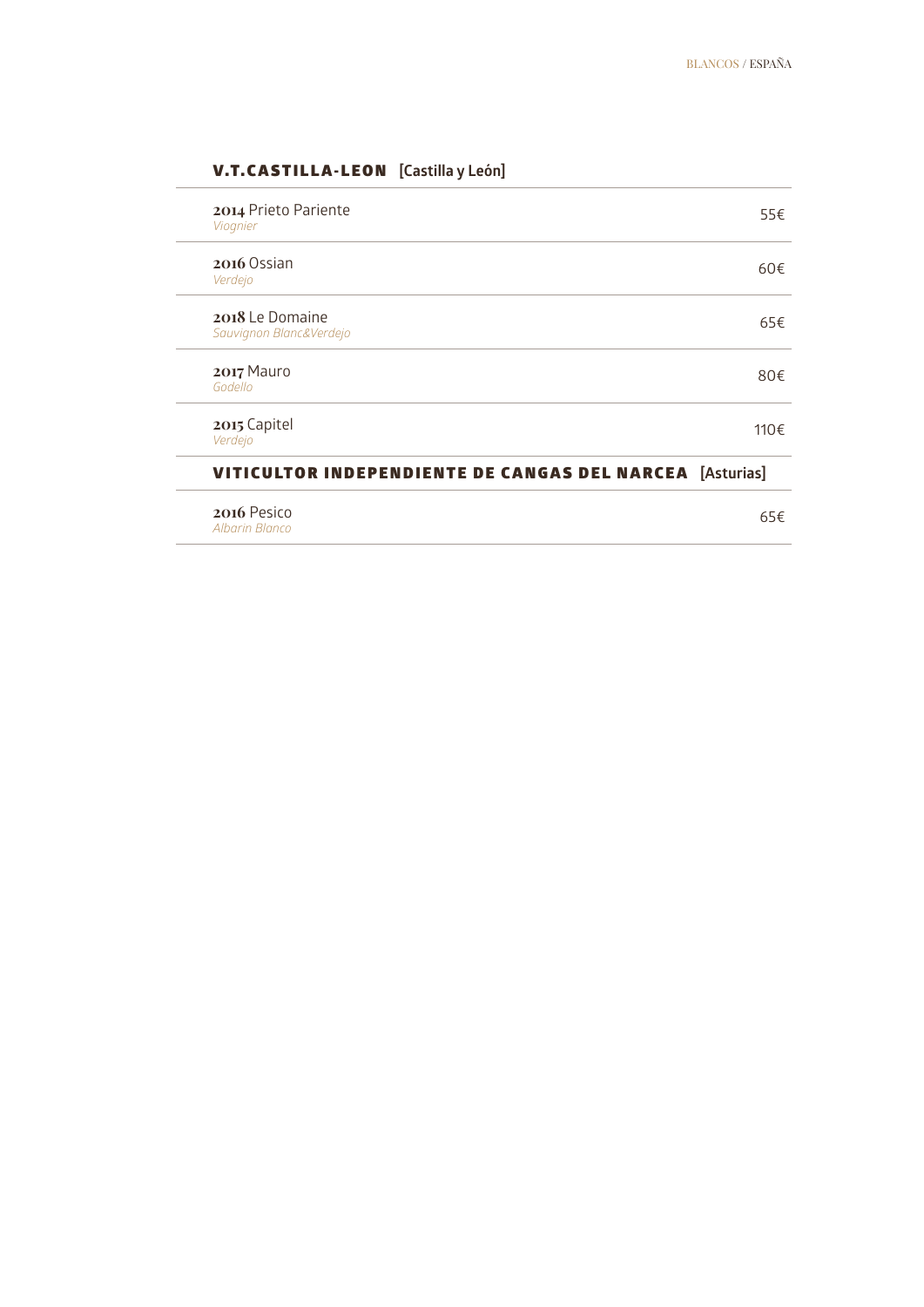### FRANCIA

### LA BOURGOGNE

| <b>LE CHABLISIEN</b>                                     |      |  |
|----------------------------------------------------------|------|--|
| 2017 Joseph Drouhin "Vaillons" Premier Cru<br>Chardonnay | 90€  |  |
| 2014 Jean Claude Bessin "Vielles Vignes"<br>Chardonnay   | 100€ |  |

### LA CÔTE DE BEAUNE

| $100 \in$    |
|--------------|
|              |
| 150€         |
|              |
| $100 \in$    |
| 110 $\notin$ |
|              |
| 575€         |
|              |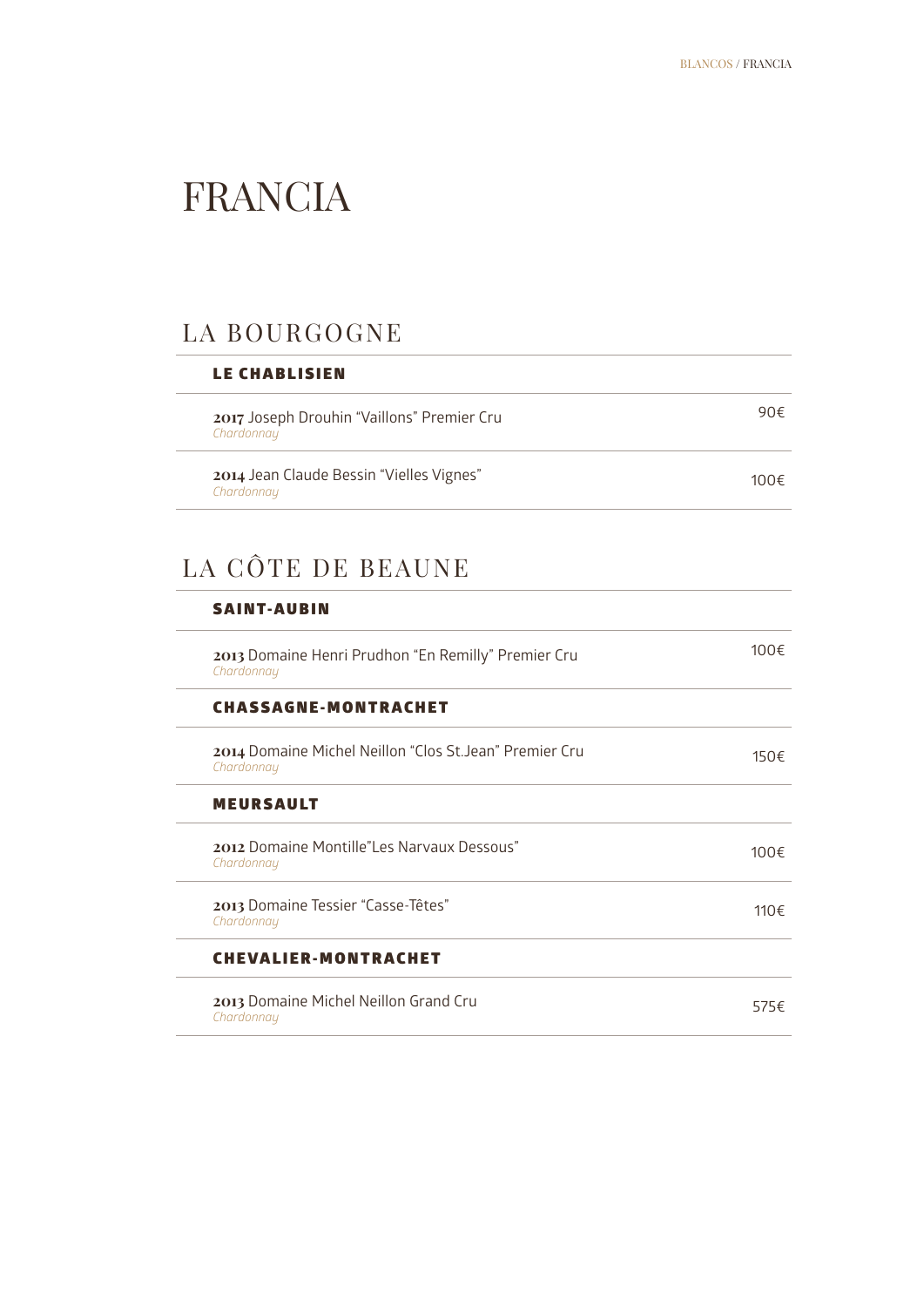### LA VALLE DE LA LOIRE

| <b>A.O.C.COULÉE DE SERRANT</b>                                 |      |
|----------------------------------------------------------------|------|
| 2001 Clos De La Coulée De Serrant<br><b>Chenin Blanc</b>       | 250€ |
| 1964 Clos De La Coulée De Serrant<br>Savagnin                  | 700€ |
| <b>BLANC DE FUME DE POUILLY</b>                                |      |
| 2011 Pur Sang<br>Sauvignon Blanc                               | 165€ |
| 2013 Silex<br>Sauvignon Blanc                                  | 300€ |
| <b>L'ALSACE</b>                                                |      |
| 2016 Kientzler<br>Gewuztraminer                                | 60€  |
| 2014 Zind Humbrecht "Calcaire"<br><b>Pinot Gris</b>            | 80€  |
| LA REGION DES GRAVES                                           |      |
| <b>PESSAC-LÉOGNAN</b>                                          |      |
| 2012 La Croix De Carbonnieux<br>Sauvignon&Sémillon             | 80€  |
| 2012 Châteu Carbonnieux Grand Cru Classé<br>Sauvignon&Sémillon | 120€ |
| LE JURA                                                        |      |
| <b>CÔTES-DU-JURA</b>                                           |      |
| 1973 Chateau D'Arlay<br>Savagnin                               | 310€ |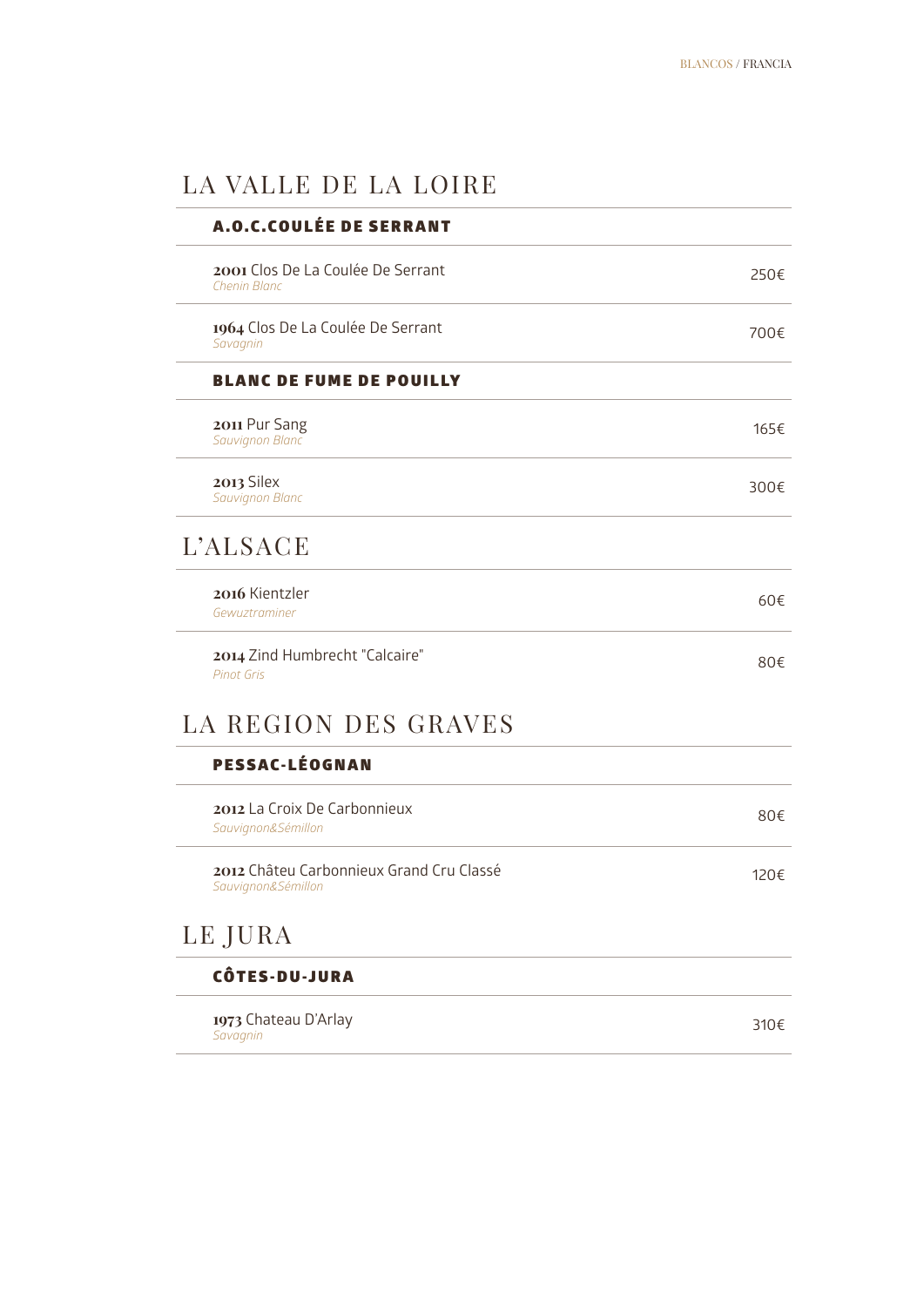| <b>ARBOIS</b>                            |      |
|------------------------------------------|------|
| 2014 Domaine Du Pelican<br>Savagnin      | 90€  |
| 1973 Henri Marie<br>Savagnin             | 250€ |
| 1955 Fruitie<br>Savagnin                 | 400€ |
| <b>CHATEAU-CHALON</b>                    |      |
| 1985 Gaec Coubert<br>Savagnin            | 220€ |
| 1983 Societe<br>Savagnin                 | 250€ |
| 1986 Societe<br>Savagnin                 | 250€ |
| 1989 Denis Bury<br>Savagnin              | 250€ |
| 1997 Societe<br>Savagnin                 | 250€ |
| 1973 Societe<br>Savagnin                 | 310€ |
| 1986 Berthe-Bondet                       | 350€ |
| <b>L'ETOILE</b>                          |      |
| 1985 Chateau L'Etoile<br>Savagnin        | 210€ |
| LA CHAMPAGNE                             |      |
| <b>COTEAUX CHAMPENOIS</b>                |      |
| 2015 Haut Revers du Chutat<br>Chardonnay | 130€ |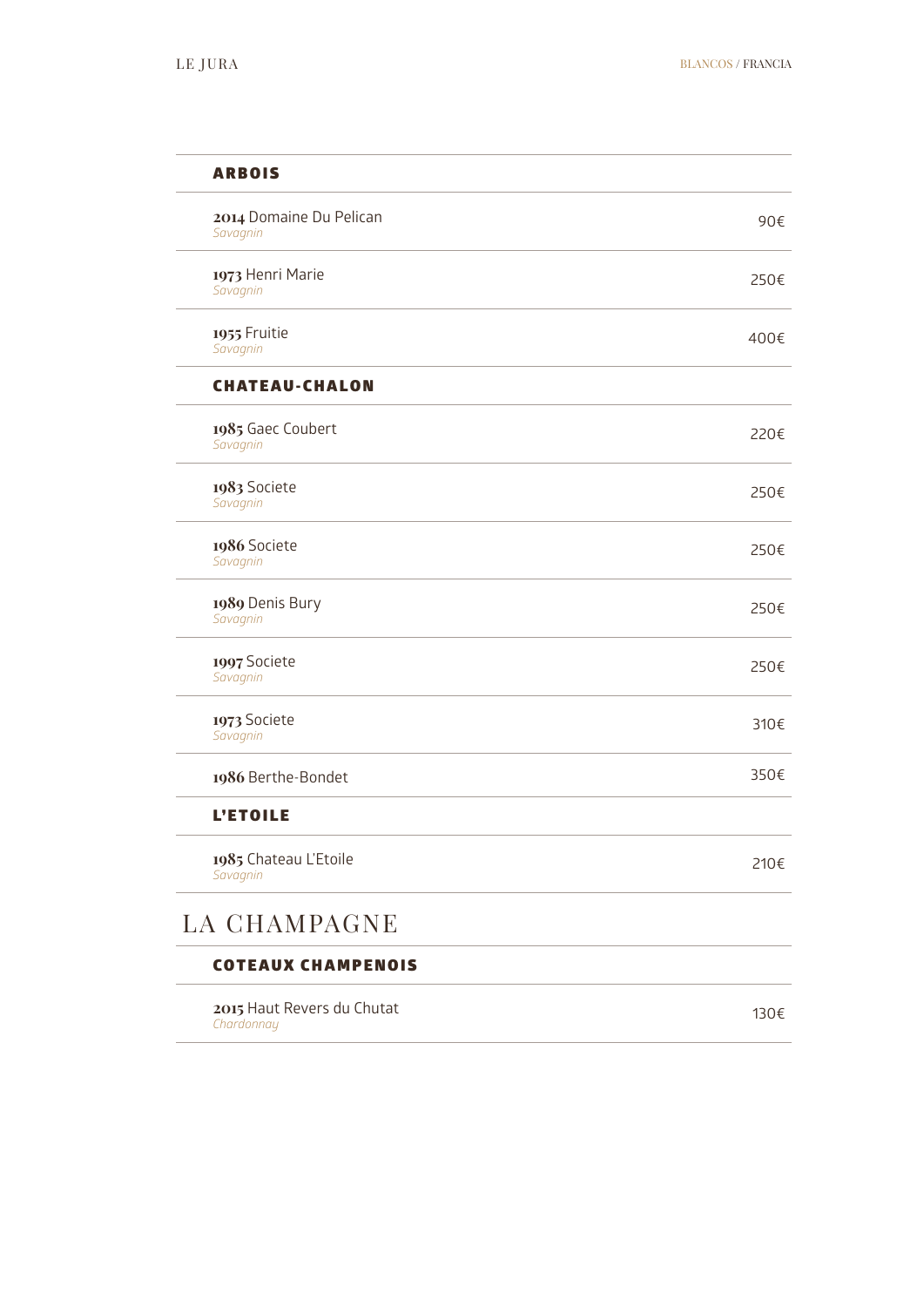### ALEMANIA

| <b>DEIDESHEIM/PFALZ</b>                                                      |              |
|------------------------------------------------------------------------------|--------------|
| 2013 Von Winning "Langenmorgen" Großes Gewächs<br>Riesling                   | 90€          |
| <b>NAHE</b>                                                                  |              |
| 2014 Weingut Helmut Dönnhoff "Tonschiefer"<br>Riesling                       | 100 $\notin$ |
| 2014 Schäfer-Frölich "Frühlingsplätzchen" Großes Gewächs<br>Riesling         | 105€         |
| 2013 Weingut Helmut Dönhoff "Niederhäuser" Großes Gewächs<br>Riesling        | 130€         |
| 2004 Weingut Helmut Dönhoff "Hermannshohle" Magnum<br>Riesling               | 600€         |
| 2003 Weingut Helmut Dönhoff "Hermannshohle" Magnum<br>Riesling               | 700€         |
| <b>RHEINHESSEN</b>                                                           |              |
| 2014 Weingut Kühling-Gillot "Niersteiner"<br>Riesling                        | 90€          |
| 2015 Weingut Wittmann "Aulerde" Groβes Gewächs<br>Riesling                   | 110€         |
| 2014 Battenfeld-Spanier "Frauenberg" Großes Gewächs<br>Riesling              | 120€         |
| 2014 Weingut Kühling-Gillot "Niersteiner-Hipping" Großes Gewächs<br>Riesling | 130€         |
|                                                                              |              |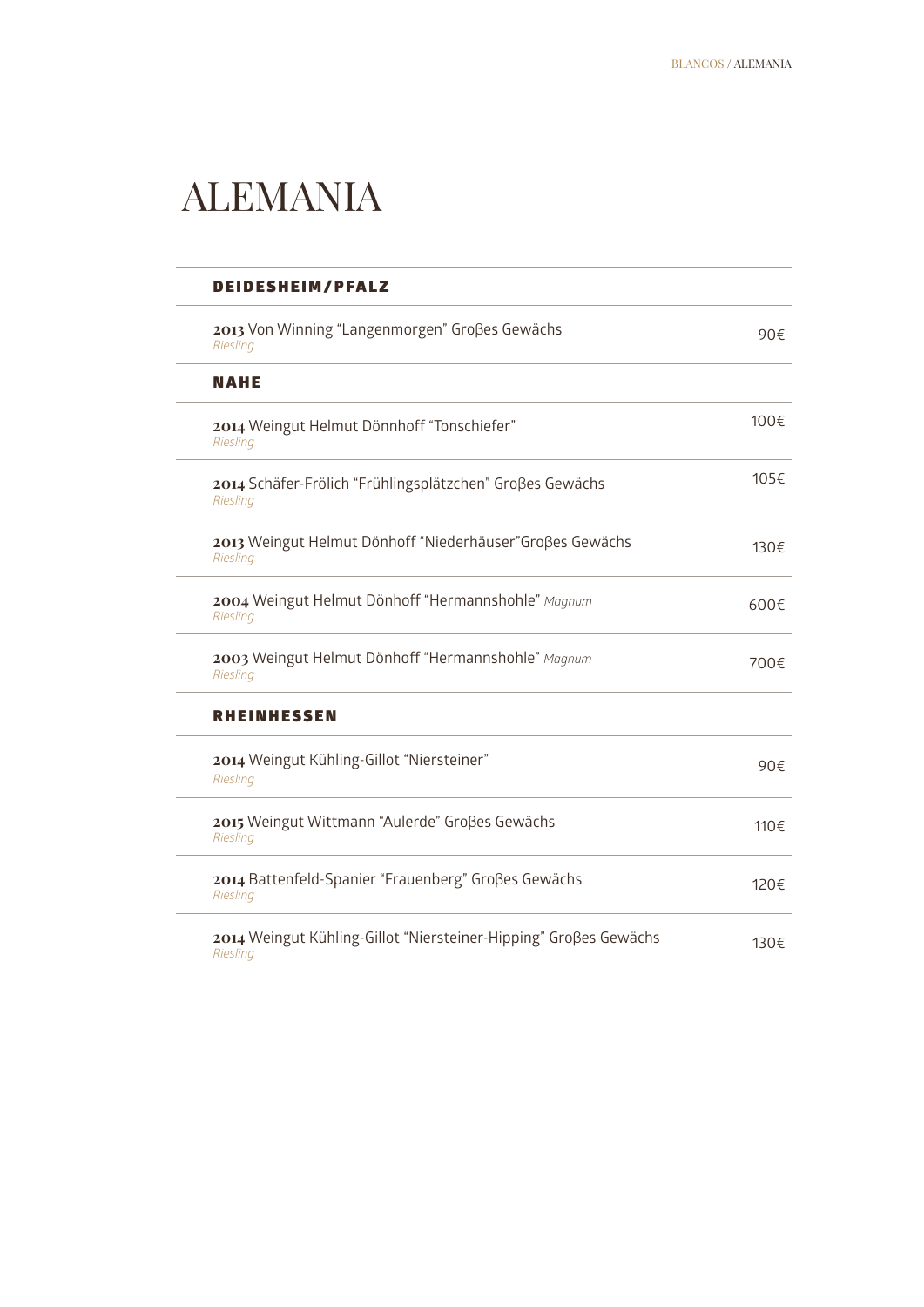### AUSTRIA

### **WACHAU**

**2017** F.X.Pichler Ried Steinertal *Grüner Vetliner*

100€

### ITALIA

### FRIULI-VENEZIA-GIULIA

**2013** Vie Di Romans 2013 vie Drivonians<br>Chardonnay **100€** 

I.G.T.TOSCANA

**2013** Vistamare *Vermentino&Viognier*100€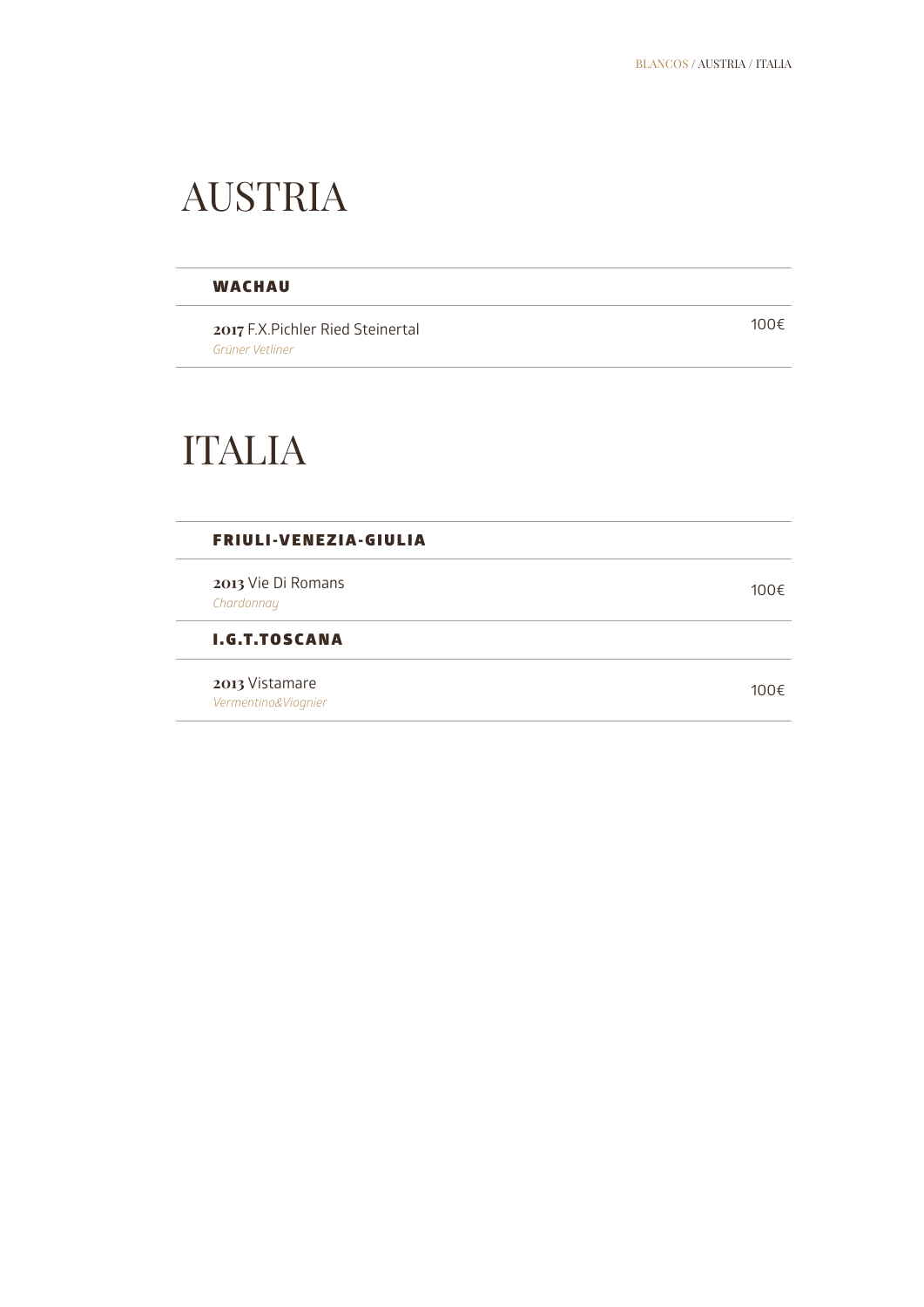### EE.UU

### CENTRAL COAST **[California]**

**2013** Alban Estate *Viognier*100€

### NUEVA ZELANDA

MARLBOROUGH **[Isla Sur]**

**2019** Cloudy Bay **2019** Cloudy Bay<br>Sauvignon Blanc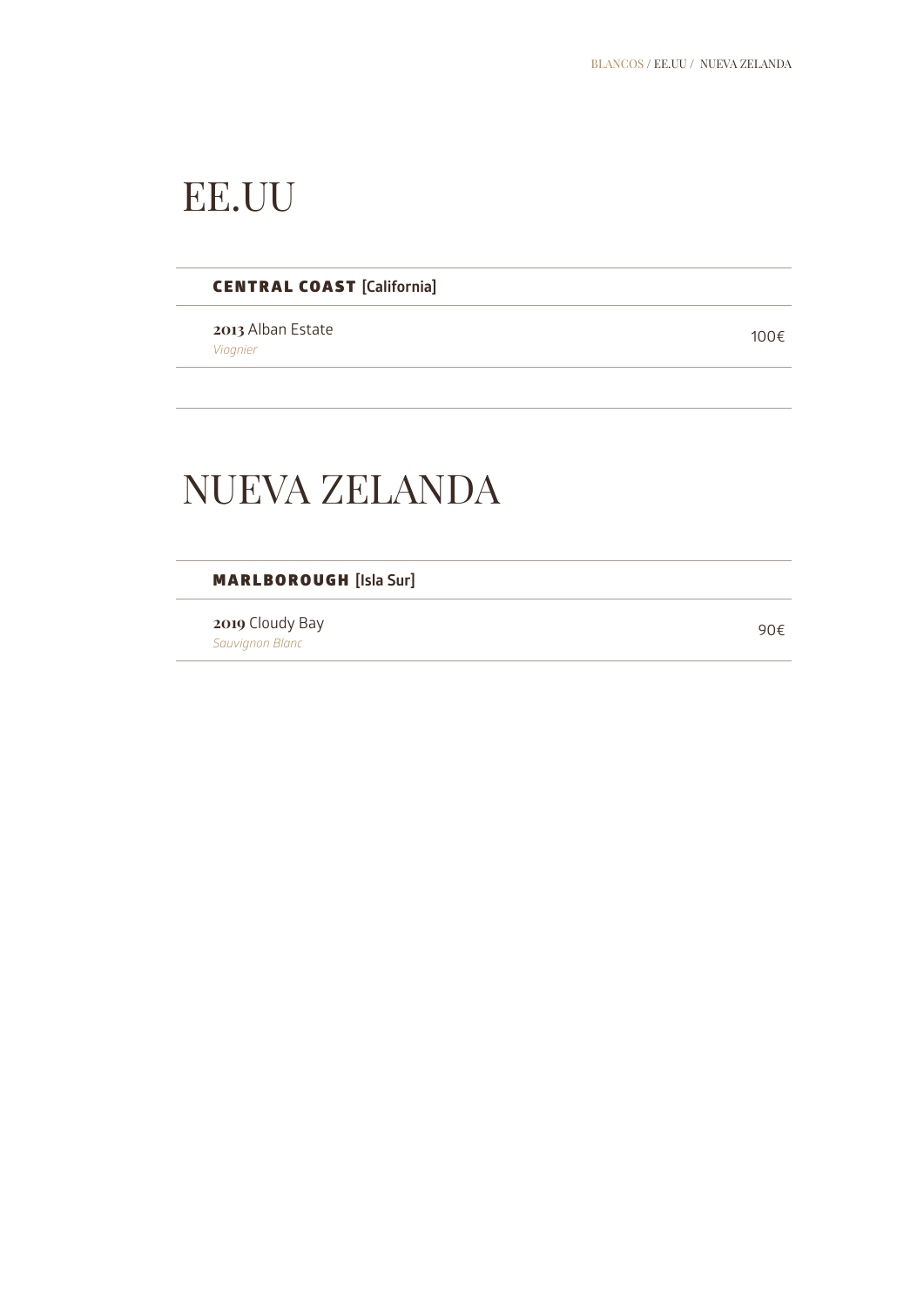### **ROSADOS** ROSADOS ESPAÑA FRANCIA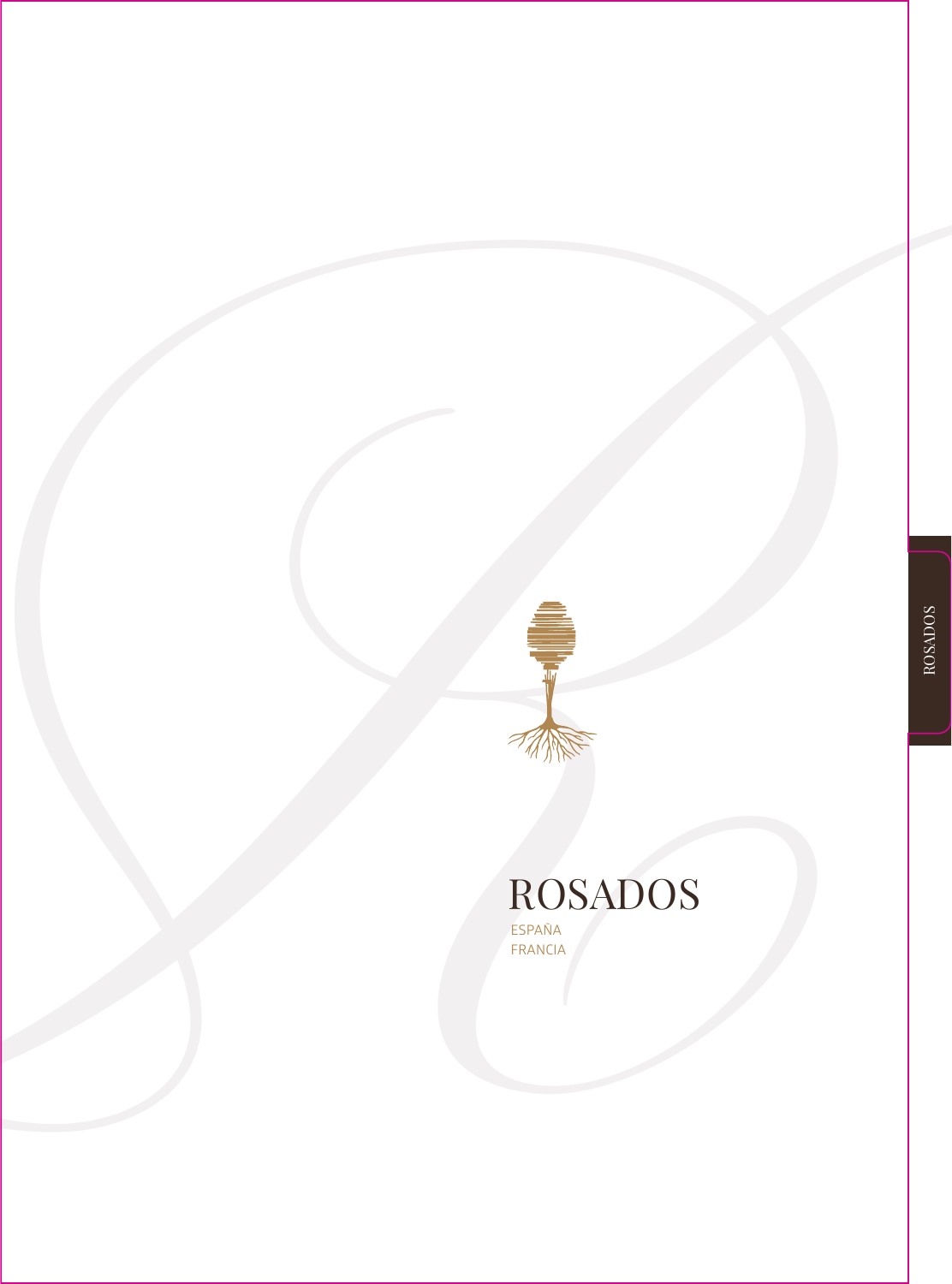### FRANCIA

### A.O.C. CÔTES DE PROVENCE

**2017** Zutanita *Cinsault&garnacha*

60€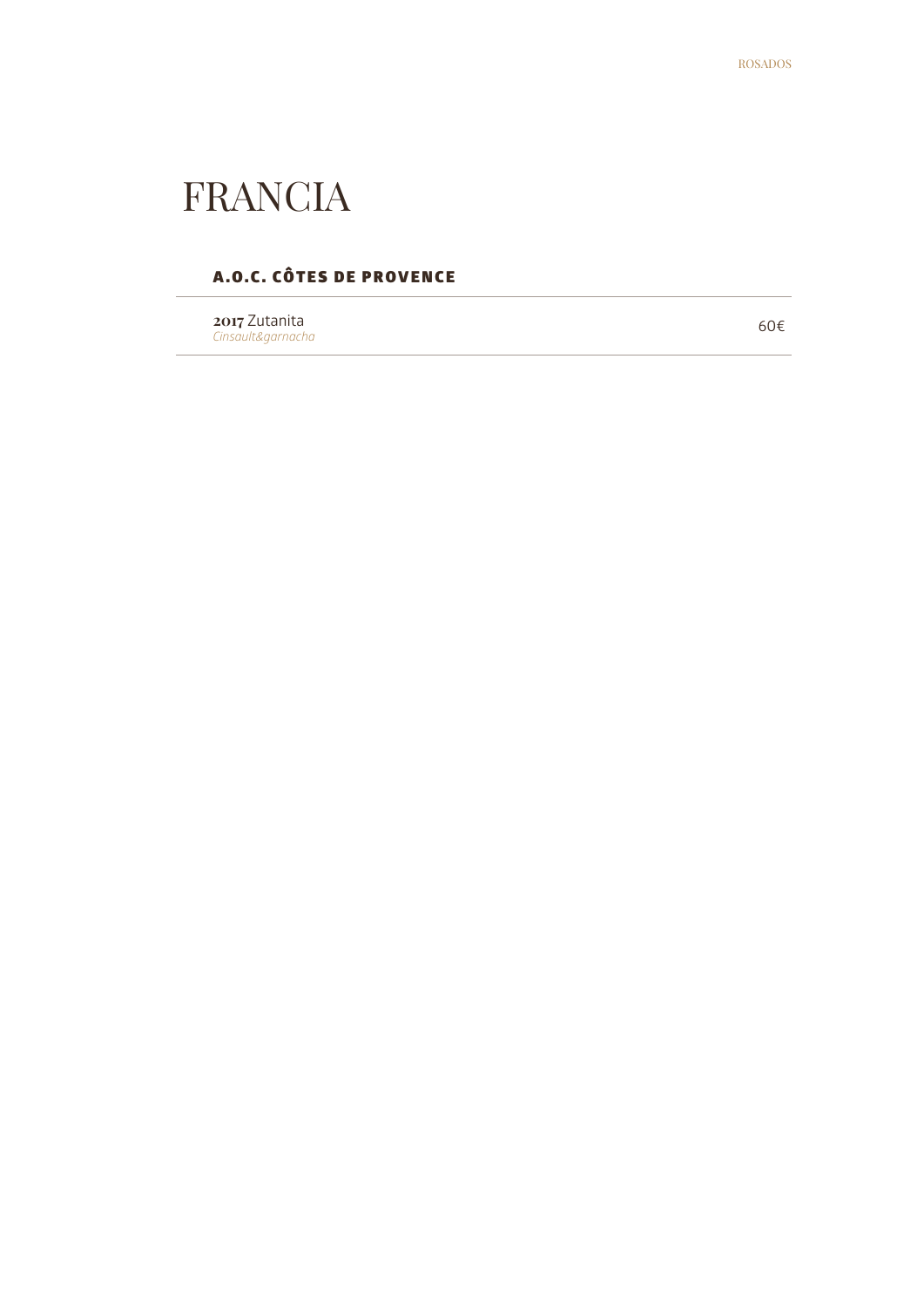

### TINTOS

ESPAÑA FRANCIA ITALIA ARGENTINA AUSTRALIA CHILE EE.UU.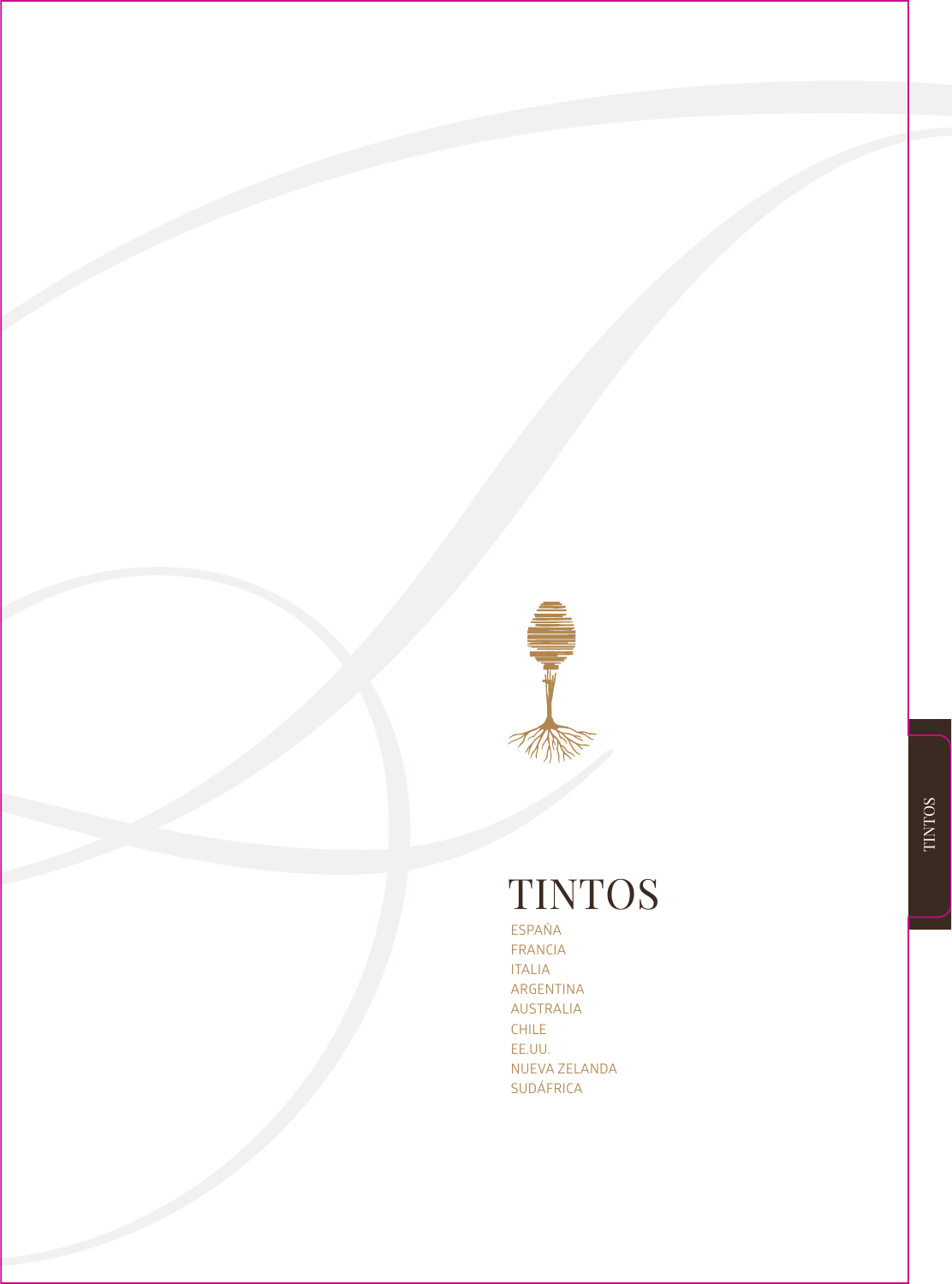### ESPAÑA

|                                                             | <b>D.O.ALICANTE</b> [Comunidad Valenciana] |     |
|-------------------------------------------------------------|--------------------------------------------|-----|
| 2015 Tarima Hill<br>Monastrell                              |                                            | 40f |
| 2017El Seque<br>Monastrell                                  |                                            | 50€ |
|                                                             |                                            |     |
|                                                             | <b>D.O.ALMANSA</b> [Castilla-La Mancha]    |     |
| 2017 La Atalaya Del Camino<br>Garnacha Tintorera&Monastrell |                                            | 45€ |
|                                                             |                                            |     |
| <b>D.O.ARLANZA</b> [Castilla y León]                        |                                            |     |
| 2014 La Vallada "Viñas De Sierra"<br>Tempranillo&Garnacha   |                                            | 40f |
| 2015 El Cadastro<br>Tempranillo&Garnacha                    |                                            | 50f |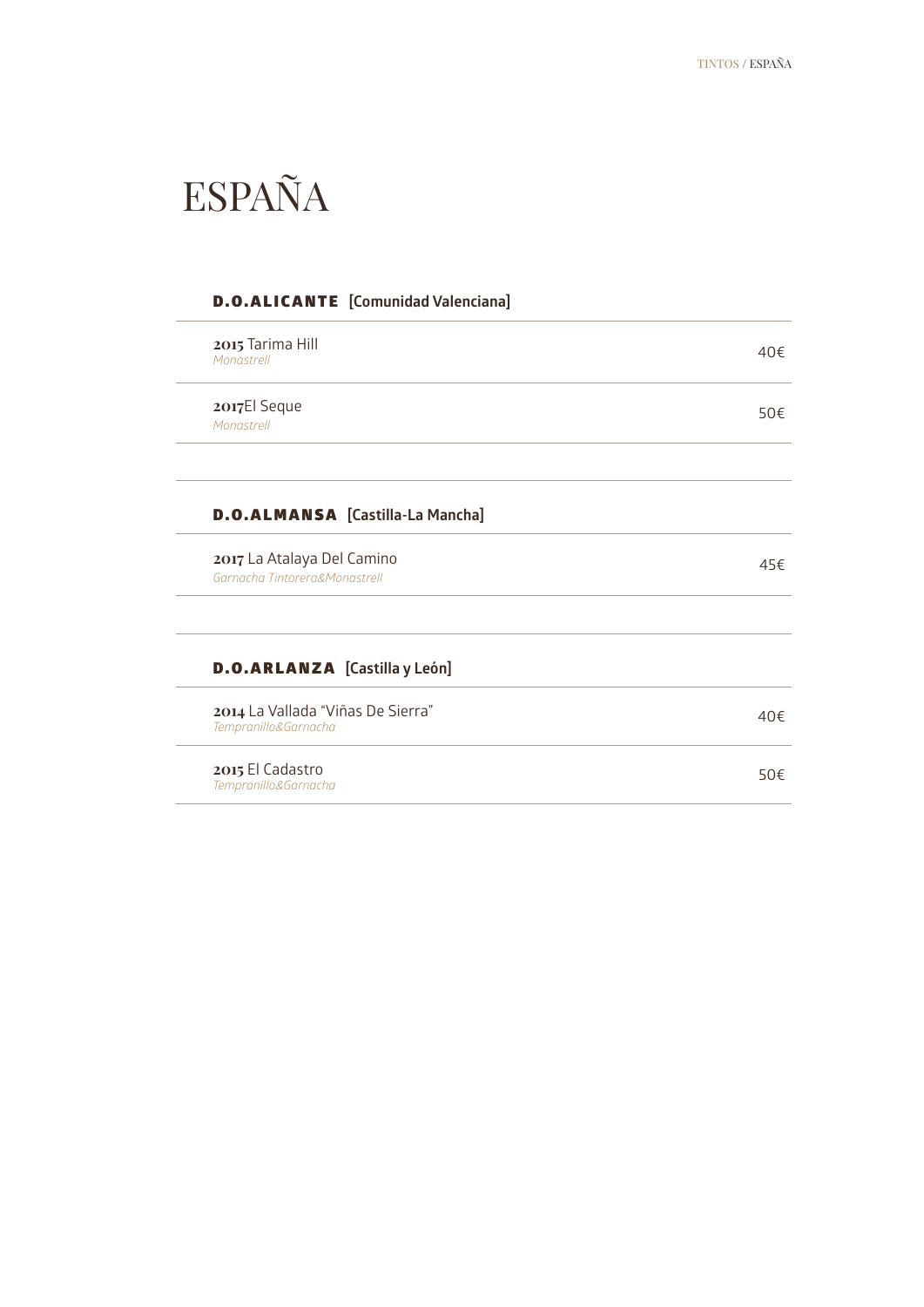50€

65€

40€

45€

50€

60€

### **2017** Aires De Vendimia *Mencía* **2016** La Bienquerida *Mencía* **D.O.CALATAYUD** [Aragón] **2016** Breca *Garnacha* D.O.CAMPO DE BORJA **[Aragón]**

**2017** Tres Picos *Garnacha*

**2016** Veraton *Garnacha*

### D.O.COSTERS DEL SEGRE **[Cataluña]**

**2015** Thalarn *Syrah*

### D.O.P.EL TERRERAZO **[Comunidad Valenciana]**

**2016** Finca Terrerazo *Bobal* 55€

### D.O.EMPORDA **[Cataluña]**

**2015** Camino *Garnacha&Syrah&Cabernet Sauvignon&Tempranillo*

### D.O.JUMILLA **[Murcia]**

**2017** Bruto *Monastrell*

40€

### D.O.BIERZO **[Castilla y León]**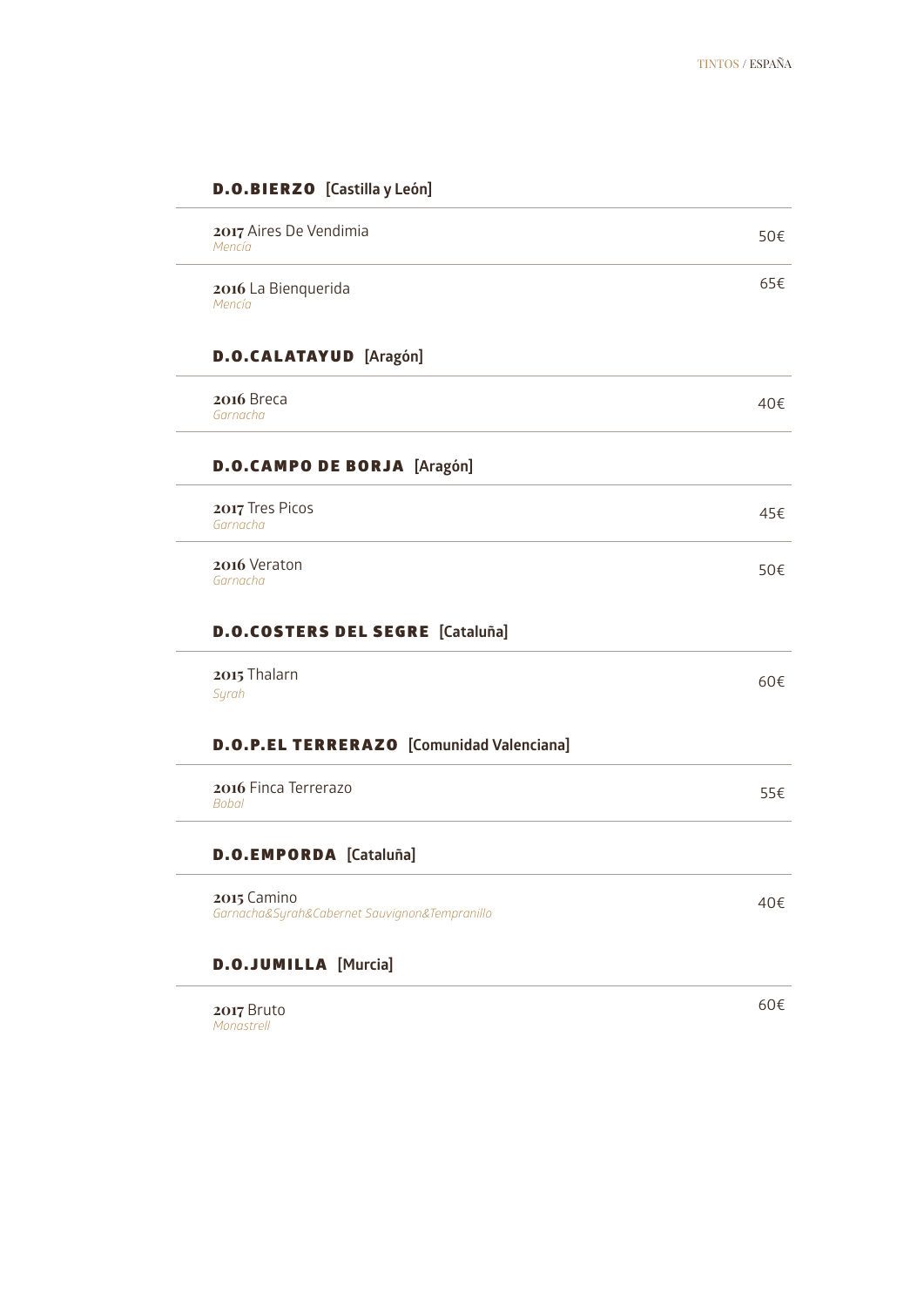### D.O.MÉNTRIDA **[Castilla-La Mancha]**

| 2017 Piélago<br>Garnacha                                         | 50€  |
|------------------------------------------------------------------|------|
| <b>D.O.NAVARRA</b> [Navarra]                                     |      |
| 2015 Altos De Inurrieta Reserva<br>Syrah&Graciano&Garnacha       | 40€  |
| 2015 Santa Cruz De Artazu<br>Garnacha                            | 55€  |
| <b>D.O. PENEDES</b> [Cataluña]                                   |      |
| 1989 Gran Coronas<br>Cabernet Sauvignon                          | 140€ |
| 1975 Gran Coronas<br>Cabernet Sauvigno                           | 160€ |
| 1976 Gran Coronas<br>Cabernet Sauvigno                           | 180€ |
| <b>D.O.CA PRIORAT</b> [Cataluña]                                 |      |
| 2016 Artigas<br>Cabernet Sauvignon&Garnacha Tinta&Cariñena       | 60€  |
| 2016 Ferrer Bobet "Vinyes Velles"<br>Cariñena&Garnacha Negra     | 80€  |
| 2016 Gratallops<br>Garnacha Tinta&Syrah&Sansó&Cabernet Sauvignon | 120€ |
| 2016 Finca Dofi<br>Garnacha Negra&Cabernet Sauvignon&Syrah       | 170€ |
| 2016 Les Manyes<br>Garnacha                                      | 350€ |
| 2001 L'ermita<br>Cabernet Sauvignon&Garnacha&Cariñena            | 950€ |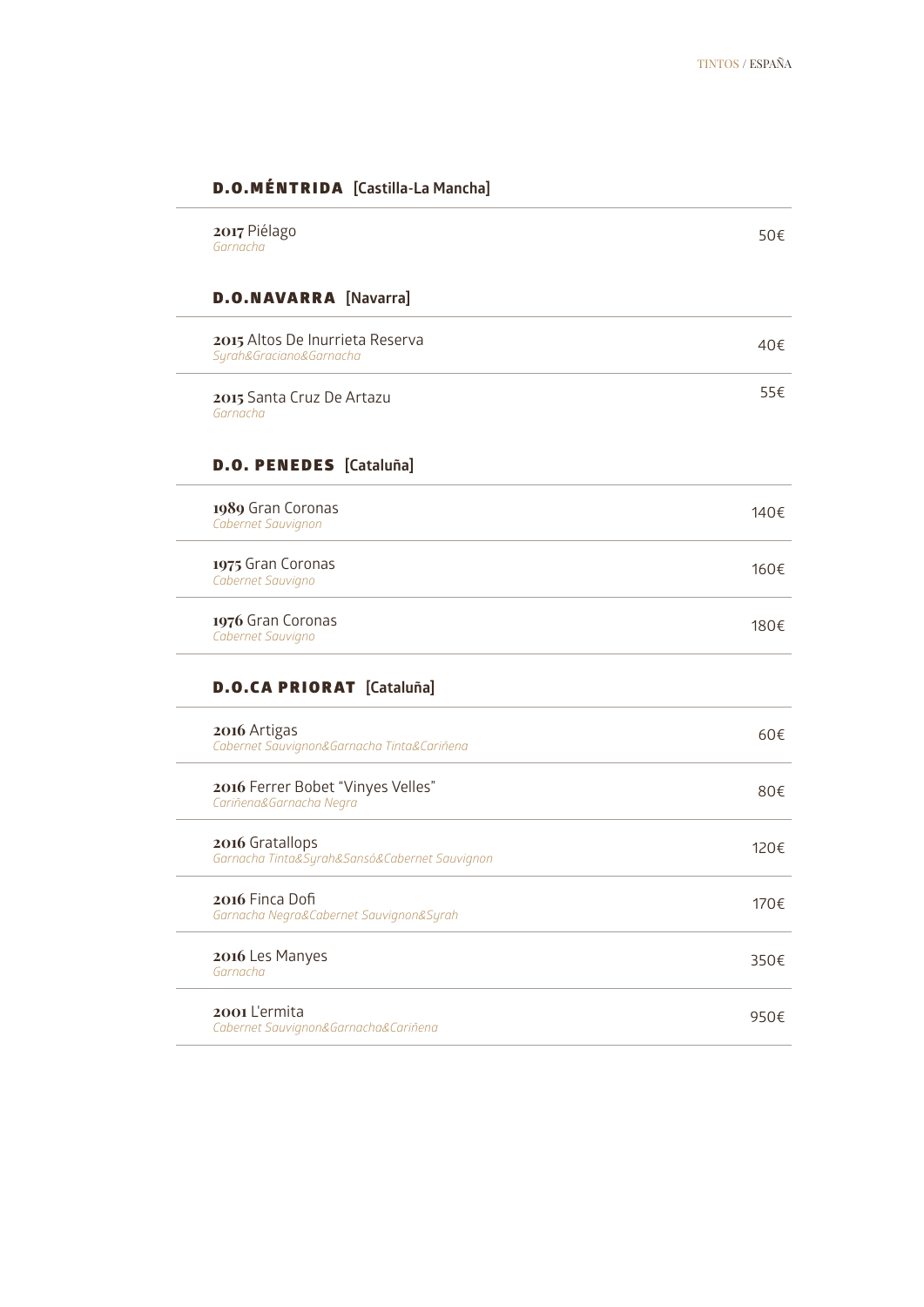| <b>D.O.RIAS BAIXAS</b> [Galicia]                                         |     |
|--------------------------------------------------------------------------|-----|
| 2016 Bastion De La Luna<br>Mencía&Loureiro&Espadeiro&Caiño Tinto         | 40€ |
| 2016 Goliardo<br>Espadeiro                                               | 55€ |
| 2016 O Esteiro<br>Espadeiro&Caiño&Mencía                                 | 60€ |
| <b>D.O.RIBEIRA SACRA</b> [Galicia]                                       |     |
| 2016 Lomba Dos Ares<br>Mencía&Mouraton&Merenzao&Garnacha Tintorera&Caiño | 40f |
| 2016 Cortezada<br>Mencía                                                 | 42€ |
| 2016 Lalama<br>Mencía&Brancellao&Mouraton&Garnacha                       | 45€ |
| 2016 Ribera De Los Naranjos<br>Mencía&Sousón                             | 50€ |
| 2016 Bancales De Los Alcornoques<br>Mencía&Sousón                        | 55€ |
| 2016 Bastarda<br><b>Bastardo</b>                                         | 65€ |
| <b>D.O.RIBEIRO</b> [Galicia]                                             |     |
| 2016 30 Copelos<br>Souson&Caiño&Ferrón&Garnacha                          | 55€ |
| 2017 La Bandida<br>Souson&Caiño                                          | 75€ |

L.

J.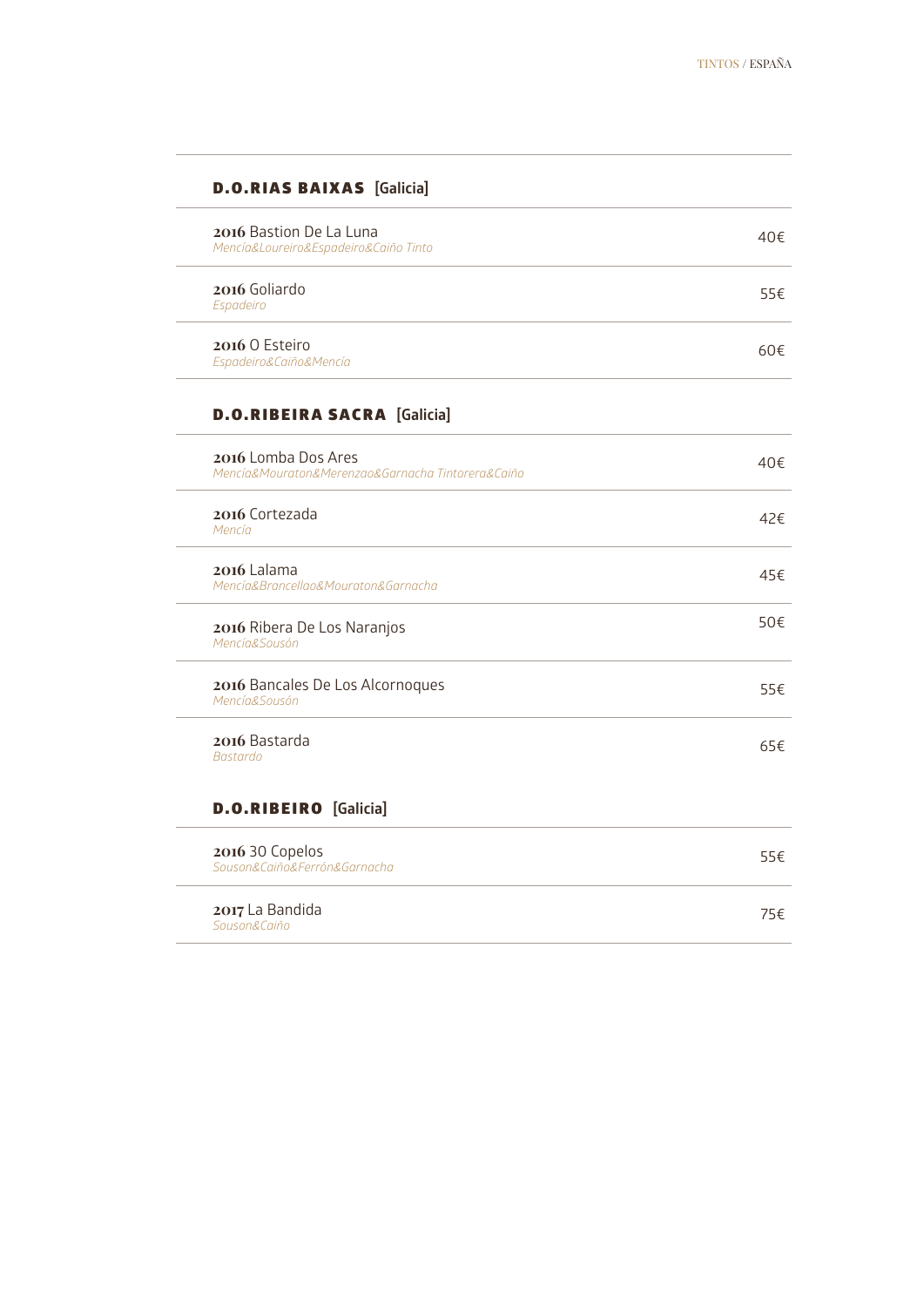| 2014 Phylos<br>Tempranillo                                        | 35€ |
|-------------------------------------------------------------------|-----|
| 2018 Antídoto<br>Tempranillo                                      | 42€ |
| $2017$ Avan<br>Tempranillo                                        | 44€ |
| 2016 Viña Sastre<br>Tempranillo                                   | 46€ |
| 2016 Cillar De Silos<br>Tempranillo                               | 48€ |
| 2017 Carmelo Rodero<br>Tempranillo&Cabernet Sauvignon             | 50€ |
| 2015 Corimbo<br>Tempranillo                                       | 52€ |
| 2017 Pago De Los Capellanes<br>Tempranillo                        | 54€ |
| 2016 Valduero<br>Tempranillo                                      | 55€ |
| 2017 La Hormiga<br>Tempranillo                                    | 56€ |
| 2015 Viña Pedrosa Reserva<br>Tempranillo                          | 58€ |
| 2017 Psi<br>Tempranillo&Garnacha                                  | 60€ |
| 2017 Aalto<br>Tempranillo                                         | 65€ |
| 2017 Hacienda Monasterio<br>Tempranillo&Cabernet Sauvignon&Merlot | 70€ |

### D.O.RIBERA DEL DUERO **[Castilla y León]**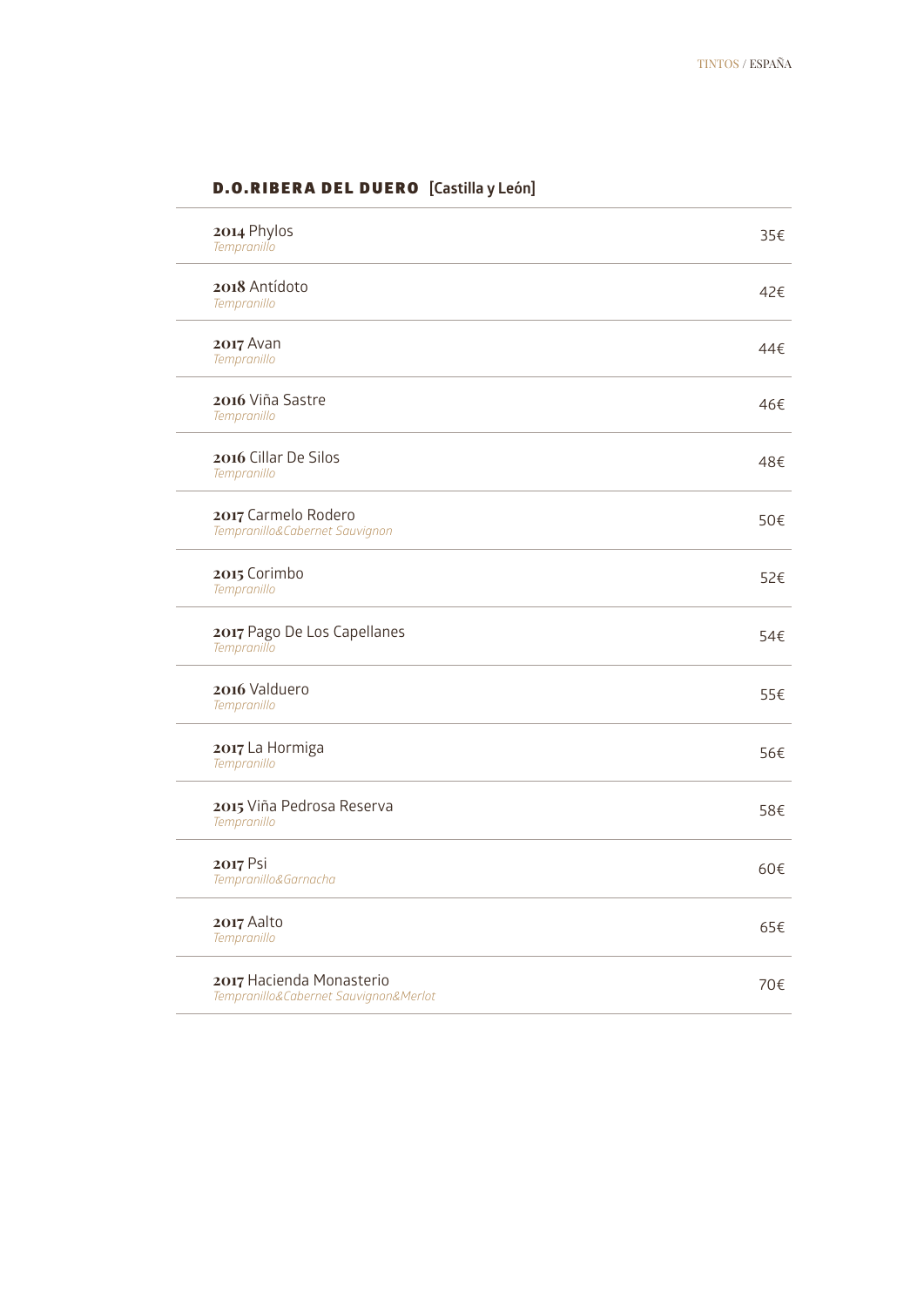| 2016 Pago De Santa Cruz<br>Tempranillo                                   | 95€  |
|--------------------------------------------------------------------------|------|
| 2014 Alion<br>Tempranillo                                                | 100€ |
| 2015 Pago de Valtarreña<br>Tempranillo                                   | 110€ |
| 2014 Cruz del Pendón<br>Tempranillo                                      | 130€ |
| 2016 Hacienda Monasterio Magnum<br>Tempranillo&Cabernet Sauvignon&Merlot | 150€ |
| 2014 Valbuena 5º<br>Tempranillo&Merlot                                   | 220€ |
| 2017 Flor De Pingus<br>Tempranillo                                       | 300€ |
| 2006 Vega Sicilia Único<br>Tempranillo&Cabernet Sauvignon                | 450€ |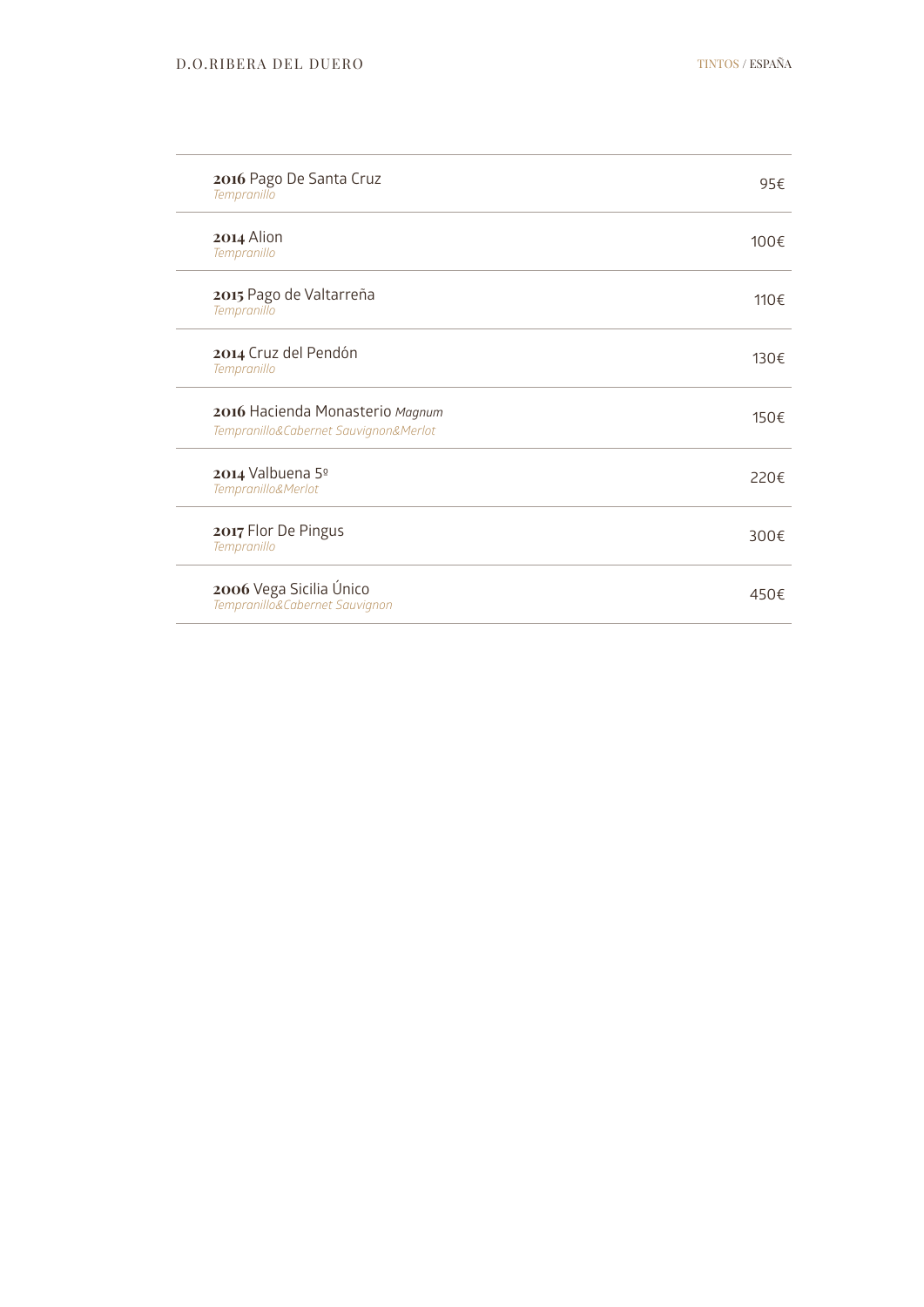### D.O.CA. RIOJA **[La Rioja]**

| 2016 Sierra Cantabria<br>Tempranillo                              | 35€  |
|-------------------------------------------------------------------|------|
| 2018 Pies Negros<br>Tempranillo&Graciano                          | 40€  |
| <b>2016 Sela</b><br>Garnacha&Graciano&Tempranillo                 | 45€  |
| 2011 Remelluri<br>Tempranillo&Garnacha&Graciano&Viura&Malvasia    | 50€  |
| 2015 Marqués De Vargas<br>Tempranillo&Mazuelo&Garnacha            | 55€  |
| 2015 Marqués De Murrieta<br>Tempranillo&Garnacha&Mazuelo&Graciano | 60€  |
| 2010 Viña Ardanza Reserva<br>Tempranillo&Garnacha                 | 62€  |
| 2006 Viña Tondonia<br>Tempranillo&Garnacha&Graciano&Mazuelo       | 65€  |
| 2017 Finca Los Locos<br>Tempranillo                               | 68€  |
| 2015 Imperial Reserva<br>Tempranillo&Mazuelo&Graciano             | 70€  |
| 2014 El Puntido<br>Tempranillo                                    | 72€  |
| 2016 San Vicente<br>Tempranillo                                   | 80€  |
| 2014 Roda I<br>Tempranillo                                        | 85€  |
| 2010 904 Gran Reserva<br>Tempranillo&Graciano                     | 95€  |
| 2016 Dalmau<br>Tempranillo&Cabernet Sauvignon&Graciano            | 100€ |
| 2012 Remirez De Ganuza<br>Tempranillo&Graciano&Viura&Malvasia     | 105€ |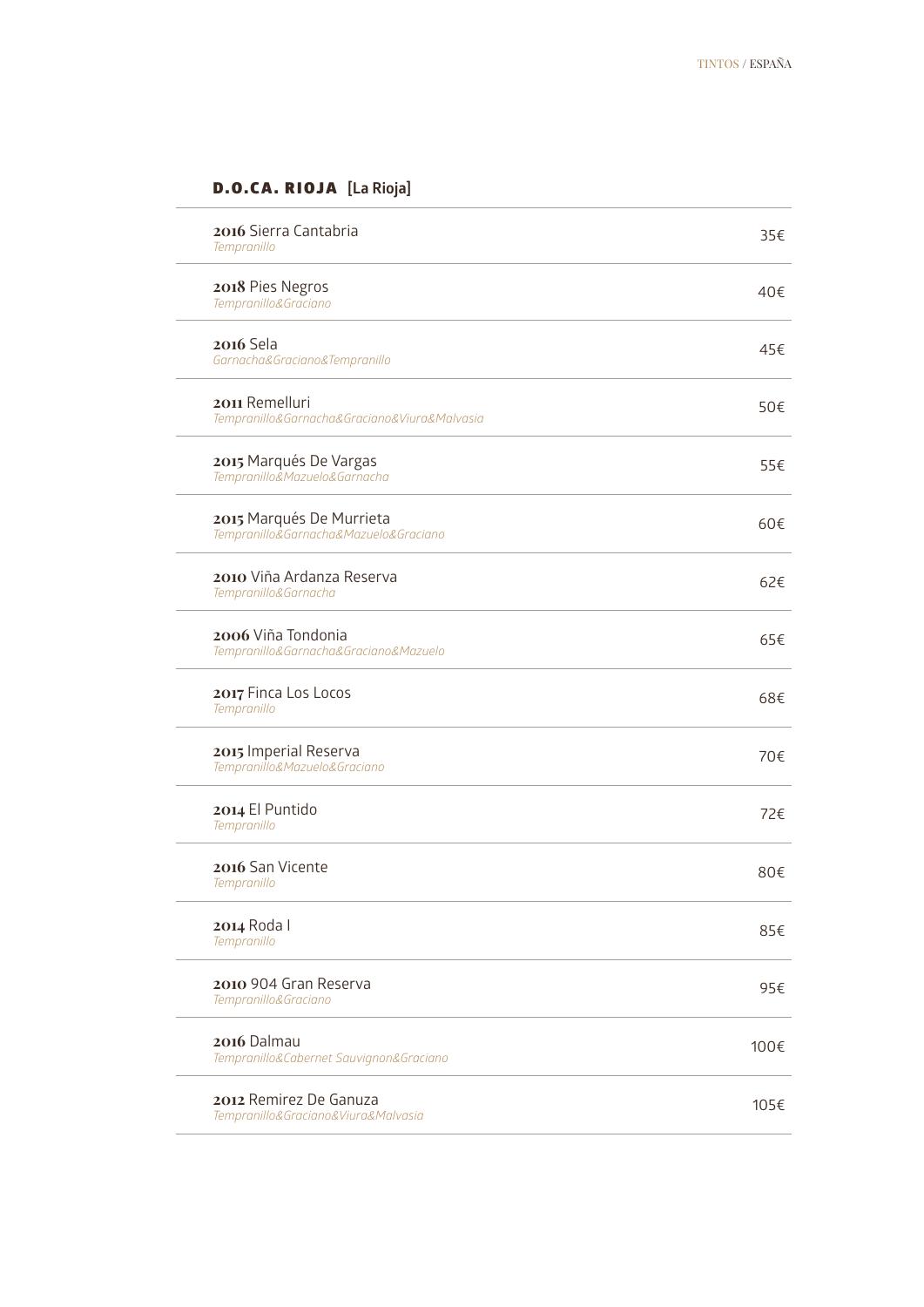300€

| 2016 La Cueva De Contador<br>Tempranillo    | 115€ |
|---------------------------------------------|------|
| 2014 Barón de Chirel<br>Tempranillo         | 130€ |
| 2016 Finca El Bosque<br>Tempranillo         | 140€ |
| 2017 La Nieta<br>Tempranillo                | 145€ |
| 2015 Sierra Cantabria Magnum<br>Tempranillo | 90€  |
| 2015 El Puntido Magnum<br>Tempranillo       | 150€ |
| 2015 San Vicente Magnum<br>Tempranillo      | 160€ |
| <b>D.O.CA RIOJA MADUREZ</b> [La Rioja]      |      |
| 1973 Viña Ardanza<br>Tempranillo            | 150€ |
| 1995 Viña Tondonia<br>Tempranillo           | 155€ |
| 1973 Marqués de Riscal<br>Tempranillo       | 160€ |
| 1970 Marqués de Murrieta<br>Tempranillo     | 180€ |
| 1992 Viña Tondonia<br>Tempranillo           | 200€ |
| 1966 Monte Real                             | 250€ |

*Tempranillo*

**1975** Viña Real *Tempranillo*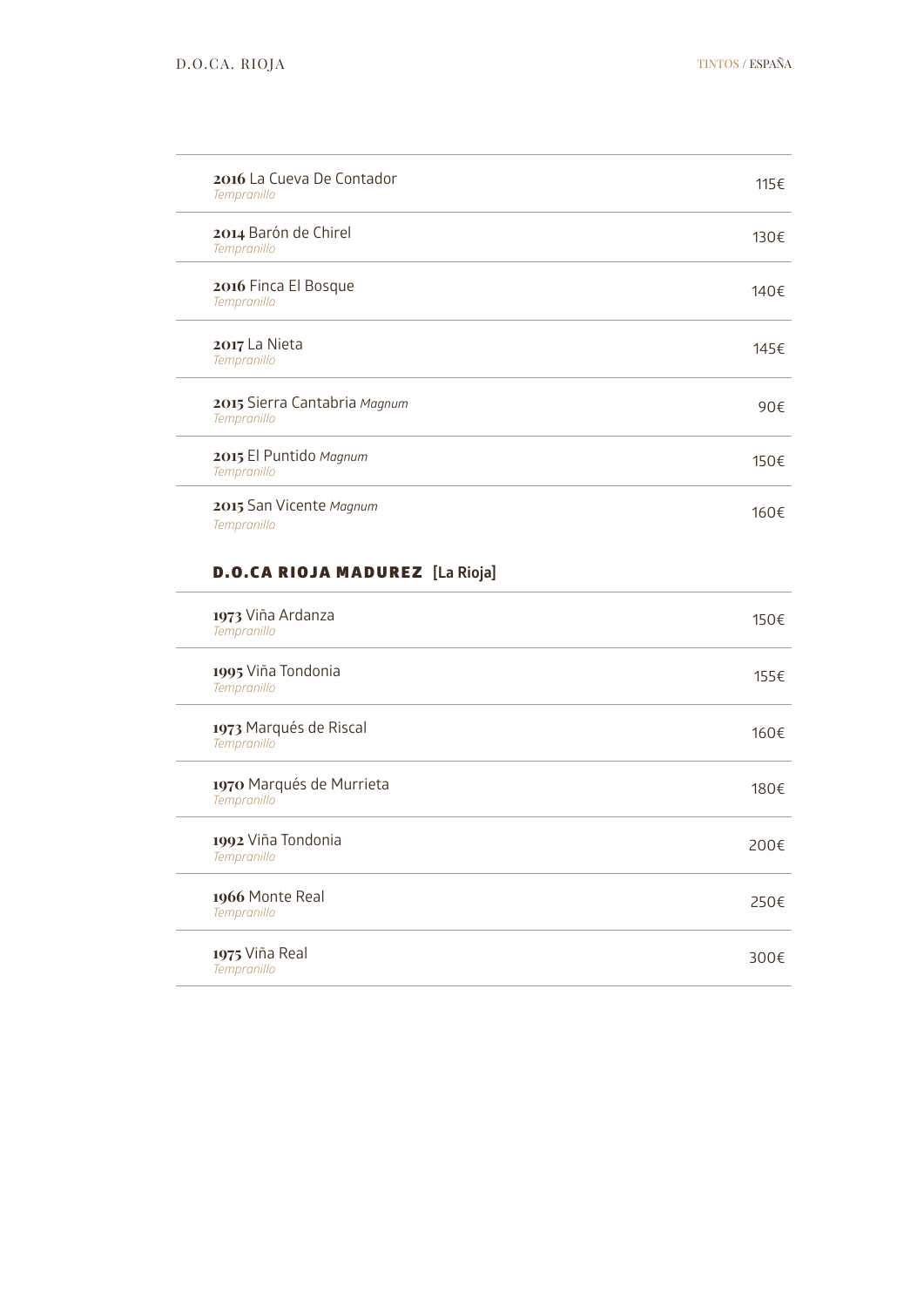90€

### LAGUARDIA **[Álava]**

| 2017 Tempranillo By Artadi<br>Tempranillo | 40€ |
|-------------------------------------------|-----|
| 2017 Viñas De Gain<br>Tempranillo         | 60€ |

### **2016** Valdegines *Tempranillo*

 $\overline{a}$ 

### D.O.TORO **[Castilla y León]**

| 2017 Prima<br>Tinta De Toro         | 40f  |
|-------------------------------------|------|
| 2016 Triton<br><b>Tinta De Toro</b> | 45€  |
| 2015 Las Sabias<br>Tinta De Toro    | 50€  |
| 2016 San Román<br>Tinta De Toro     | 60€  |
| $2016$ Vatan<br>Tinta De Toro       | 65€  |
| 2016 Prima Magnum<br>Tinta De Toro  | 90€  |
| 2006 Pintia<br>Tinta De Toro        | 110€ |

### D.O.VALLEGARCIA **[Castilla y La Mancha]**

**2016** Hipperia *Cabernet Sauvignon&Merlot&Petit Verdot* 60€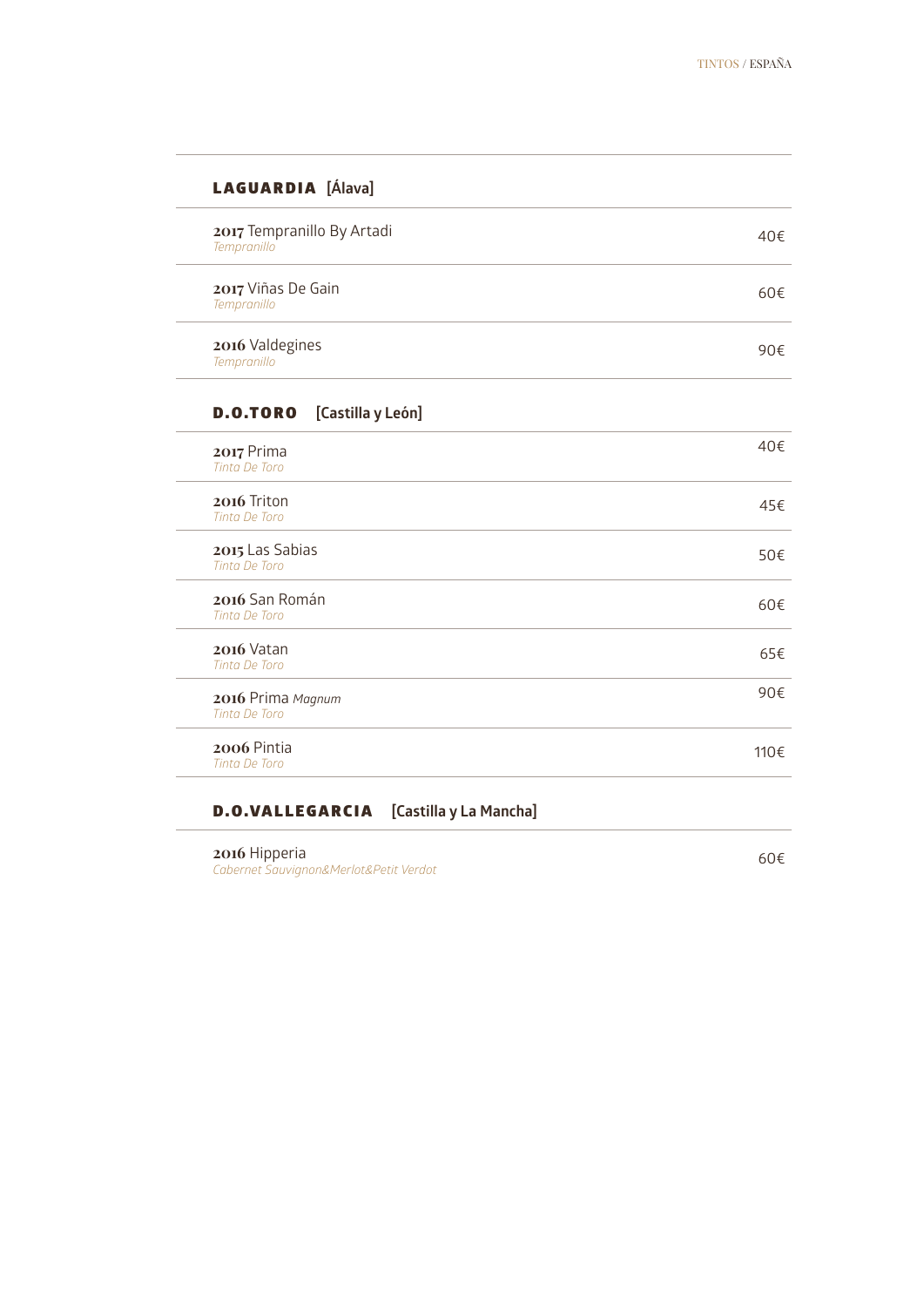| 2017 La Solana<br>Listán Negro                                                    | 50€ |
|-----------------------------------------------------------------------------------|-----|
| <b>D.O.VINOS DE MADRID</b> [Madrid]                                               |     |
| 2017 Navaherreros<br>Garnacha                                                     | 45€ |
| 2018 El Regajal<br>Tempranillo&Syrah&Merlot&Cabernet Sauvignon&Petit Verdot       | 50€ |
| 2015 Peña Caballera<br>Garnacha                                                   | 55€ |
| <b>D.O VALLEGARCIA</b> [Castilla y La Mancha]                                     |     |
| 2015 Hipperia<br>Cabernet Sauvignon&Merlot&Petit Verdot                           | 60€ |
| <b>V.T.CASTILLA-LEÓN</b> [Castilla y León]                                        |     |
| 2015 Tridente<br>Tempranillo                                                      | 45€ |
| 2017 Las Jaras<br>Prieto Picudo                                                   | 50€ |
| 2015 Abadía Retuerta "Selección Especial"<br>Tempranillo&Cabernet Sauvignon&Syrah | 55€ |
| 2013 Prieto Pariente<br>Tempranillo&Garnacha                                      | 60€ |
| 2016 Las Quintas<br>Prieto Picudo                                                 | 62€ |
| 2015 Tridente<br>Prieto Picudo                                                    | 65€ |
| 2017 Mauro<br>Tempranillo&Syrah                                                   | 70€ |
|                                                                                   |     |
| 2016 Mauro V.S.<br>Tempranillo                                                    | 90€ |

### V.T.MALLORCA **[Islas Baleares]**

| $2017$ Án/2<br>Callet&Manto&Negro&Fogoneu | 50€ |
|-------------------------------------------|-----|
|                                           |     |

**2017** 4kilos *Callet*

 $\overline{\phantom{a}}$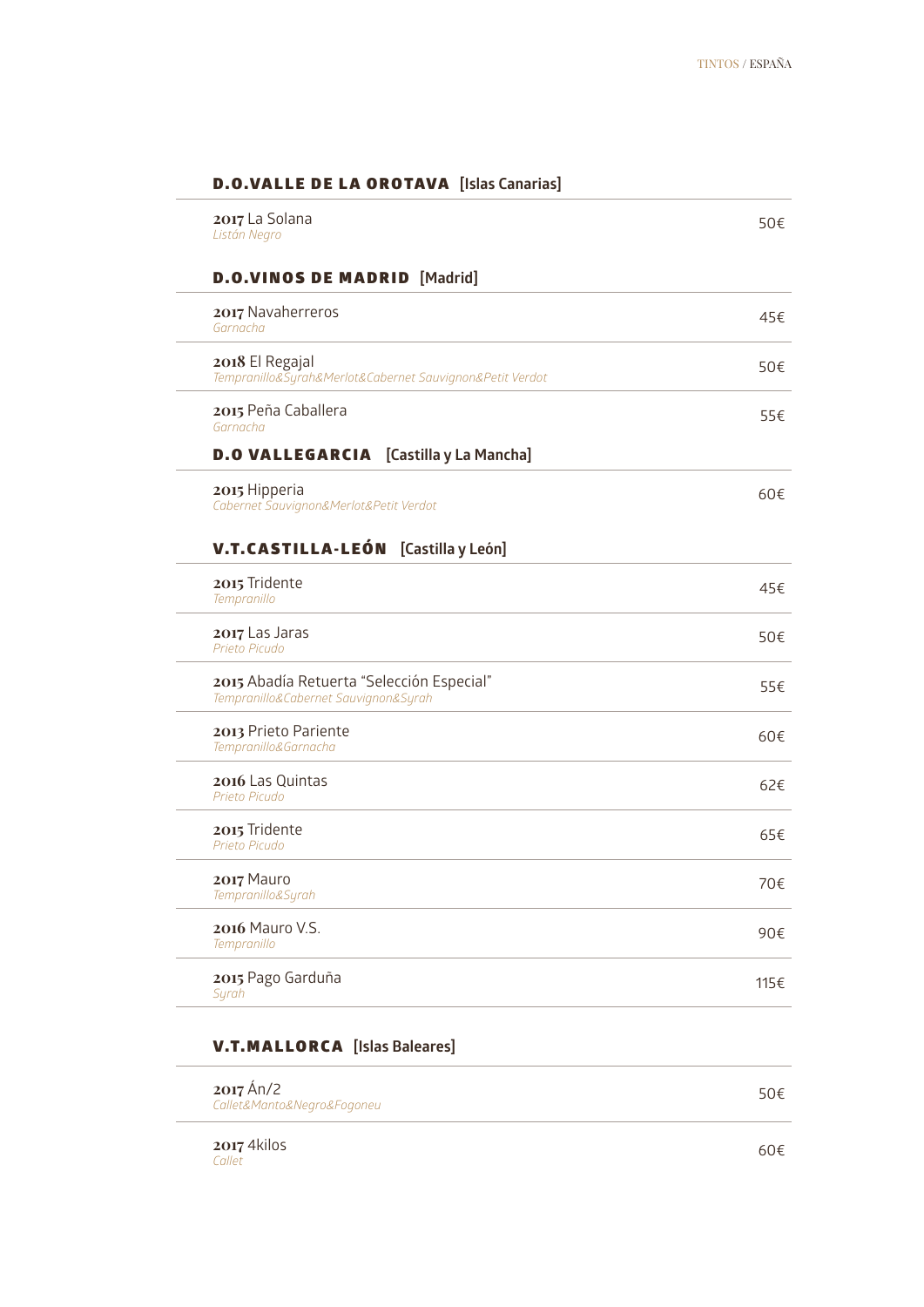### FRANCIA

### LA BOURGOGNE

| <b>APPELLATION BOURGOGNE CONTROLÉE</b>                                        |                |
|-------------------------------------------------------------------------------|----------------|
| 2013 Domaine Denis Mortet<br><b>Pinot Noir</b>                                | 90€            |
| LA CÔTE DE BEAUNE                                                             |                |
| <b>PERNAND-VERGELESSES</b>                                                    |                |
| 2011 Domaine Chandon Briailles "Les Vergelesses"<br><b>Pinot Noir</b>         | 150€           |
| <b>SAVIGNY-LES-BEAUNES</b>                                                    |                |
| 2012 Camus-Bruchon "Narbontons" Premier Cru<br><b>Pinot Noir</b>              | 120€           |
| <b>SANTENAY</b>                                                               |                |
| 2013 Domaine Jean Marc Vincen"Le Passetemps" Premier Cru<br><b>Pinot Noir</b> | $120 \epsilon$ |
| <b>VOLNAY</b>                                                                 |                |
| 2013 Lucien Le Moine "Carelles Sous La Chapelle"<br><b>Pinot Noir</b>         | 200€           |
| 2011 Domaine Des Comtes Lafon<br><b>Pinot Noir</b>                            | 350€           |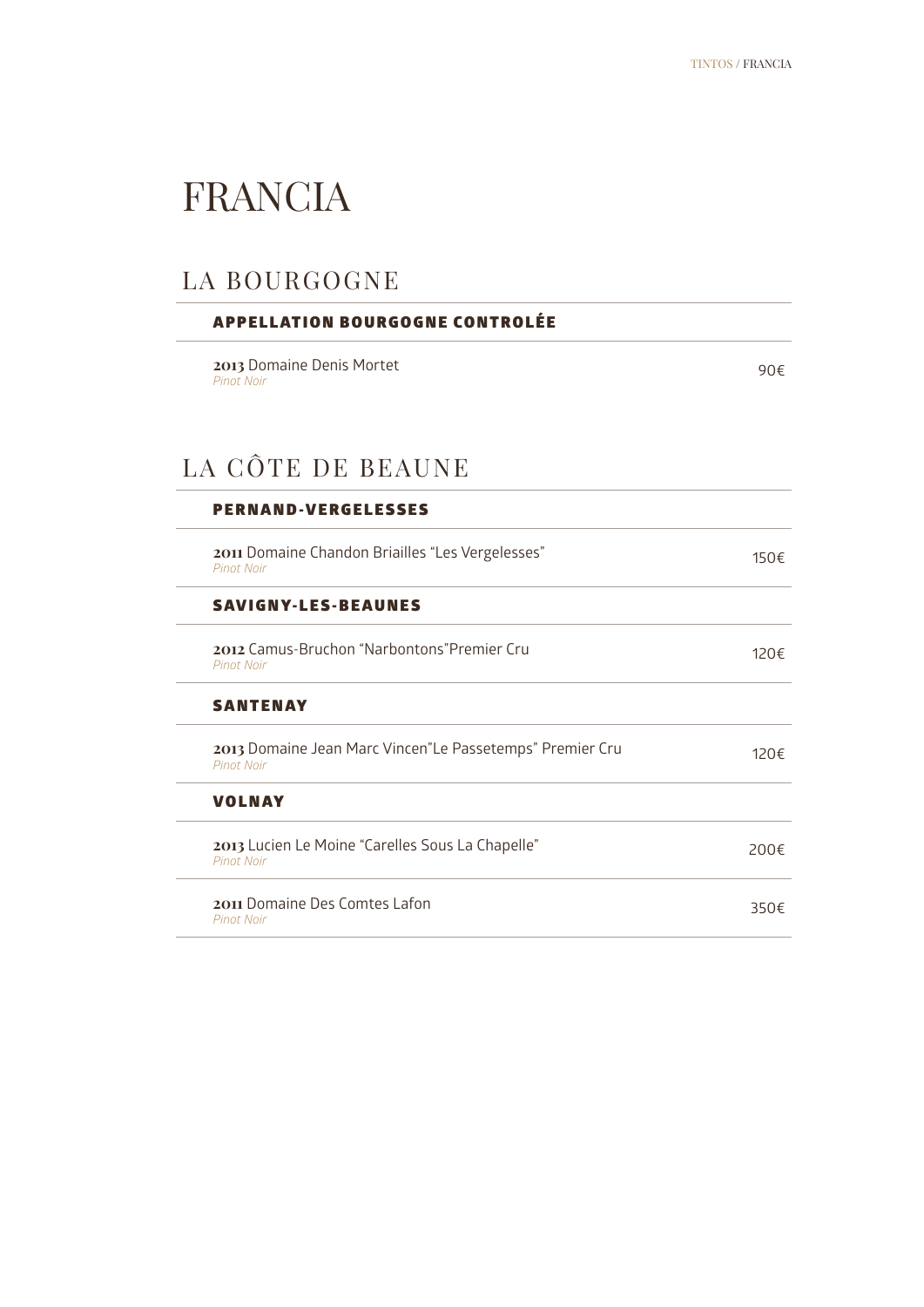### LA CÔTE DE NUITS

| FIXIN                                                                            |           |
|----------------------------------------------------------------------------------|-----------|
| 2011 Domaine Bart "Les Hervelets" Premier Cru<br><b>Pinot Noir</b>               | 100€      |
| <b>MARSANNAY</b>                                                                 |           |
| 2013 Domaine Bart "Champs Solomon"<br><b>Pinot Noir</b>                          | 80€       |
| 2012 Domaine Joseph Philippe Roty "Champs St Etienne"<br><b>Pinot Noir</b>       | 100€      |
| <b>CHAMBOLLE-MUSIGNY</b>                                                         |           |
| 2013 Domaine Bruno Clavelier "La Combe-D'orveau"Premier Cru<br><b>Pinot Noir</b> | 300€      |
| <b>NUITS-SAINT-GEORGES</b>                                                       |           |
| 2013 Domaine Robert Chevillon "Vieilles Vignes"<br><b>Pinot Noir</b>             | $100 \in$ |
| 2011 Domaine Hubert Lignier "Les Poisets"<br><b>Pinot Noir</b>                   | 150€      |
| 2011 Domain J.Chezeaux "Aux Boudots" Premier Cru<br><b>Pinot Noir</b>            | 125€      |
| 2013 Lucien Le Moine "Clos Des Argillères" Premier Cru<br><b>Pinot Noir</b>      | 300€      |
| 2003 Jacques-Frédéric Mugnier "Clos De La Maréchale"<br><b>Pinot Noir</b>        | 550€      |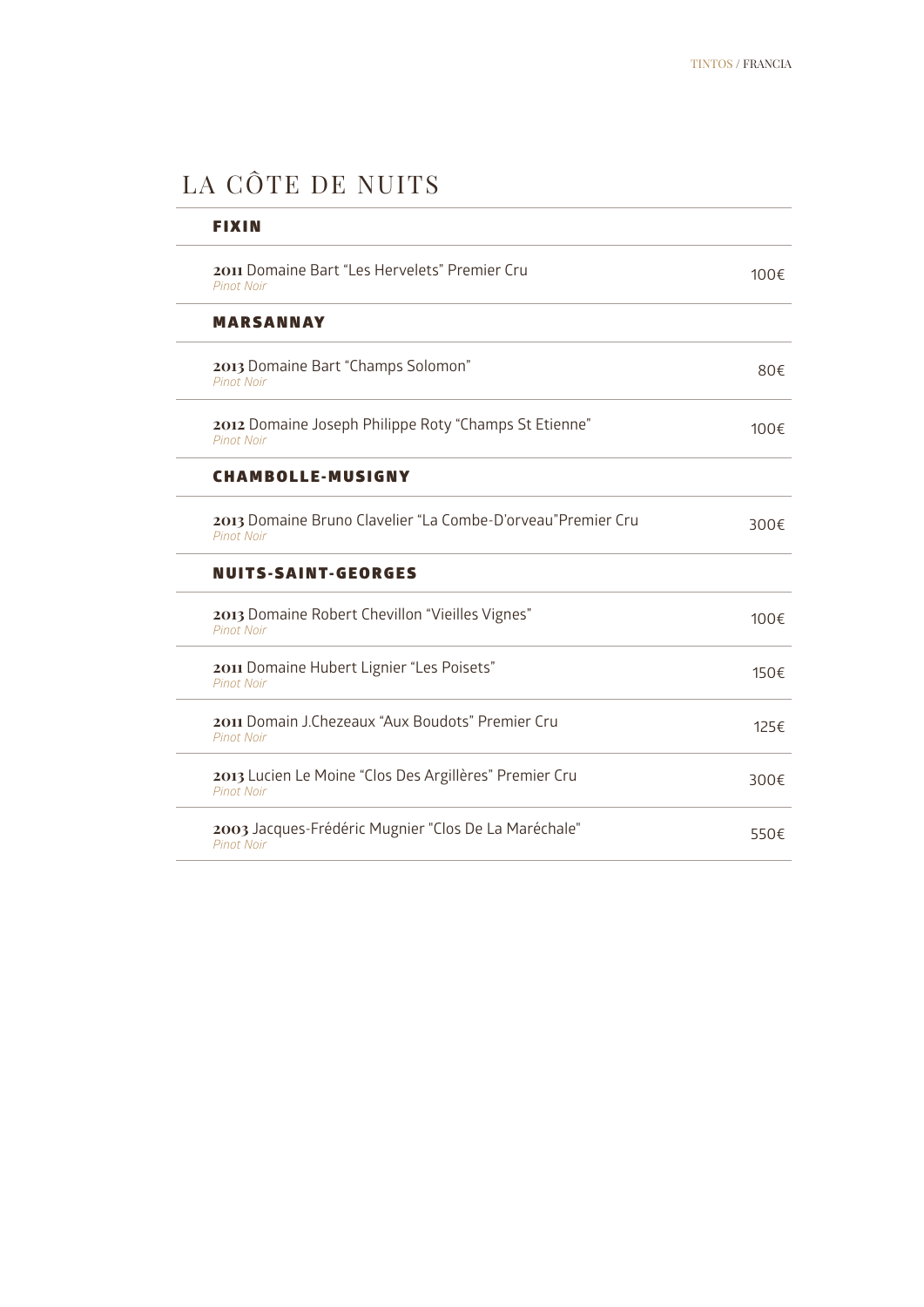### **MOREY-SAINT-DENIS**

| 2012 Domaine Tortochot "Aux Charmes" Premier Cru<br><b>Pinot Noir</b>        | 110€ |
|------------------------------------------------------------------------------|------|
| <b>CLOS DE VOUGEOT</b>                                                       |      |
| 2014 Domaine Francois Labet "Vieilles Vignes" Grand Cru<br><b>Pinot Noir</b> | 400€ |
| <b>CLOS DE LA ROCHE</b>                                                      |      |
| 2013 Domaine Lecheneaut Grand Cru<br><b>Pinot Noir</b>                       | 450€ |
| <b>ECHEZEAUX</b>                                                             |      |
| 2013 Lucien Le Moine Grand Cru<br><b>Pinot Noir</b>                          | 400€ |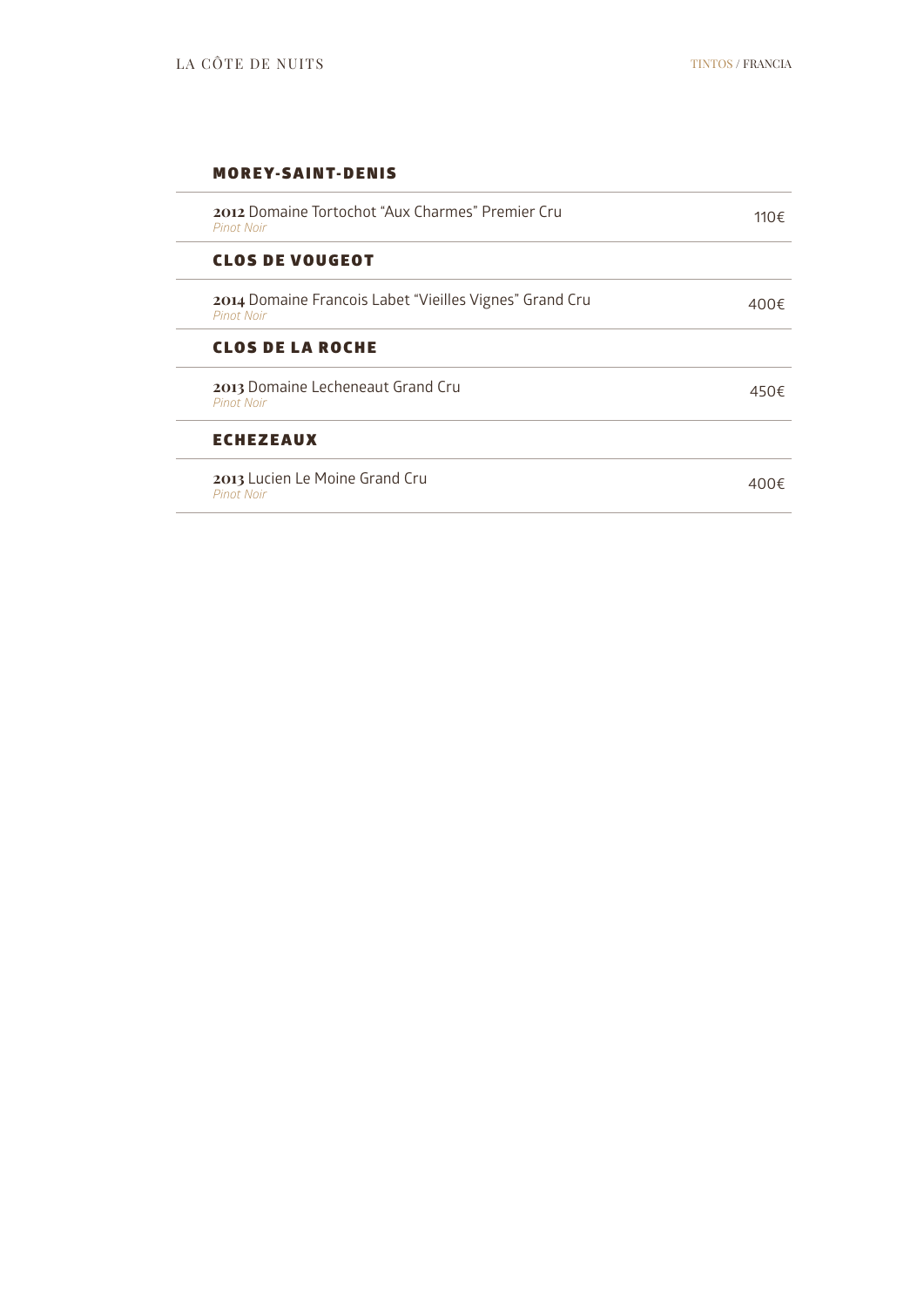### LE BORDELAIS

| <b>MARGAUX</b> [Le Médoc]                                                                      |              |
|------------------------------------------------------------------------------------------------|--------------|
| 2011 Château Cordet<br>Merlot&Cabernet Sauvignon&Cabernet Franc                                | 100€         |
| 2015 Château Malescot-Snt Exupéry "3ème Grand Cru Classé"<br>Cabernet Sauvignon&Merlot         | 160€         |
| 1989 Château Margaux<br>Merlot&Cabernet Sauvignon&Cabernet Franc&Petit Verdot                  | 1400€        |
| <b>POMEROL</b> [Le Libournais]                                                                 |              |
| 2015 Châteu Mazeyres<br>Merlot&Cabernet Franc                                                  | 90€          |
| 2015 L'Hospitalet De Gazin<br>Cabernet Sauvignon&Merlot&Cabernet Franc                         | 95€          |
| 2010 Châteu Montviel<br>Merlot&Cabernet Sauvignon&Cabernet Franc                               | 100 $\notin$ |
| 1993 Châteu La Fleur de Petrus<br>Merlot                                                       | 400€         |
| 1993 Châteu La Fleur<br>Merlot&Cabernet Franc                                                  | 750€         |
| <b>SAINT-ESTÈPHE</b> [Le Médoc]                                                                |              |
| 2010 Château Haut-Beauséjour<br>Merlot&Cabernet Sauvignon&Petit Verdot&Malbec                  | 100€         |
| 2011 Châteu Cos Labory "5 <sup>ème</sup> Cru Classé"<br>Cabernet Sauvignon&Merlot&Petit Verdot | 125€         |
| 1988 Châteu Montrose<br>Cabernet Sauvignon&Merlot&Petit Verdot&Cabernet franc                  | 320€         |
| <b>GRAVES</b> [Le Médoc]                                                                       |              |
| 1977 Château Haut Brion Premier Grand Cru Classe<br>Cabernet Sauvignon&Cabernet franc&Merlot   | 1.300€       |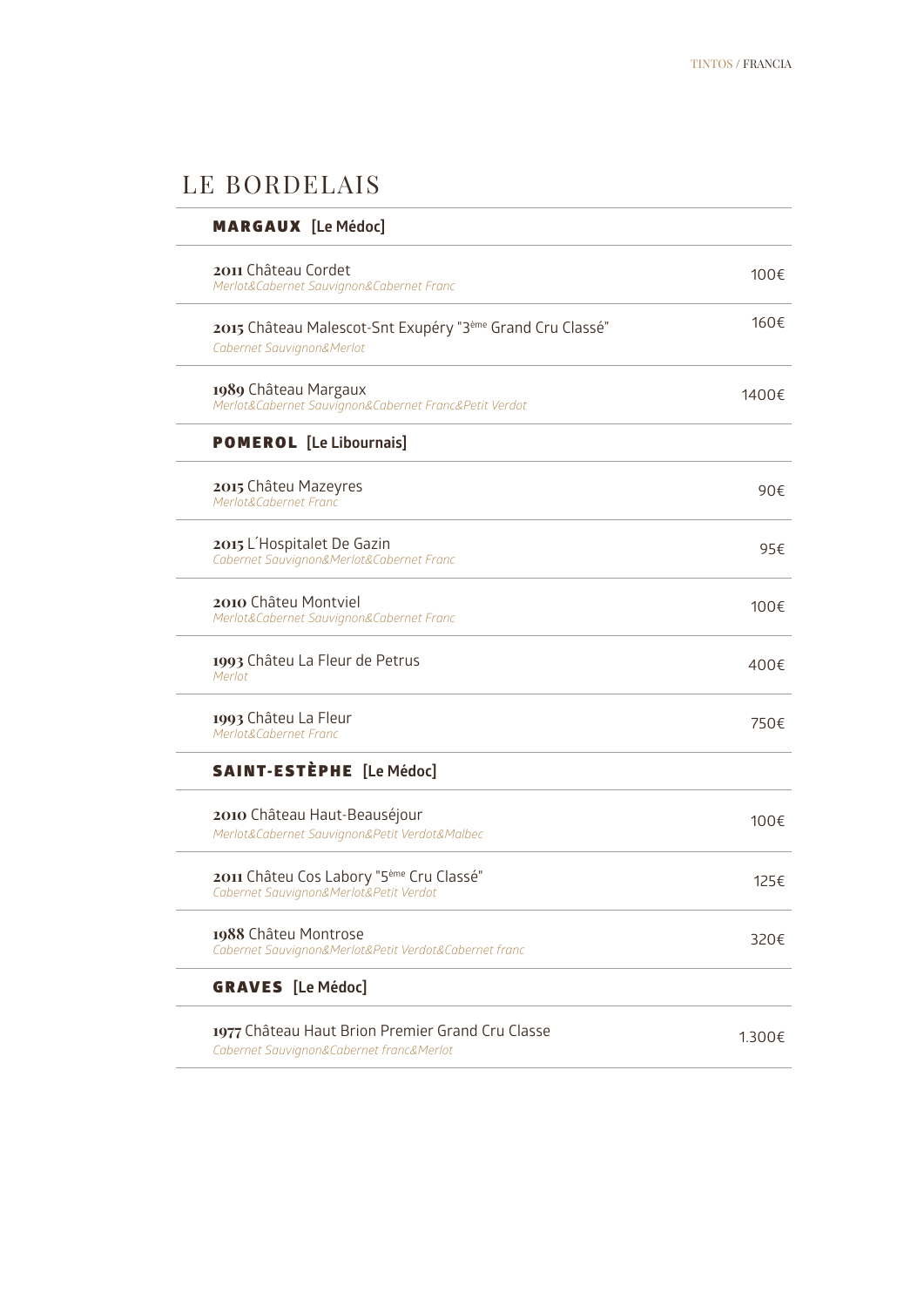| <b>SAINT-ÉMILION GRAND CRU</b> [Le Libournais]                                            |              |
|-------------------------------------------------------------------------------------------|--------------|
| 2014 Châteu La Serre<br>Merlot&Cabernet Franc                                             | 120€         |
| 2015 Châteu Monbousquet<br>Merlot&Cabernet Franc                                          | 150€         |
| 1989 Châteu Troplong Mondot<br>Merlot&Cabernet Franc&Cabernet Sauvignon                   | 300€         |
| <b>PAUILLAC</b> [Le Médoc]                                                                |              |
| 2015 Reserve De La Comtesse<br>Cabernet Sauvignon&Merlot                                  | 110€         |
| 1993 Château Longueville<br>Cabernet Sauvignon&Merlot&Cabernet Franc&Petit Verdot         | 300 $\notin$ |
| <b>SAINT-JULIEN</b> [Le Médoc]                                                            |              |
| 2015 Châteu Talbot "4 <sup>ème</sup> Cru Classé"<br>Merlot&Petit Verdot&Cabernet Franc    | 150€         |
| 2015 Châteu Gruaud Larose "2ème Cru Classé"<br>Cabernet Sauvignon&Merlot&Cabernet Franc   | 180€         |
| 2015 Châteu Léoville Barton "2ème Cru Classé"<br>Cabernet Sauvignon&Merlot&Cabernet Franc | 250€         |
| 1987 Châteu Ducru Beaucaillou<br>Cabernet Sauvignon&Merlot&Cabernet Franc&Petit Verdot    | 315f         |
| LE LANGUEDOC                                                                              |              |
| <b>MINERVOIS</b>                                                                          |              |
| 2013 Gros & Toillot "Les Fontanilles"<br>Syrah&Grenache&Carignan&Cinsault                 | 80€          |
|                                                                                           |              |
| LE JURA                                                                                   |              |

ARBOIS

**2014** Domaine André Et Mireille Tissot "Singulier" *Trousseau*100€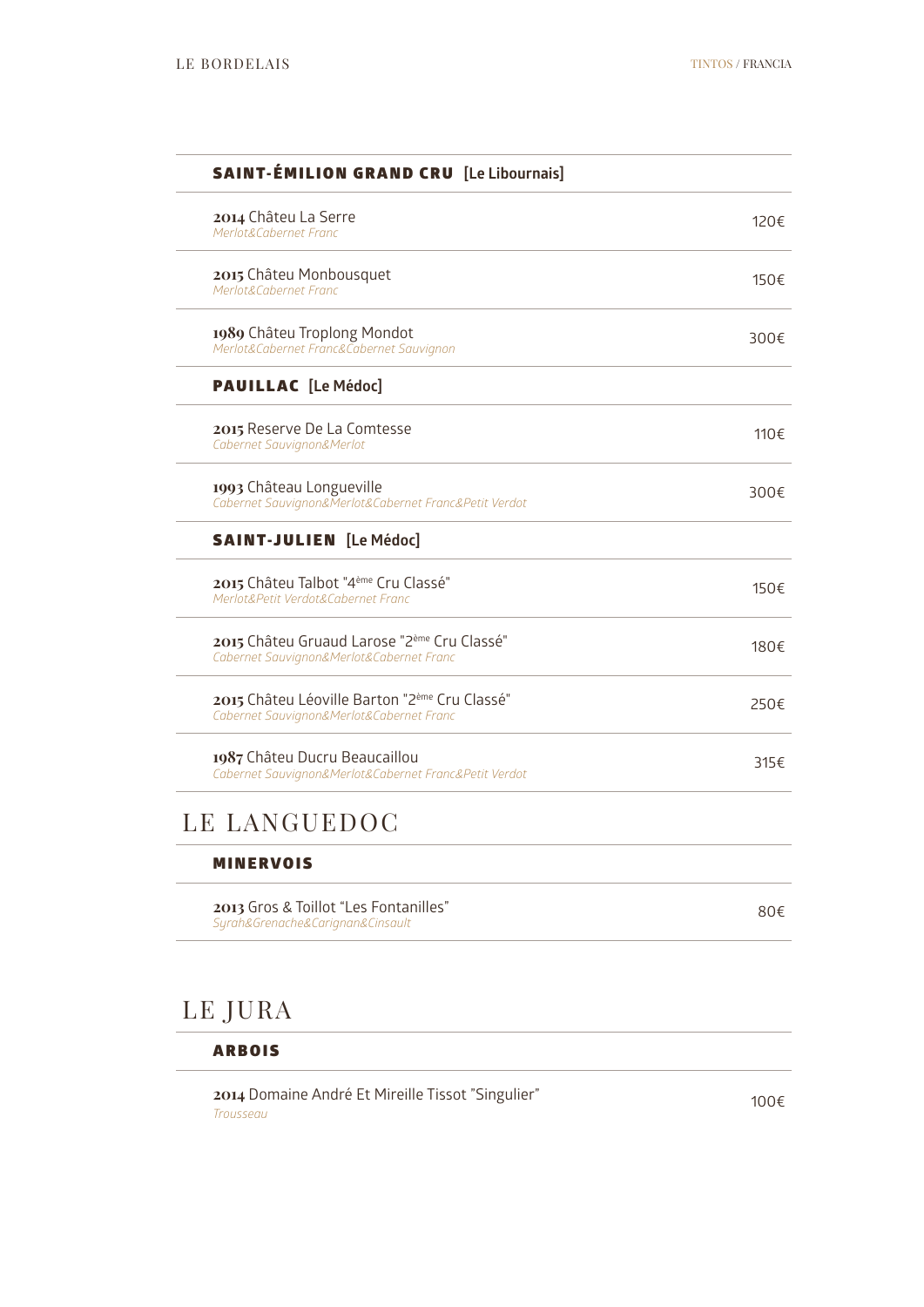### LA VALLÉE DE LA LOIRE

### CHINON **[La touraine]**

**2012** Bernard Baudry Domaine *Cabernet Franc*

90€

### LA VALLÉE DU RHÔNE

| CÔTE DU RHÔNE VILLAGES                                               |                |
|----------------------------------------------------------------------|----------------|
| 2013 Saouma Inopia<br>Grenache&Mourvedre                             | $80 \in$       |
| <b>CROZES-HERMITAGE-SEPTENTRIONALE</b>                               |                |
| 2013 Domaine Jean-Louis Chave "Sélection Siléne"<br>Syrah            | 90f            |
| <b>GIGONDAS MÉRIDIONALE</b>                                          |                |
| 2015 Tardieu - Laurent "Vieilles Vignes"<br>Grenache&Syrah&Mourvedre | 100€           |
| 2013 L'argnee Vielles vignes<br>Syrah                                | $120 \epsilon$ |
| <b>SAINT-JOSEPH SEPTENTRIONALE</b>                                   |                |
| 2014 Domaine Romaneaux "Les Cessieux"<br>Syrah                       | 90f            |
| <b>CORNAS SEPTENTRIONALE</b>                                         |                |
| 2011 Alain Verset<br>Syrah                                           | 110€           |
| 2015 Tardieu - Laurent<br>Syrah&Serine                               | 150€           |
| 2005 Château Fonsalette<br>Syrah&Grenache&Cinsault                   | 480€           |
|                                                                      |                |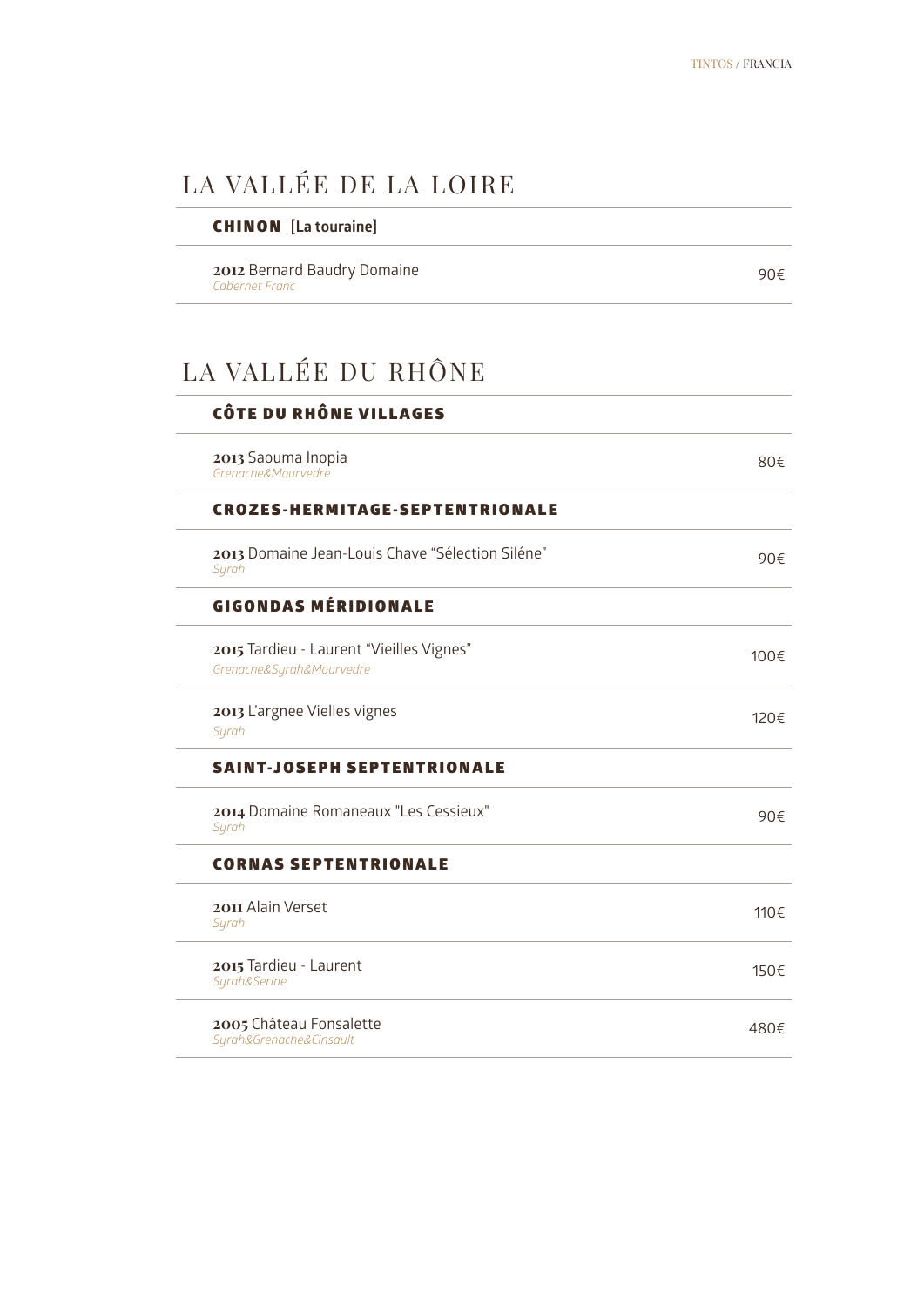### ITALIA

### I.G.T.DOLOMITI **[Trentino-Alto Adige]**

| 2012 Elisabetta Foradori<br>Teroldego Rotaliano                      | 70€          |
|----------------------------------------------------------------------|--------------|
| <b>D.O.C.G.CHIANTI CLASICO</b> [Toscana]                             |              |
| 2015 Fontodi<br>Sangiovese                                           | 90€          |
| <b>I.G.T.TOSCANA</b>                                                 |              |
| 2015 Promis<br>Merlot&Syrah&Sangiovese                               | 100 $\notin$ |
| 2016 Fontalloro<br>Sangiovese                                        | 110€         |
| 2014 Guidalberto<br>Cabernet Sauvignon&Merlot                        | 115€         |
| <b>D.O.C.G.BRUNELLO DI MONTALCINO</b><br>[Toscana]                   |              |
| 2014 Pieve Santa Restituta<br>Sangiovese                             | 160€         |
| [Piemonte]<br><b>D.O.C.LANGHE</b>                                    |              |
| 2015 Sito Moresco "Barbaresco"<br>Nebbiolo&Merlot&Cabernet Sauvignon | 110€         |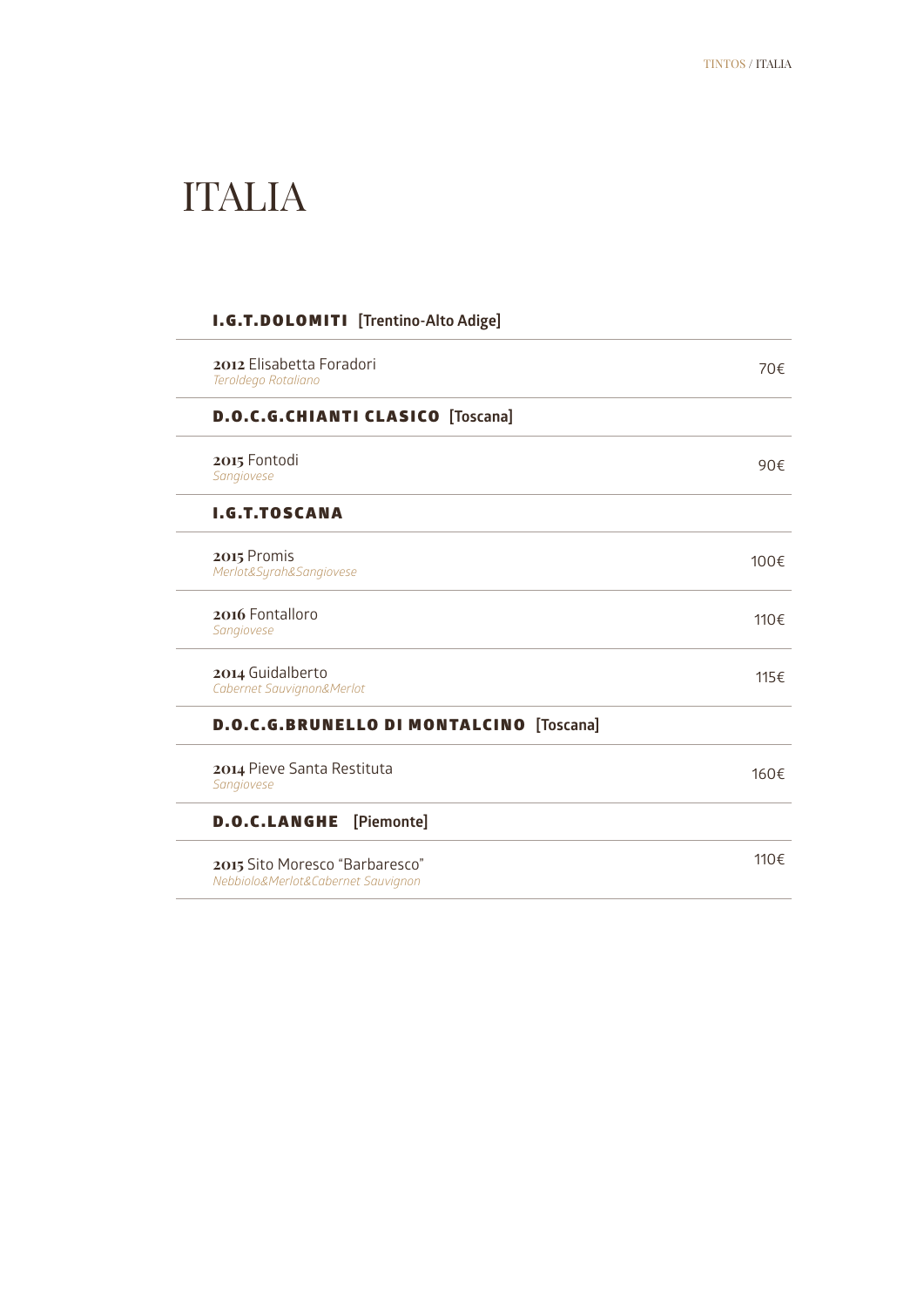### ARGENTINA

| <b>MENDOZA</b>                              |      |
|---------------------------------------------|------|
| <b>2016</b> Terrazas De Los Andes<br>Malher | 80€  |
| 2013 Gualtallary<br>Cabernet franc          | 315€ |

### AUSTRALIA

### BAROSSA VALLEY

| 2011 Greenock Creek Apricot Block<br><b>Shiraz</b> | 90€ |
|----------------------------------------------------|-----|
| <b>CLARE VALLEY</b>                                |     |
| 2008 Pikes<br><b>Shiraz</b>                        | 80€ |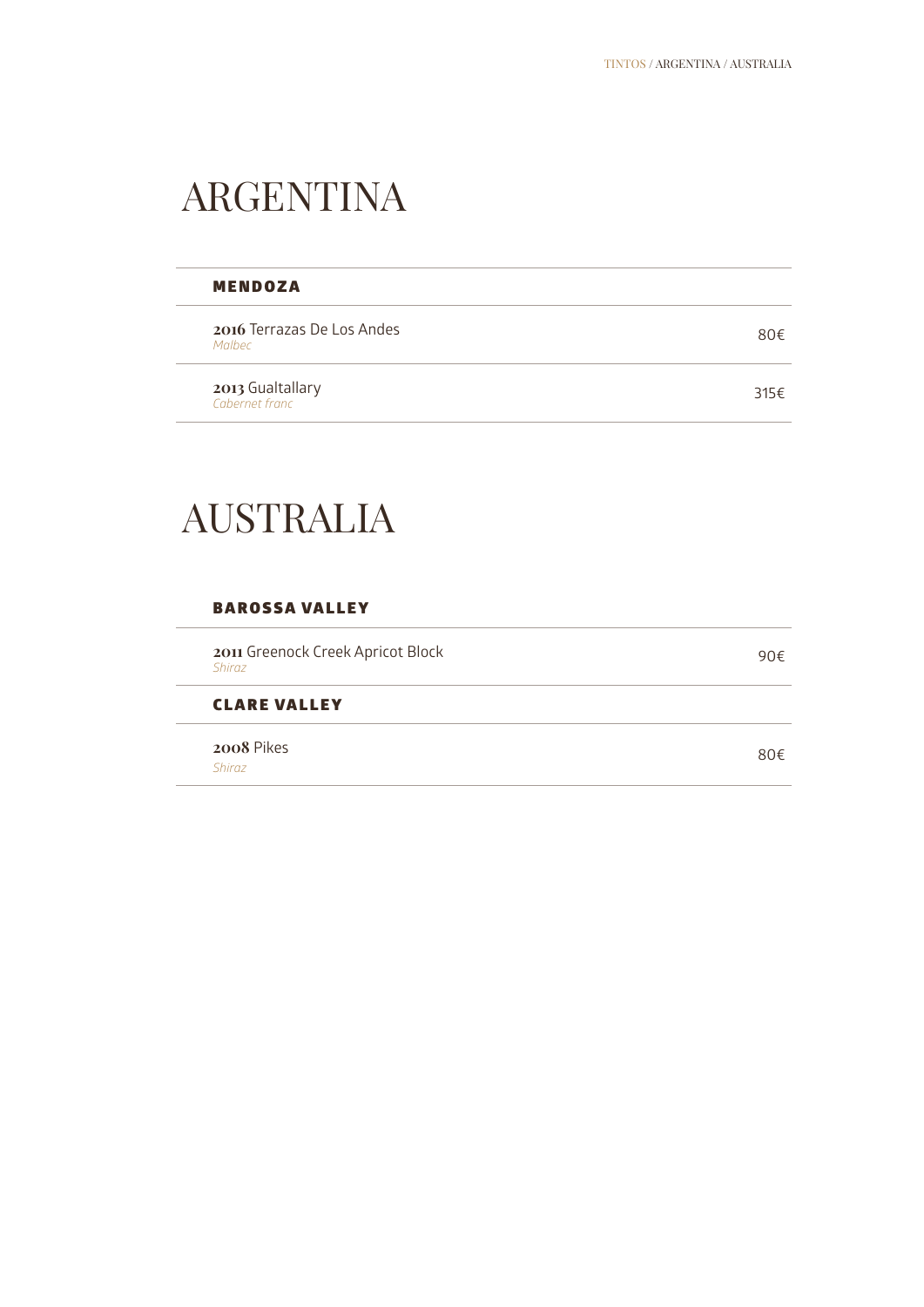### **CHILE**

### D.O.MAULE

**2014** Altamana *Malbec*

70€

### EE.UU

### SONOMA COAST **[California]**

| 2008 Alesia<br><b>Pinot Noir</b>                | 80€  |
|-------------------------------------------------|------|
| <b>CENTRAL COAST [California]</b>               |      |
| 2015 Birichino Saint Georges<br><b>Zinfande</b> | 80€  |
| <b>2010</b> Alban Patrina<br>Syrah              | 90€  |
| 2014 Birichino Besson Vineyard<br>Grenache      | 90€  |
| <b>WALLA WALLA VALLEY [Washington]</b>          |      |
| 2013 Cayuse<br>Syrah                            | 220€ |

### NUEVA ZELANDA

### CENTRAL OTAGO **[Isla Sur]**

**2017** Felton Road "Bannockburn" *Pinot Noir*

115€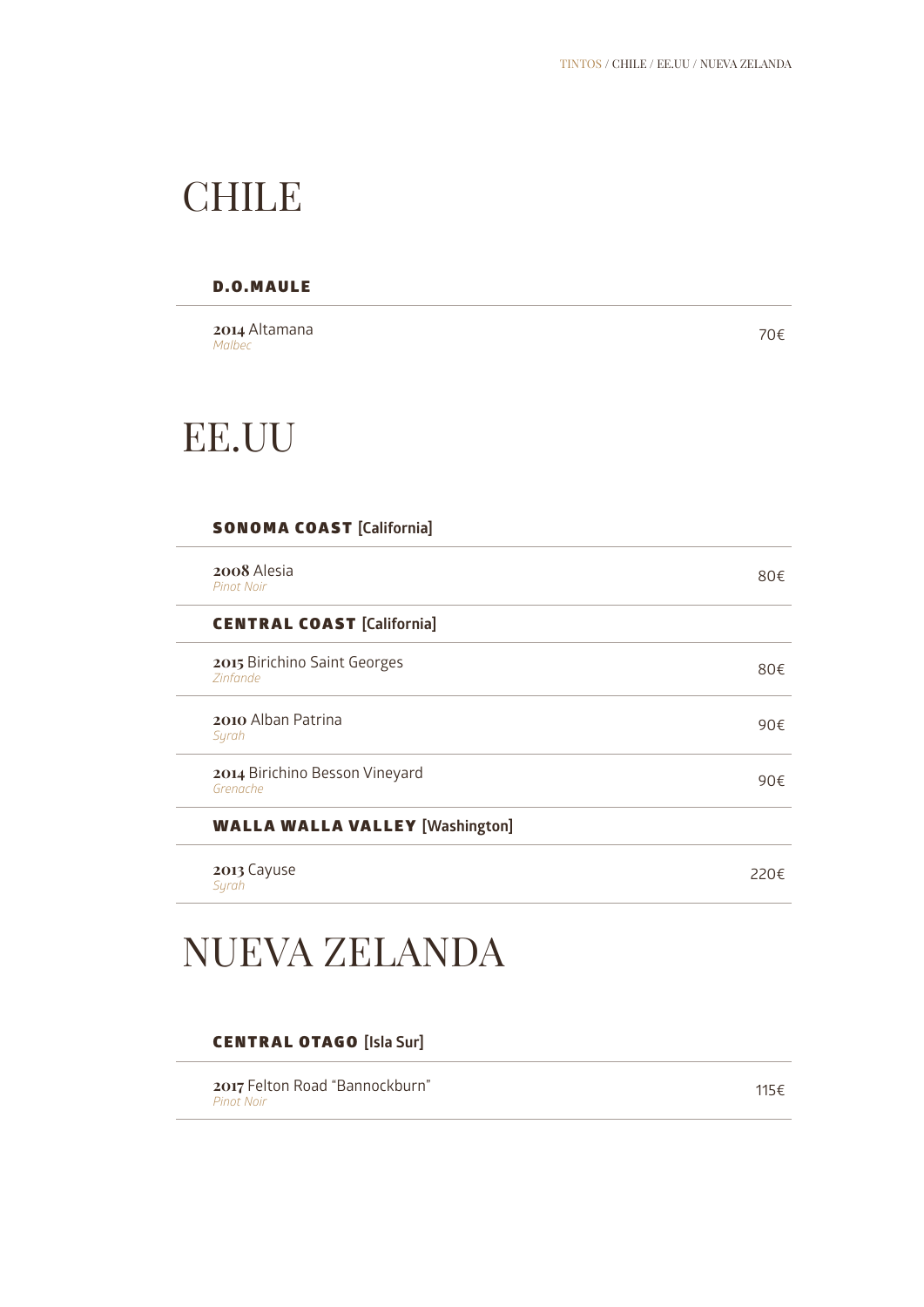

### POSTRE

ALEMANIA AUSTRIA ESPAÑA FRANCIA HUNGRÍA ITALIA PORTUGAL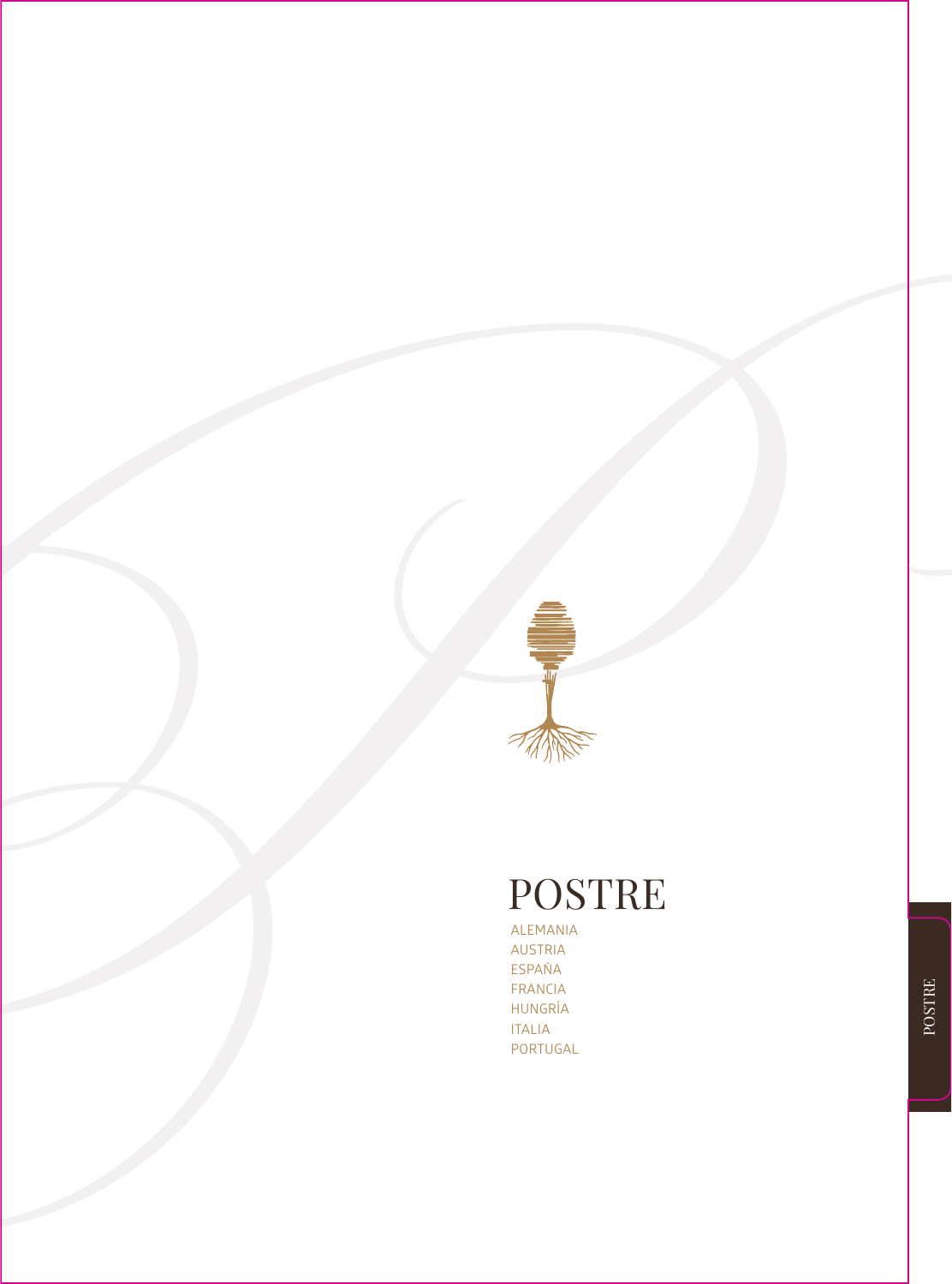### ALEMANIA

### WEHLEN/MOSEL

| 2014 Weingut J.J. Prüm "Sonneuhr" Spätlese | 41€                  |
|--------------------------------------------|----------------------|
| Riesling                                   | $COPA$ 20€           |
| <b>MOSEL/SAAR/RUWER</b>                    |                      |
| 1979 Bergweiler-Prüm Auslese               | 350 $\notin$         |
| Riesling                                   | $COPA$ 35 $\epsilon$ |
| <b>AUSTRIA</b>                             |                      |

### **BURGENLAND**

| 2012 Kracher Beerenauslese | 100€       |
|----------------------------|------------|
| Welschriesling&Chardonnay  | $COPA$ 18€ |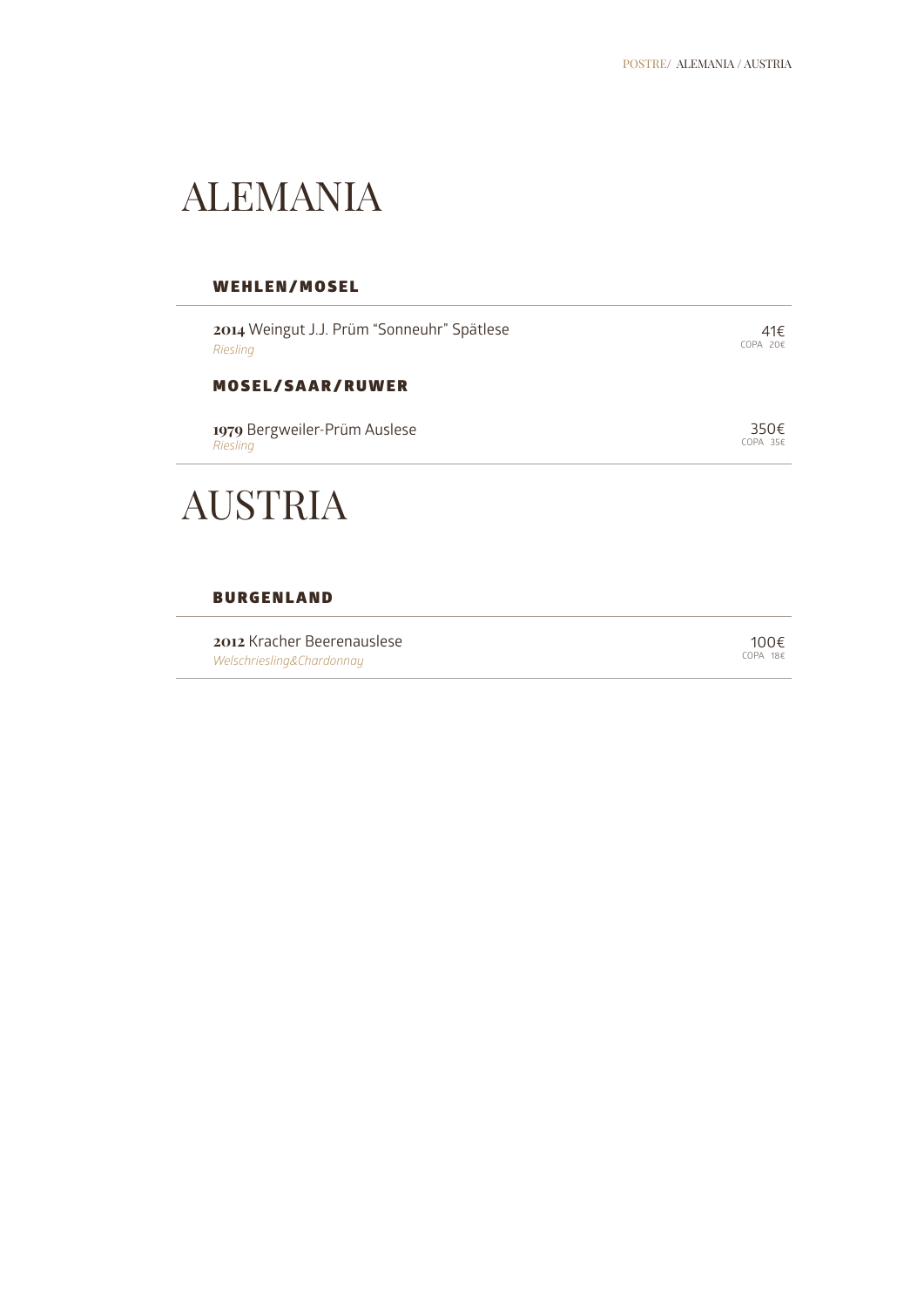### ESPAÑA

### D.O.JEREZ-XÈRÉS-SHERRY-MANZANILLA SANLUCAR DE BARRAMEDA **[Andalucía]**

Tradición V.O.S. 20 Años *Pedro Ximénez*

120€ COPA 26€

### D.O.MÁLAGA Y SIERRAS DE MALAGA **[Andalucía]**

**2014** N1 Selección Especial *Moscatel De Alejandría*

 80€ COPA 14€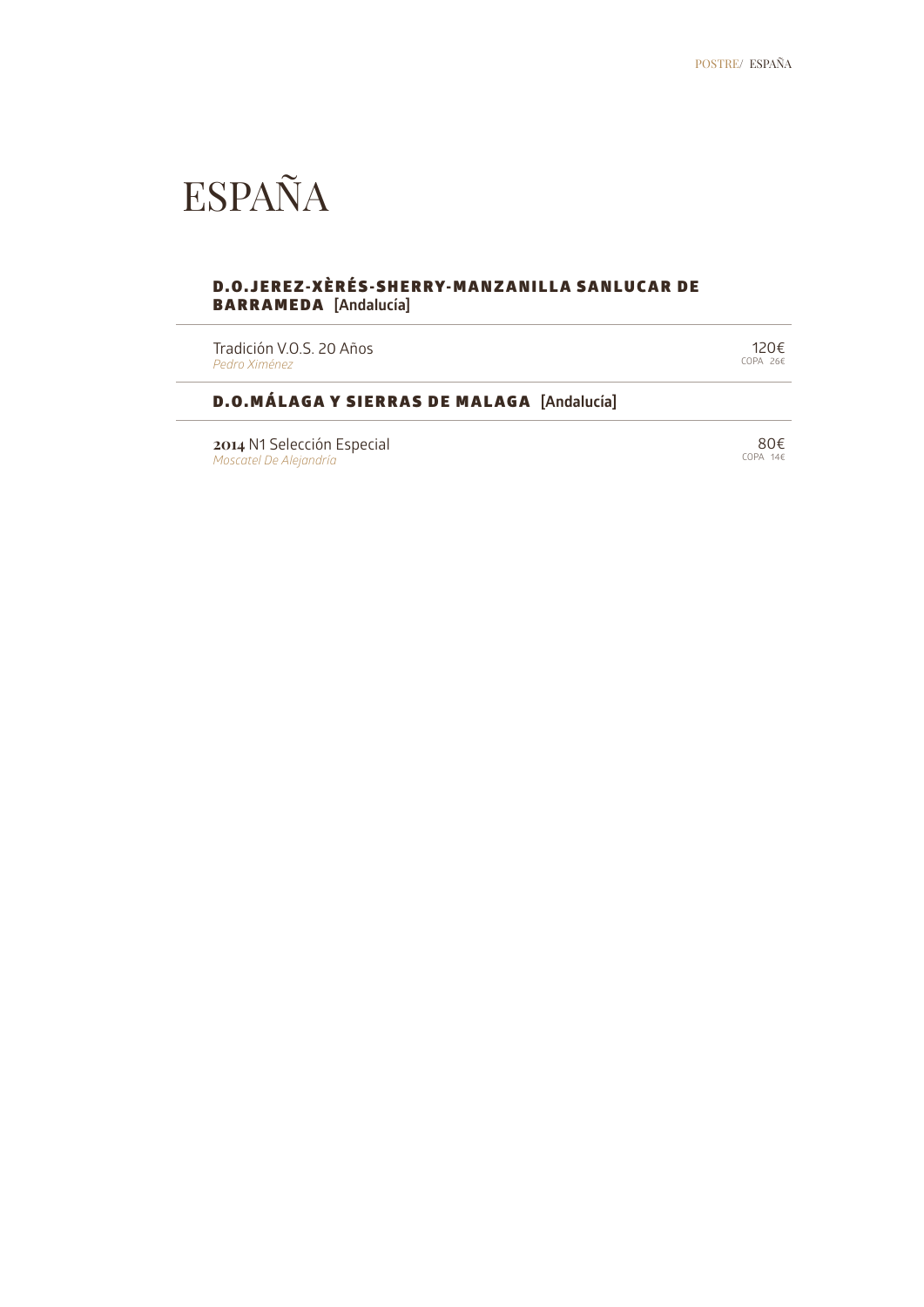### FRANCIA

### L'ALSACE

**2011** Bott-Geyl Grand Cru "Mandelberg" *Riesling*

**1993** Château D'yquem *Sauvignon Blanc, Semillon*

950€

 $50<sup>€</sup>$ 

### HUNGRÍA

### TOKAJI

Oremus "5 Puttonyos" *Aszú* 120€ COPA 25€

Oremus "6 Puttonyos" *Aszú*

180€ COPA 30€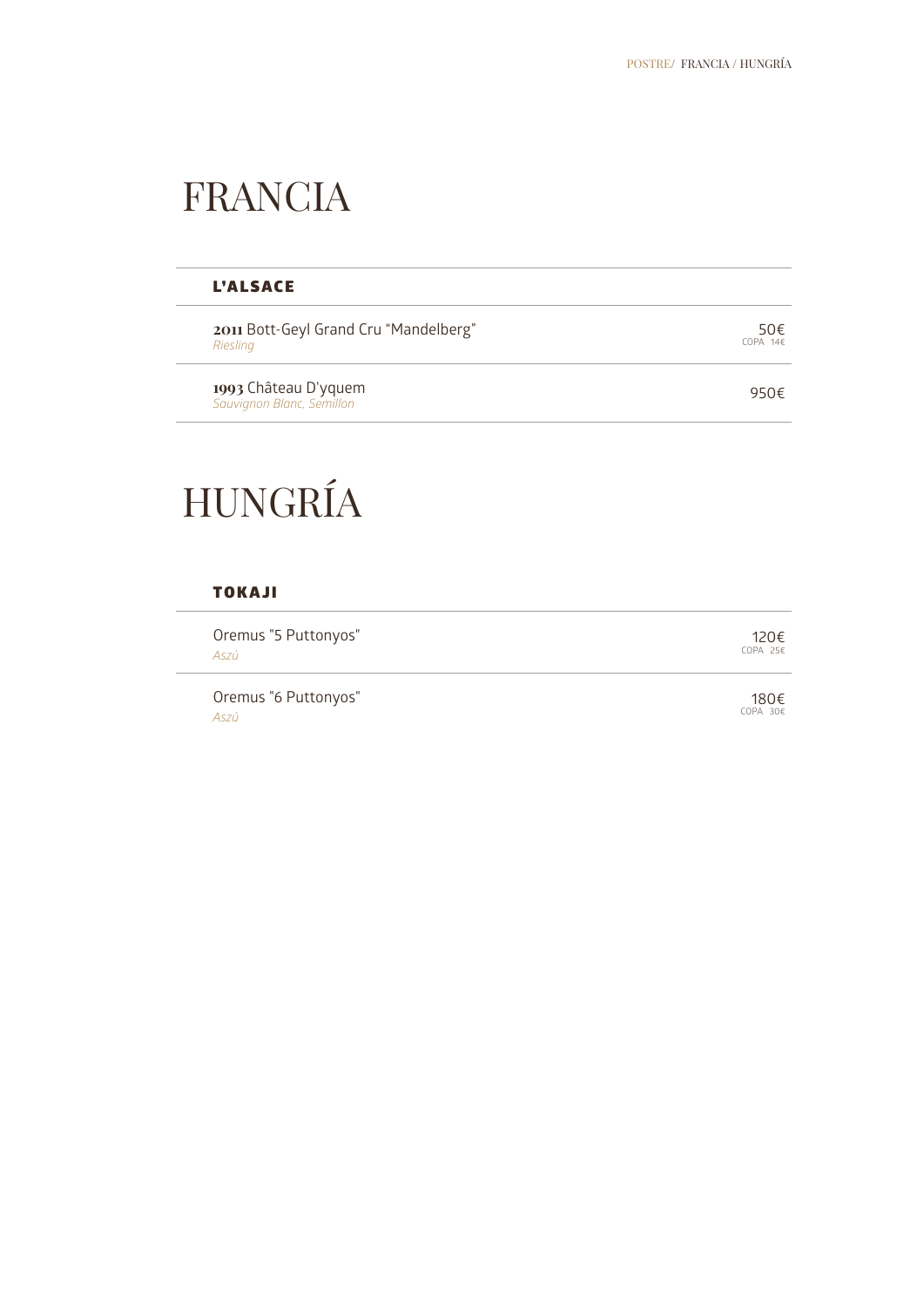### ITALIA

### I.G.T. ISOLA DEI NURAGHI **[Cerdeña]**

Tenute Soletta Hermes *Moscato Passito*

43€<br>24 COPA 126

D.O.C.PASSITO DI PANTELLERIA **[Sicilia]**

**2007** Ferrandes *Zibibbo*

### PORTUGAL

### D.O.C.MOSCATEL DE SETÚBAL

Alambre 20 Years *Moscatel De Setúbal*

VINHO REGIONAL LISBOA

**2008** Casal Figuiera "Late Harvest" *Vital*

 36€ COPA 10€

37€ COPA 10€

 46€ COPA 13€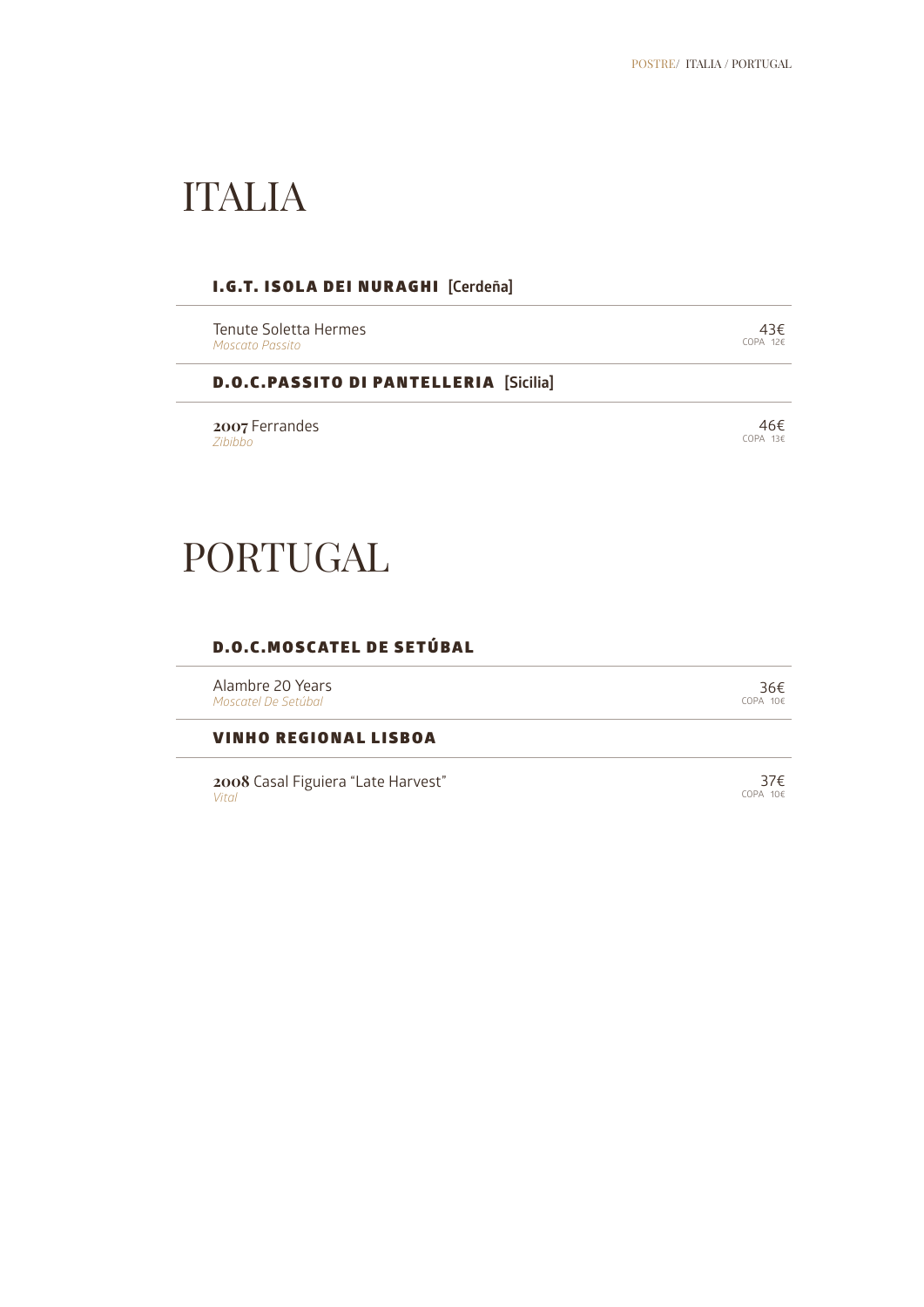

### FORTIFICADOS PORTUGAL